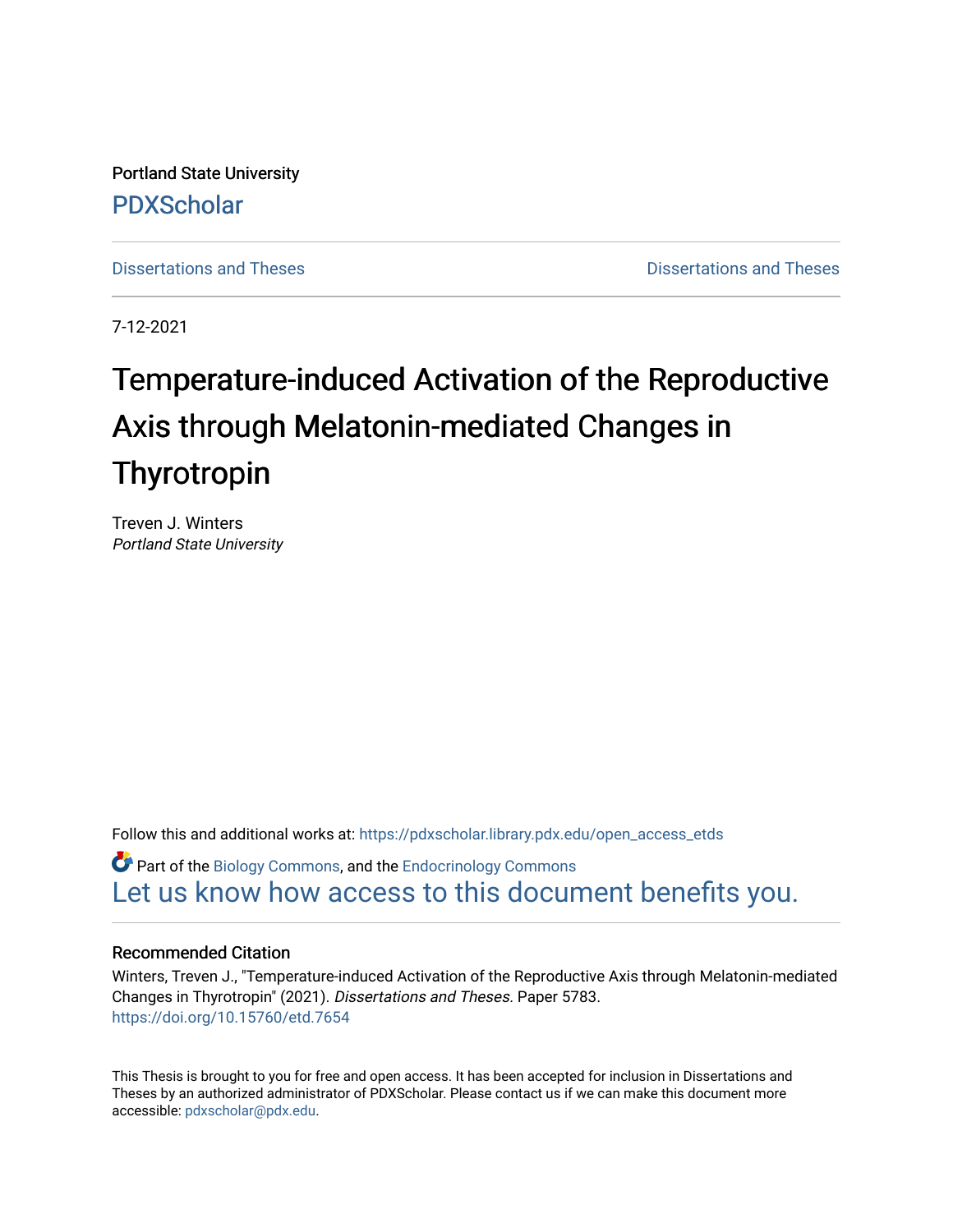### Temperature-induced Activation of the Reproductive Axis through

Melatonin-mediated Changes in Thyrotropin

by

Treven J. Winters

A thesis submitted in partial fulfillment of the requirements for the degree of

> Master of Science in Biology

Thesis Committee: Deborah Lutterschmidt, Chair Bradley Buckley Michael Murphy

Portland State University 2021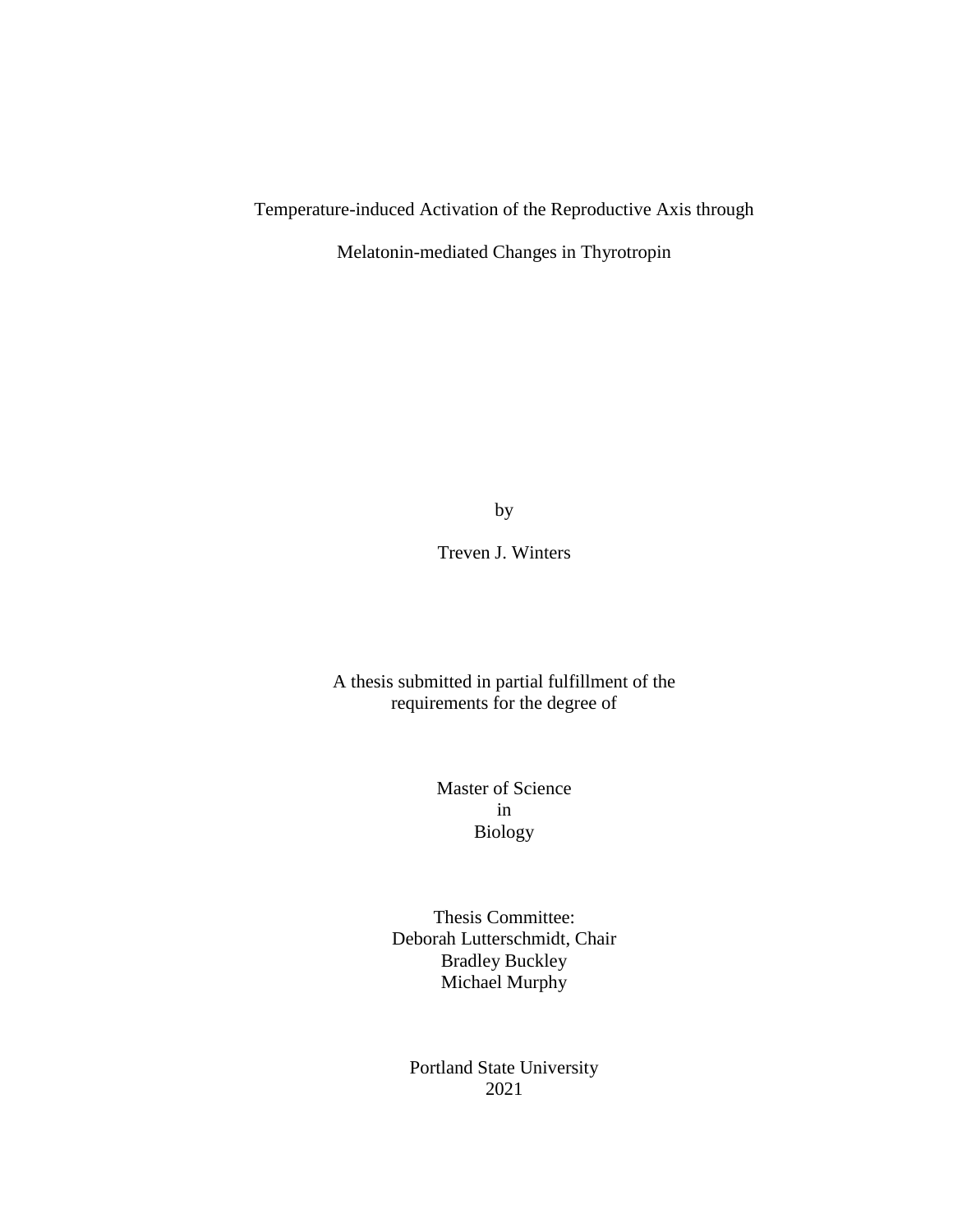#### **Abstract**

An animal's ability to synchronize life-history events or stages with optimal environmental conditions is paramount to successfully reproducing and maximizing fitness. Additional events including migration, foraging, rearing of young, and emergence from hibernation are all examples of processes under environmental control in one species or another. An exciting new mechanism involving neural thyroid hormone metabolism has been elucidated that links environmental control to the neuroendocrine reproductive axis. In birds and mammals with seasonal breeding cycles, this neuroendocrine pathway is activated by photoperiod-induced changes in thyroid stimulating hormone (TSH, also known as thyrotropin) production within the pars tuberalis region of the pituitary. Thyrotropin then alters neural thyroid hormone metabolism in the hypothalamus to stimulate the release of gonadatropin-releasing hormone (GnRH). Melatonin, the primary hormone produced by the pineal gland, has long been known as the primary transducer of photoperiod and thermoperiod in seasonally breeding animals. It is possible that this mechanism is conserved across all seasonally breeding vertebrates and that the mechanism itself is directly linked to reproductive physiological changes. Through melatonin manipulation we experimented to see if melatonin directly mediates the effects of thermoperiod on hypothalamic thyroid hormone metabolism the same way it mediates the effects of photoperiod in seasonal breeding vertebrates. In this study we used the red-sided garter snake (*Thamnophis sirtalis parietalis*), an ectothermic vertebrate that is known to be a temperature-activated

i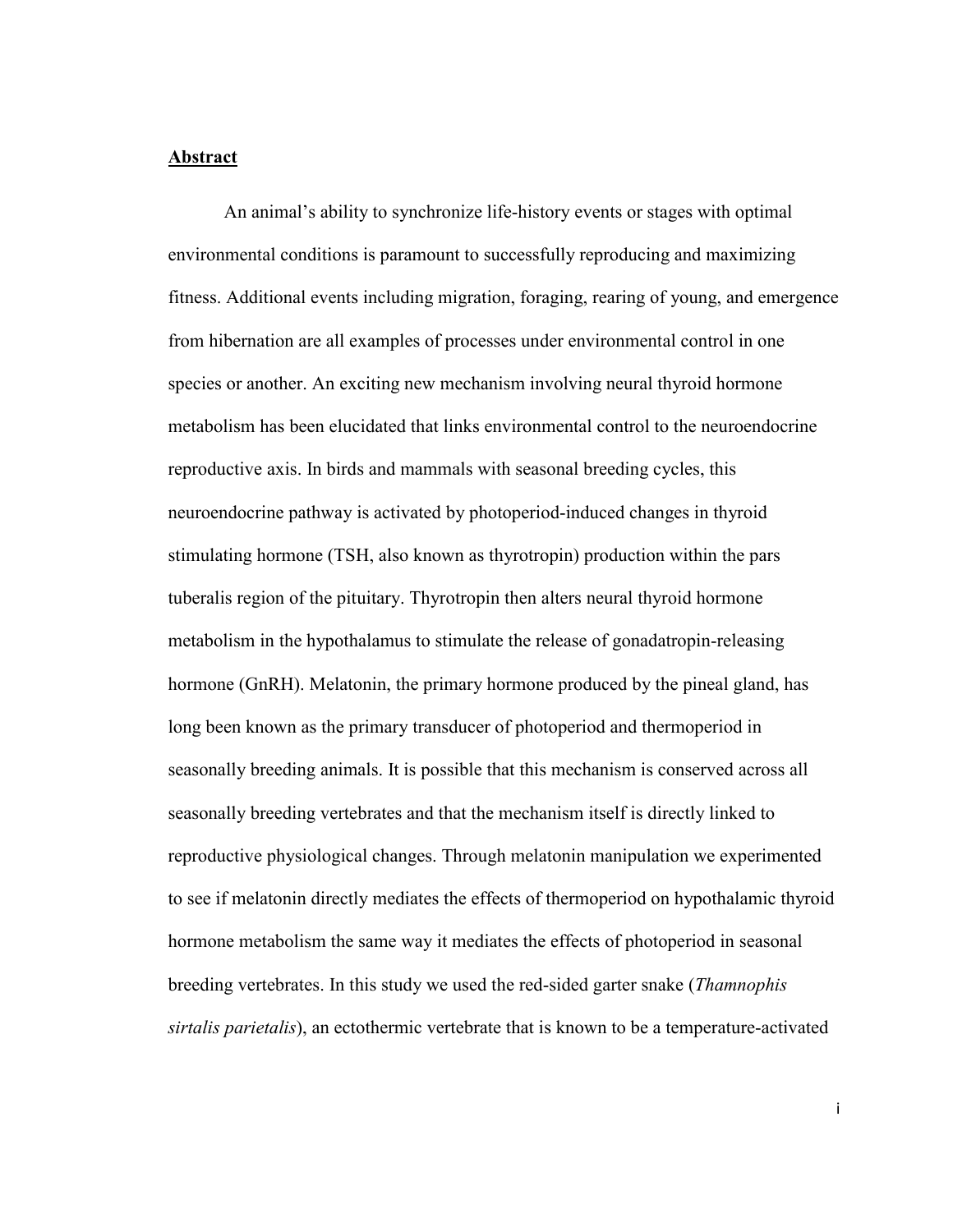seasonal breeder, to investigate changes in thyrotropin stimulating hormone (TSH) and courtship behavior at different hibernation temperatures (4°C or 12°C) and with different melatonin treatments: the melatonin precursor 5-hydroxytryptophan (5-HTP) or the melatonin receptor antagonist luzindole. Males that hibernated at the ecologically relevant temperature of 4°C exhibited a significant decrease in TSH immunoreactivity within the median eminence area of the hypothalamus, an effect that was reversed in males treated with the melatonin precursor 5-HTP. Additionally, males hibernated at 4°C and treated with 5-HTP had significantly lower courtship intensity. Males hibernated at a warmer 12°C temperature, with or without luzindole treatment, did not show any difference in TSH immunoreactivity or mating behavior. These results suggest that while changes in melatonin may be necessary for transducing the effects of low-temperature exposure on the reproductive axis, melatonin is not sufficient in overriding the influence of elevated hibernation temperatures. Together, these results indicate that more research is needed if we are to understand the mechanisms by which increases in environmental temperature will impact physiology and behavior.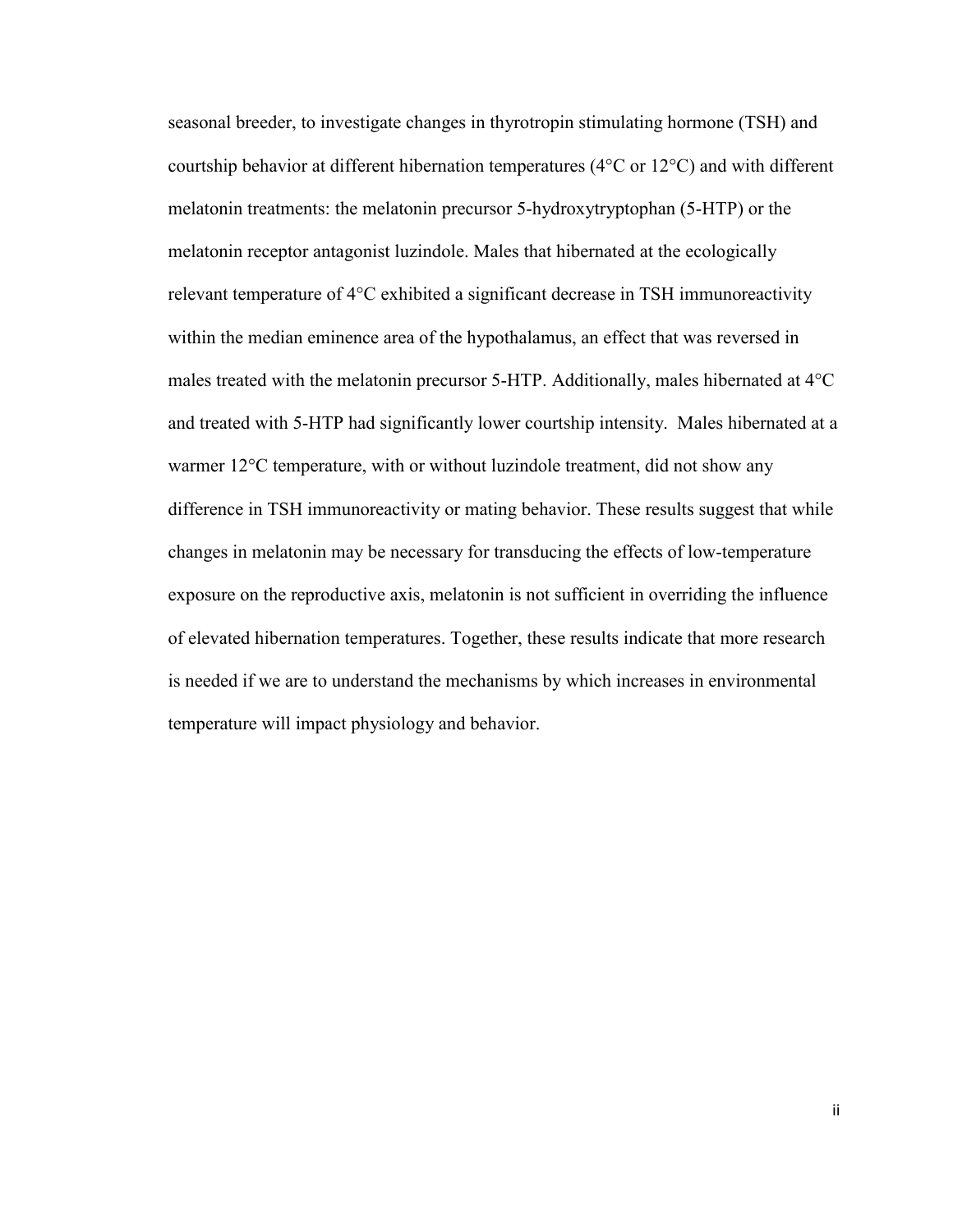#### **Dedication**

This thesis and the research behind it is dedicated to Anatole Farci. Thank you for taking me into your house and treating me like family during my time at Portland State University. Graduate school would have been significantly more difficult without your generosity and kindness. You were a mentor and a role model to me; I hope one day to be able to help someone the same way you helped me.

> *"Every man's life ends the same way. It is only the details of how he lived and how he died that distinguish one man from another.*

> > *- Ernest Hemingway*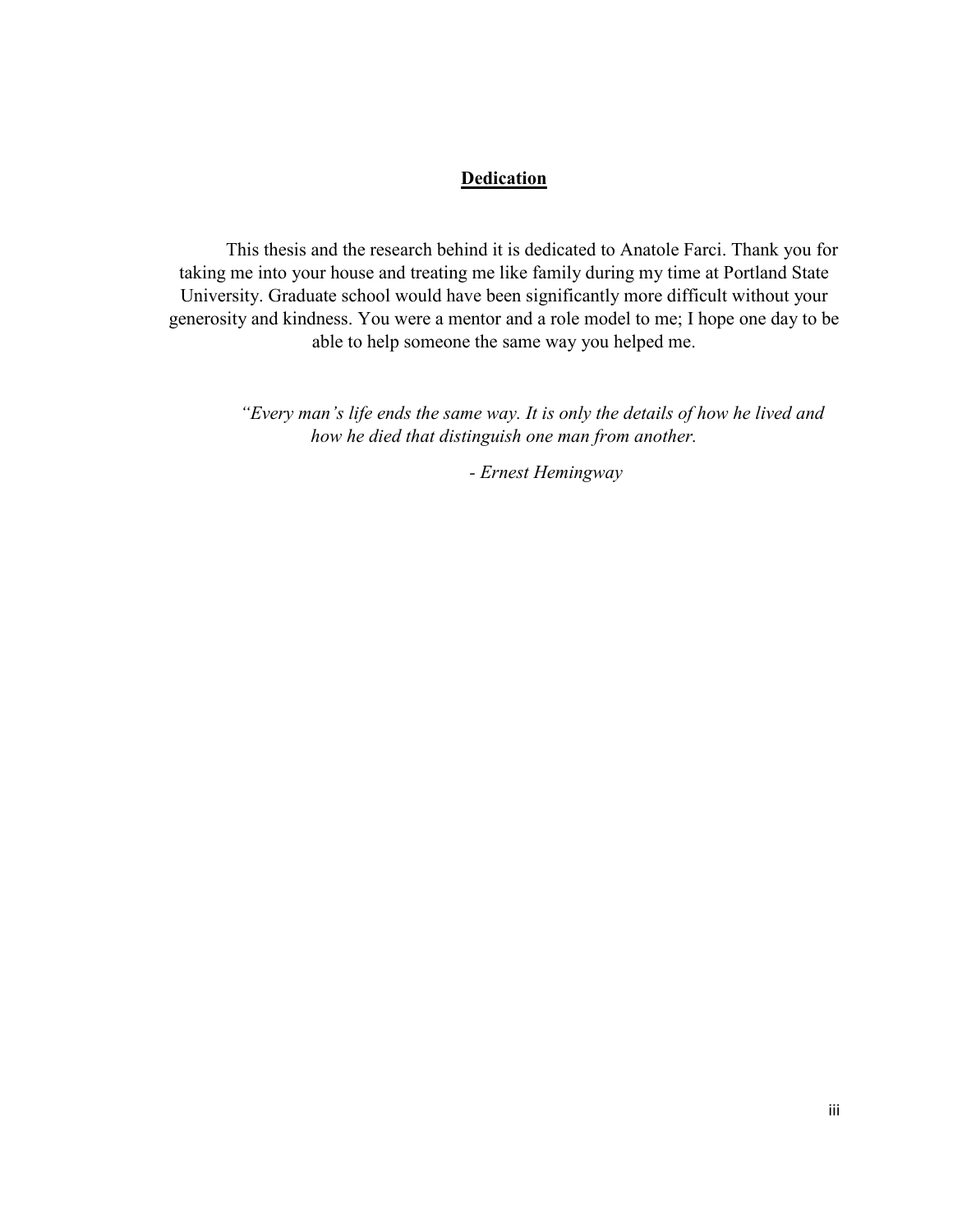#### **Acknowledgements**

I would first like to sincerely thank and acknowledge my master's advisor Dr. Deborah Lutterschmidt. I will never be able to express my gratitude for the endless amount of support and encouragement you gave me. I feel honored to have studied under you and I thank you from the bottom of my heart for all the lessons you have taught me and the wisdom you have imparted. Thank you for trusting me with your lab and for giving me the freedom to conduct large portions of the hibernation work under my own discretion. Lastly, thank you for all the hours you spent helping me succeed and the financial support you gave me during my studies. I would like to additionally thank my committee members — Bradley Buckley, Michael Murphy, and Randy Zelick — for their time and contributions to not only my thesis but my general success.

I want to give a special thank you to Rachel Wilson. I'm forever grateful for your support and friendship. Thank you for all the intellectual support and guidance you gave me, and for your relentless belief in me. I wouldn't have gotten this far without you and that is a fact. I would like to thank all present and past members of the Lutterschmidt Lab who contributed in one way or another to this work: Kalera Stratton (thank you more times than I can fit on this page), Catherine Dayger, Ashley Lucas, Lauren Merlino, and Nichole Procter. I would like to additionally extend an enormous thank you to Michael LeMaster for the limitless supply of support and encouragement. Thank you for your friendship and the exciting—to me—conversations about organic chemistry while we collected pheromone samples in the field.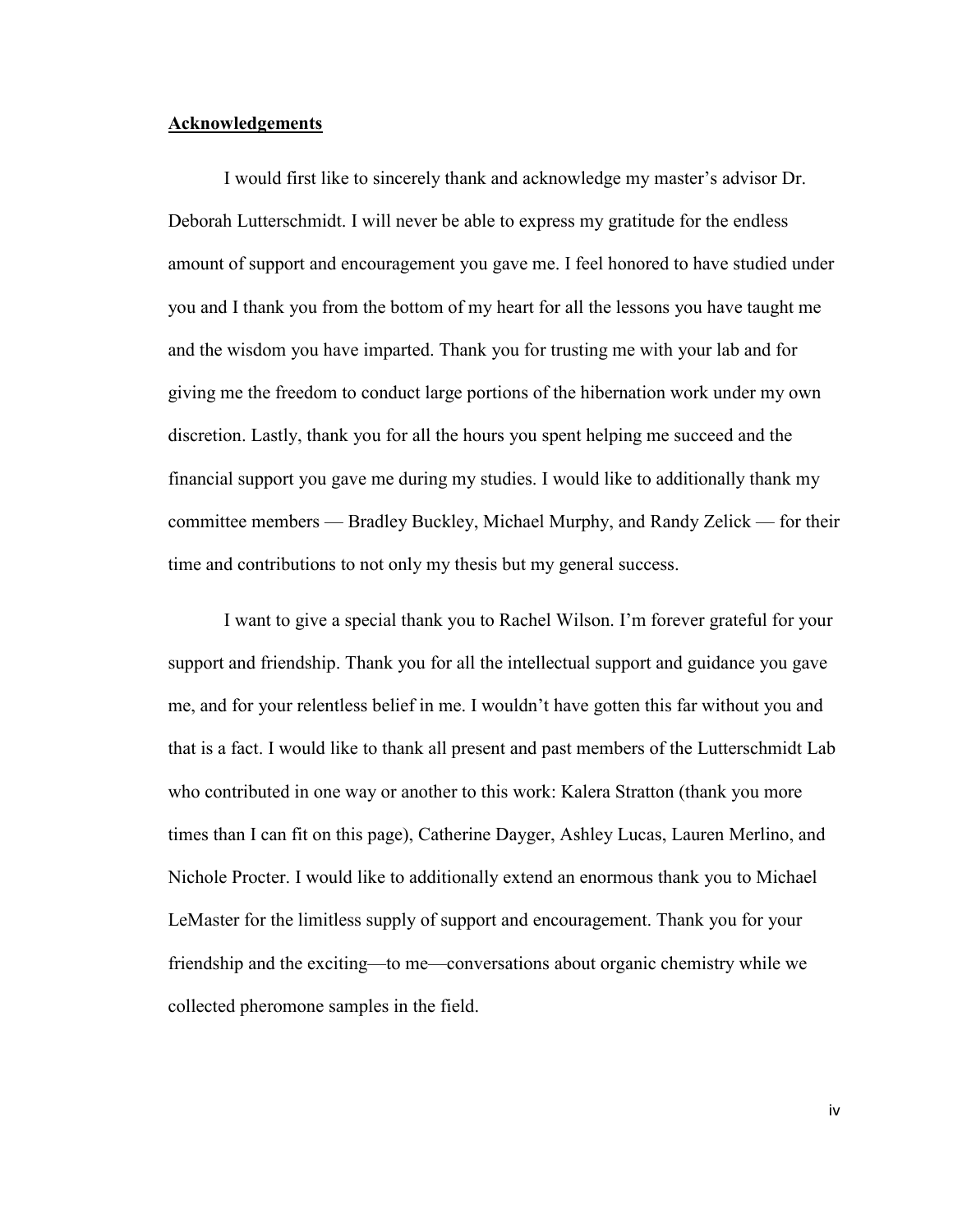An enormous thank you goes out to all the undergraduate students I had the privilege of working with during my time at PSU. A special thank you goes out to Holden Anderson for your meticulous microscopy work. Stephanie Moore for your inexhaustible endurance helping me with almost every aspect of my research, Khahae Sutton for helping with injections every three days for 6 weeks at 4°C temperatures with nothing but red light to see by. Alonso Delgado-Covarrubias, Bradley Cumez, Francine Ipou , and Roslyn Honodel for your assistance with the many trials while searching for a suitable TSH antibody and slicing countless tissues samples for me. A special thank you goes out to the incredible high school students that worked at the lab during the summer: Thu Nguyen, and Eimy Aguado. You two were always ready to learn and jumped in and helped me with everything from the assays to general animal husbandry of over 300 snakes.

An enormous thank you goes out to my wife Kassie Winters. You are my best friend and you have been with me through the entirety of my graduate work. I leaned on you more than I could ever ask to, and you spent countless hours listening to me as I worked through every roadblock. You kept me going during difficult times and supported us through your sacrifices that I cannot ever repay in words alone. Thank you for your unbreakable belief in me and the love you showed me from every assay to every word I typed in this thesis. I love you. Landon and Sawyer, no matter how hard of a day I had, you both always rushed to greet me at the door — muddy paws and all — with nothing but love. Thank you to my entire family for all the love and support gave me especially my parents, Brian and Debi Winters. I could not ask for more supportive and loving

v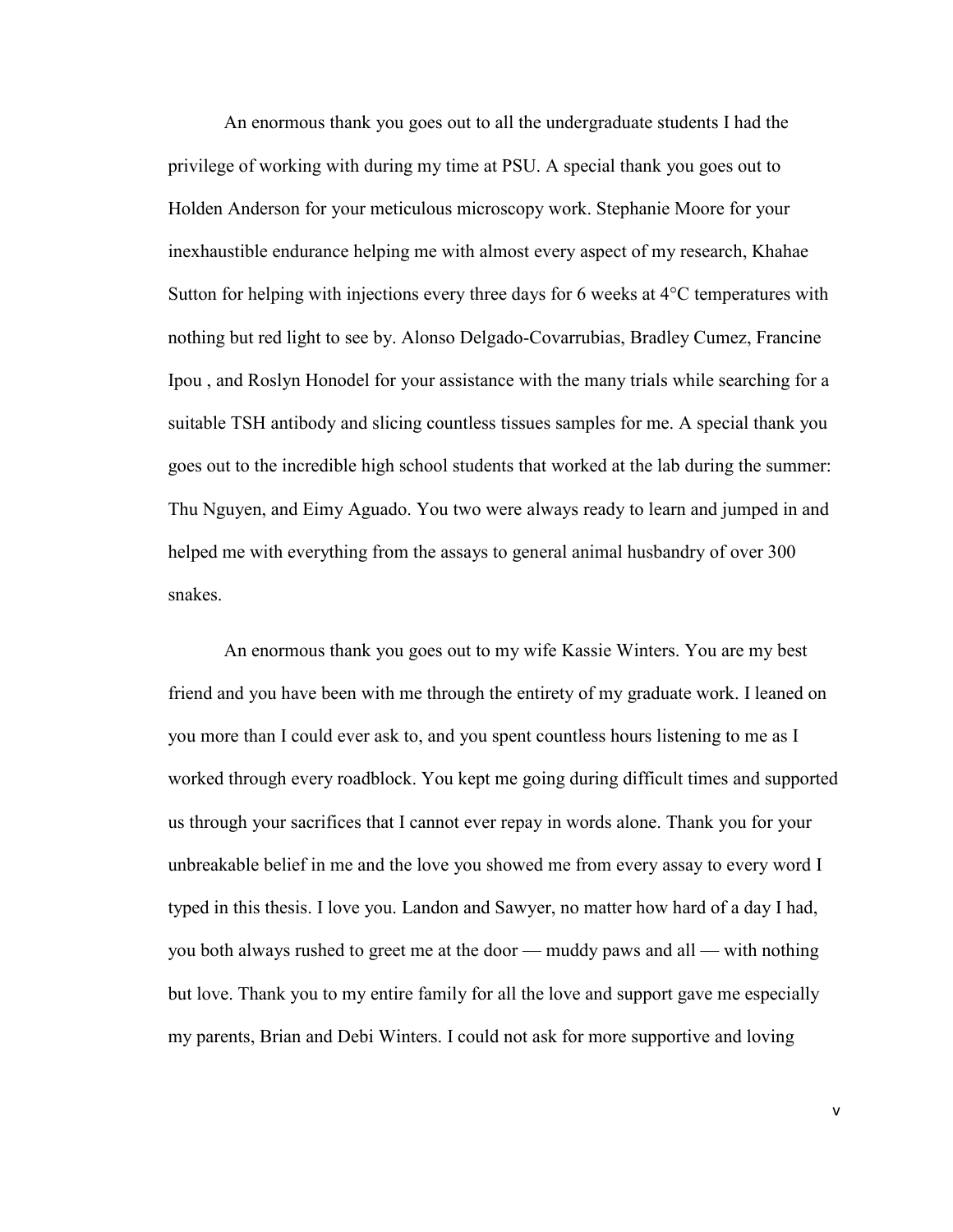parents. Thank you to my sisters: Taylen and Briley. My other sisters: Kristin, Alexis, and Sydney. Thank you. My amazing mother-in-law Dana Babcock who raised 4 amazing and hard-working women. My grandfather Gery Kazda. My aunts: Susie, Tammy, and Nancy. My cousins: Preston, Austin, Brandon, Natalie, Savannah and Sam. A special thank you to Preston, more a brother than a cousin to me, thank you for taking me out fishing or camping when I needed to get away. I'm incredibly lucky to have such an amazing family as supportive as you all are.

Thank you to Portland State University, specifically the entire biology and chemistry departments for giving me the opportunity to work, teach, and study under your roof. This research was partially funded by grants from the National Science Foundation, The Forbes-Lea research grant, along with research funding from Portland State University.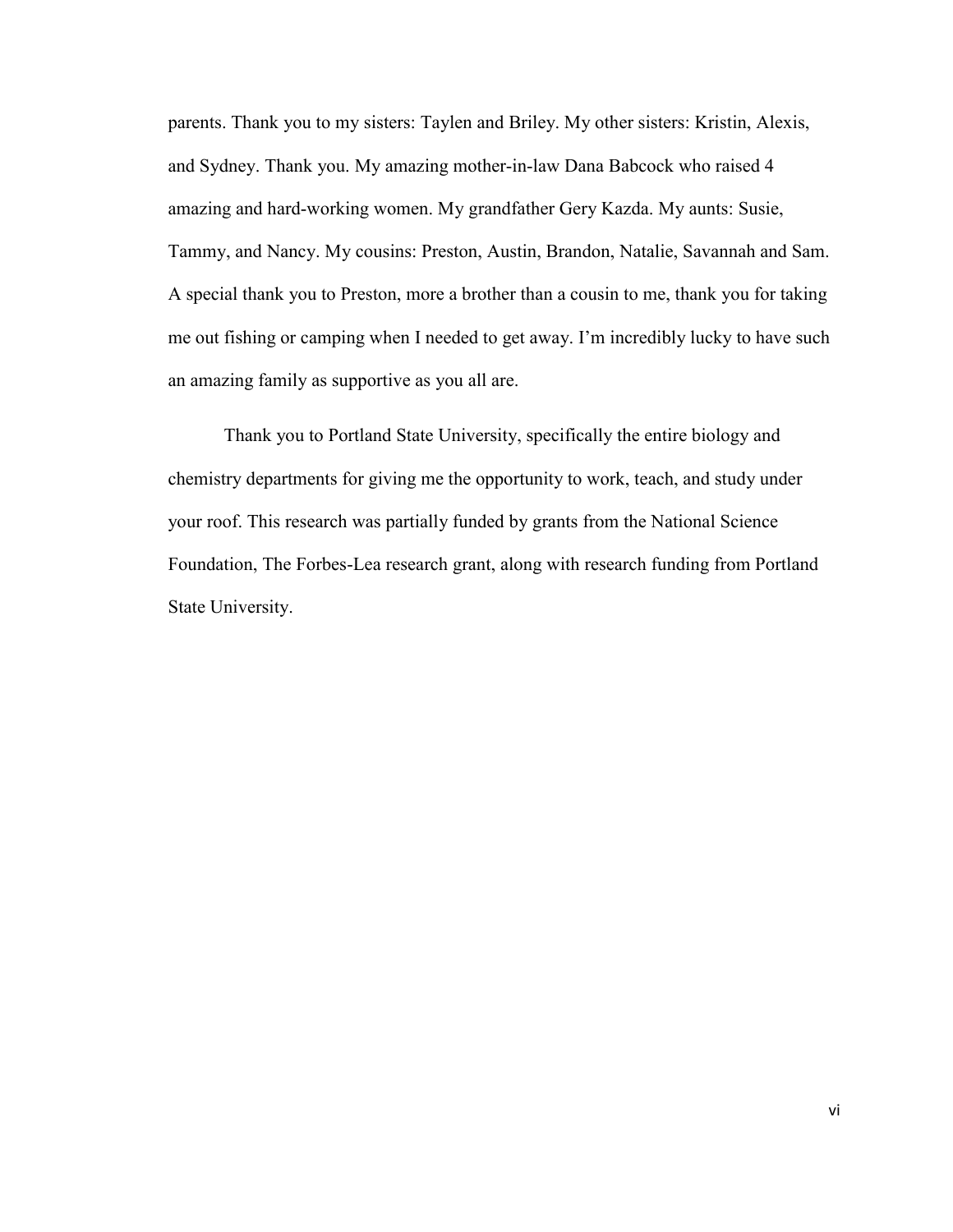### **Table of Contents**

# Page

| Chapter 1 |     |
|-----------|-----|
| Chapter 2 |     |
| Chapter 3 |     |
| Chapter 4 | .27 |
|           |     |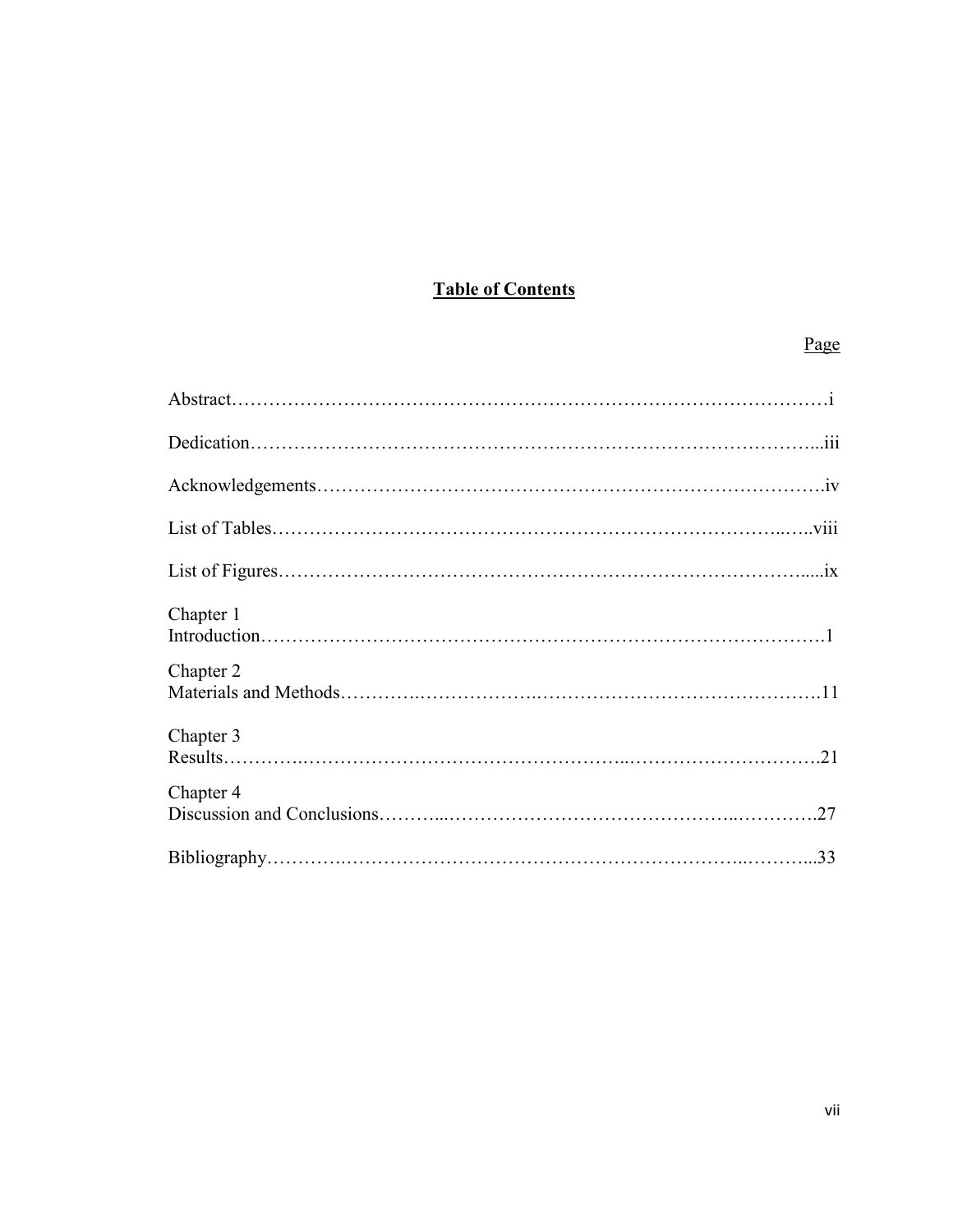### **List of Tables**

|                                                                                      | <u>Page</u> |
|--------------------------------------------------------------------------------------|-------------|
| <b>Table 1.</b> Acclimatization regimes for investigating the influence of melatonin |             |
| manipulation on reproductive physiology and behavior in red-sided garter snakes      |             |

| <b>Table 2.</b> Ethogram of courtship behavior for the male red-sided garter snake |
|------------------------------------------------------------------------------------|
|                                                                                    |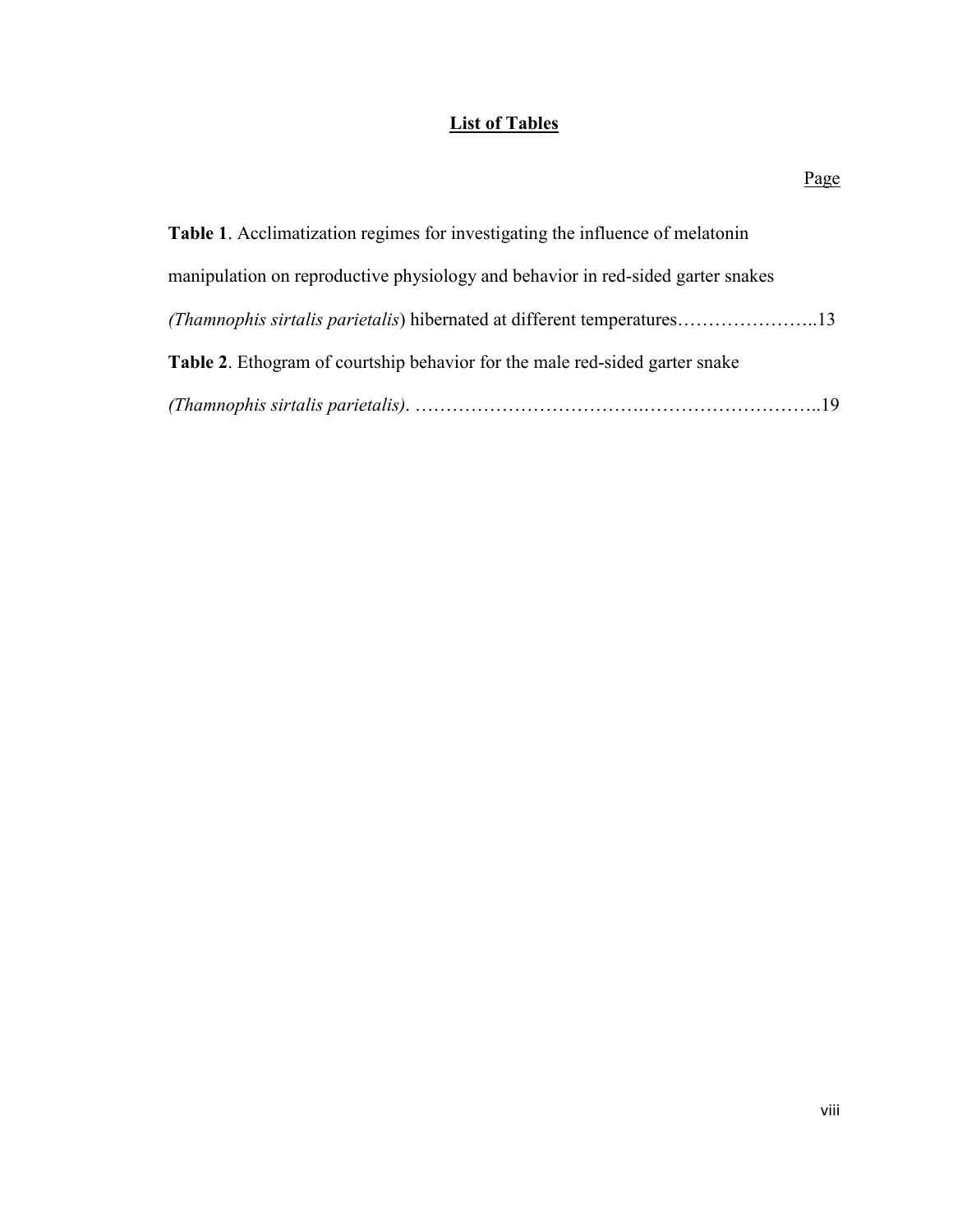# **List of Figures**

| Page                                                                                                 |
|------------------------------------------------------------------------------------------------------|
| Figure 1. Schematic overview of the male and female Hypothalamic-Pituitary-Gonadal                   |
| (HPG)                                                                                                |
|                                                                                                      |
| Figure 2. Hypothesized Neuroendocrine Pathway (Photoperiod-Induced                                   |
|                                                                                                      |
| Figure 3. Hypothesized Neuroendocrine Pathway (Temperature-Induced                                   |
|                                                                                                      |
| Figure 4. Effect of low temperature winter dormancy on the number of cells labeled for               |
| thyroid stimulating hormone (TSH) in the region of the median eminence of male red-                  |
|                                                                                                      |
| <b>Figure 5.</b> Effect of elevated hibernation temperature ( $12^{\circ}$ C) on the number of cells |
| labeled for thyroid stimulating hormone (TSH) in the region of the median eminence of                |
|                                                                                                      |
| Figure 6. Effect of vehicle and 5-hydroxytryptophan treatment on the mean and                        |
| maximum courtship scores achieved by male red-sided garter snakes (Thamnophis                        |
| sirtalis parietalis) following emergence from simulated winter dormancy at 4°C for 6                 |
|                                                                                                      |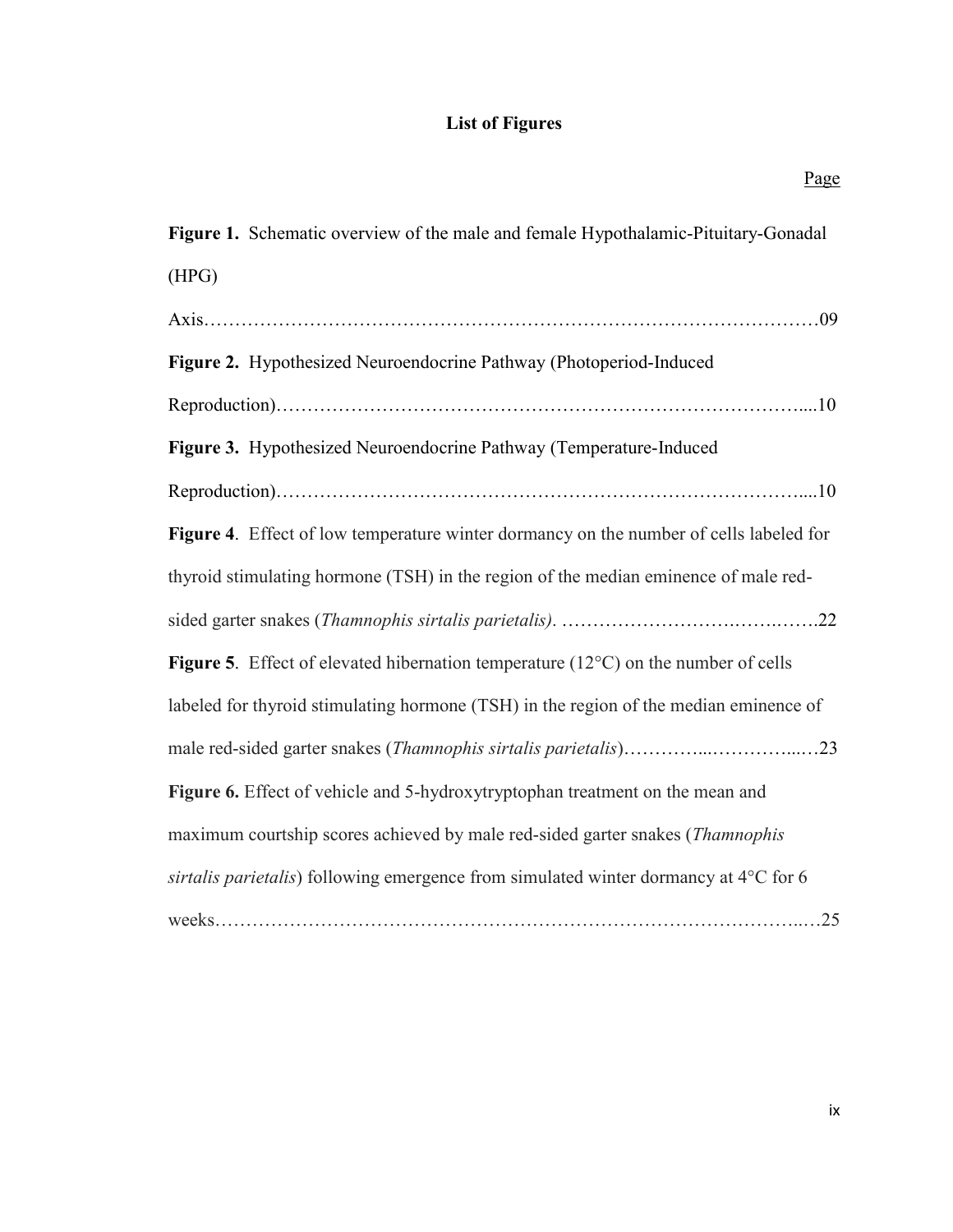# **List of Figures (Continued)**

| <b>Figure 7.</b> Effect of treatment with vehicle or the melaton in receptor antagonist luzindole |
|---------------------------------------------------------------------------------------------------|
| on the mean and maximum courtship scores achieved by male red-sided garter snakes                 |
| ( <i>Thamnophis sirtalis parietalis</i> ) following emergence from simulated winter dormancy at   |
|                                                                                                   |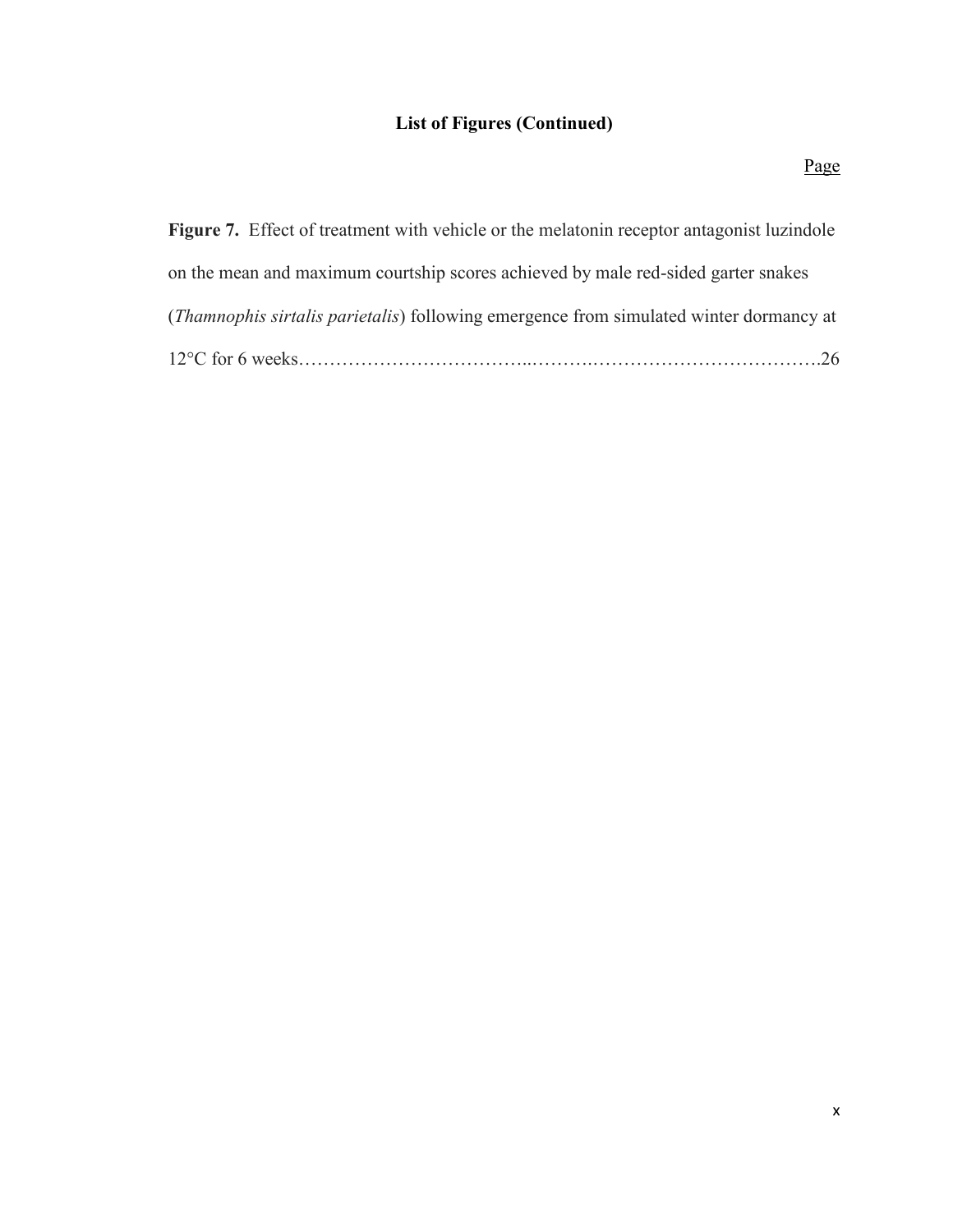#### **Chapter 1: Introduction**

#### **Life History Stages and Biological Rhythms**

Animals constantly transition through periods or stages of their life that correspond with certain—and usually distinct—changes in physiology and behavior. These stages are the culminative product of the communication between endogenous and exogenous biological environments, ultimately dictating the way in which environmental cues are translated into important behaviors and physiological conditions (Licht 1972; Whittier et al. 1987; Ball Gregory F and Ketterson Ellen D 2008; Crespi et al. 2013). This means the internal biology of an animal is constantly adjusting to changes in environmental conditions. The relationship is a dynamic process, and it is perpetually being regulated and modulated by both intrinsic (i.e., hormonal) and extrinsic (i.e., environmental and social) signals through complex signaling pathways and feedback loops (Lutterschmidt 2012). This allows life-history events to be optimally synchronized with the environment, which is in turn critical to survival and reproductive success.

Reproduction is energetically expensive, and animals cannot afford to expend resources at nonbeneficial times. As such, many use environmental cues such as photoperiod and temperature to time important stages in their life. In the green anole (*Anolis carolinensis*), for example, males have annual cycles of testis activity, with long days during the spring and summer stimulating testis growth while the shorter, colder days of fall initiate regression of the testes (Licht 1971). Many mammal and bird species use seasonal changes in photoperiod to regulate reproductive cycles; small mammals and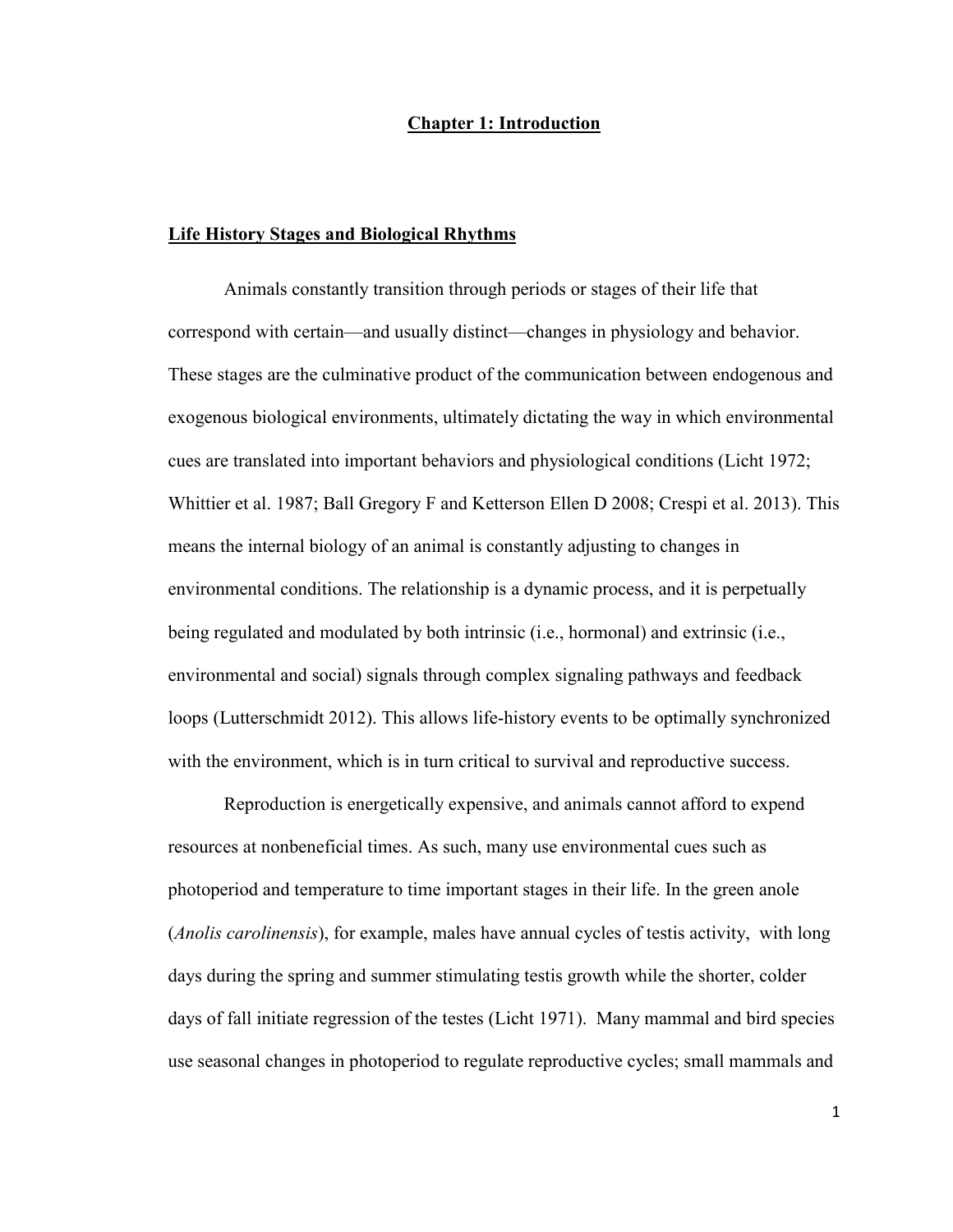birds with short gestation and egg incubation periods, respectively, key in on long days (spring and summer) to mate and raise their young during that one season. Larger mammals such as goats and sheep have gestation periods that reach six months, and they in turn coordinate mating behaviors with short days (fall and winter) (Reviewed by Shinomiya et al. 2014). This allows the birthing and raising of offspring to coincide with the warmer periods of spring when resources are in abundance. The robustness of these reproductive control mechanisms allows many different types that can vary from species to species while retaining the same ultimate function, the ability to optimally time reproductive activities.

The importance of optimal timekeeping is so great that the cycles of seasonal reproduction and the extent of an animal's plasticity in regards to these cycles are under heavy selection pressure (Nilsson 1994). With the high level of nuance behind these systems, it is not surprising that a "disconnection" between environmental conditions and the internal biological state of an animal can have serious consequences. Mistiming of life-history events such that they occur at suboptimal conditions can have repercussions ranging from diminished mating success to death (McClintock 1981). Correct timing of life-history events requires that an animal properly adjusts physiologically, behaviorally, and/or morphologically to the environmental conditions in which survival and reproductive success are maximized (Ho, Lance, and Megaloudis 1987; Lutterschmidt et al. 2002; Sharp 2005; Lutterschmidt and Mason 2009, 2010; McCormick, Farrell, and Brauner 2013; McCormick et al. 2019)*.* 

For example, in Atlantic salmon (*Salmo salar*), elevated water temperatures cause delayed or truncated spawning seasons (Pankhurst and Munday 2011). This abrupt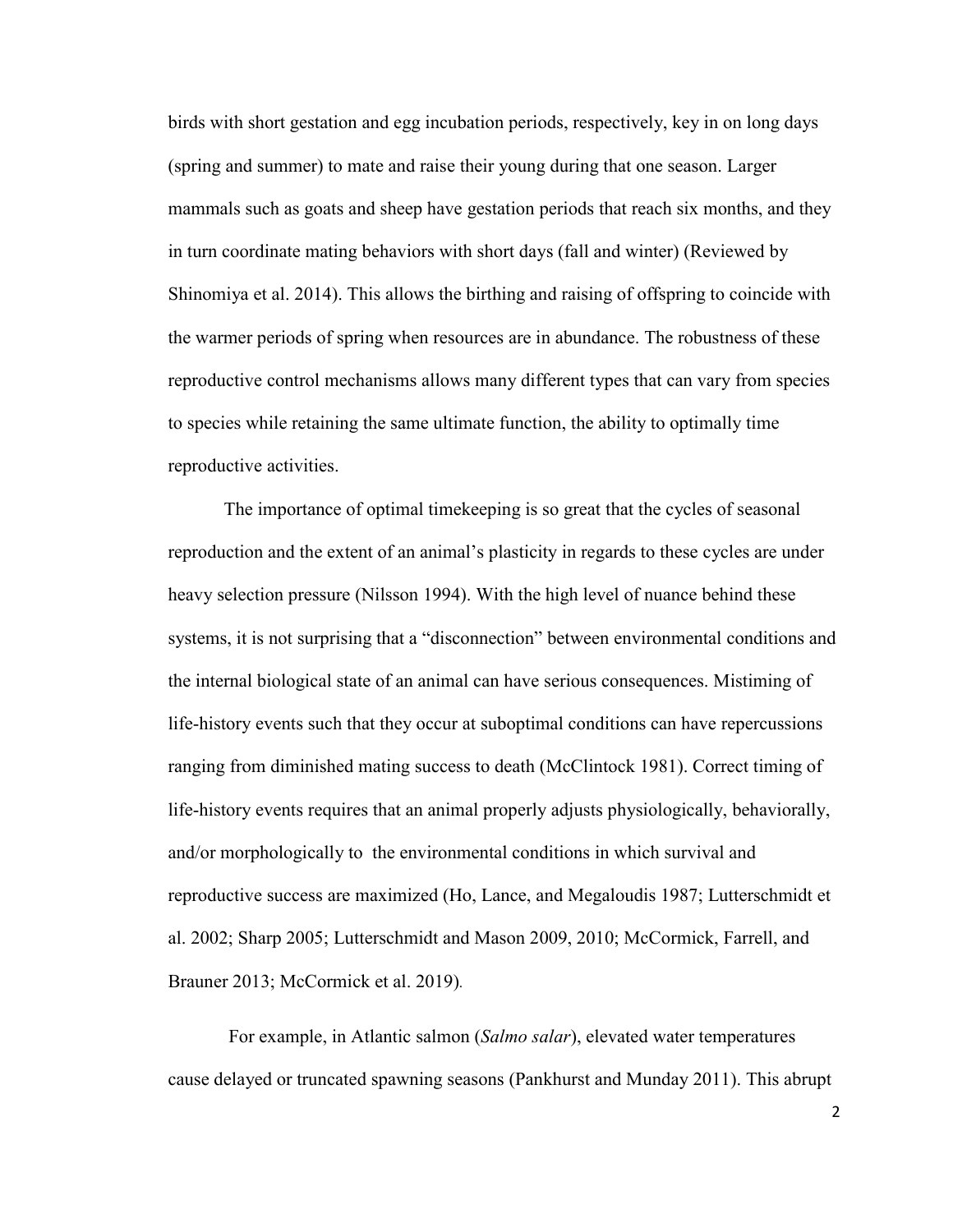change could have downstream effects on future salmon populations due to a reduction in spawning success. In another study, Parmesan and Yohe (2003) quantitatively assessed 677 species from the literature, including mammals, reptiles, amphibians, insects, marine invertebrates, and some plant species, and found that 71% have undergone some temporal shift in life-history events in the last 16-132 years. Eighty-seven percent of those species trended in the direction expected from climate change, many showing spring events advancing or occurring earlier than they had historically. In a final example, a study on pelagic ecosystems found that climate change has altered the highly complex food-web structure between many trophic levels. This in turn has had downstream effects which has disrupted the entire relationship between primary, secondary, and tertiary producers (Edwards and Richardson 2004). As a scientific community, we are only just beginning to understand the true extent of climate shifts, why some species will be unable to adapt, and why other species may benefit. If changes in seasonal weather profiles keep accelerating at current rates there is the possibility of entire ecosystems collapsing (Edwards and Richardson 2004; Riddell et al. 2021). The need for continued work elucidating how animals respond to a changing environment has never been greater.

#### **Environmental Control of Seasonal Rhythms**

The transitions between life history stages introduced above are often induced through environmental cues (i.e., photoperiod and temperature) that change in a cyclical pattern at specific times of year with a high degree of predictability. These rhythms or cycles can be annual, seasonal, or under even shorter time constraints such as the wellknown circadian cycle. Each phase of a cycle (i.e., sleep vs wake or breeding period vs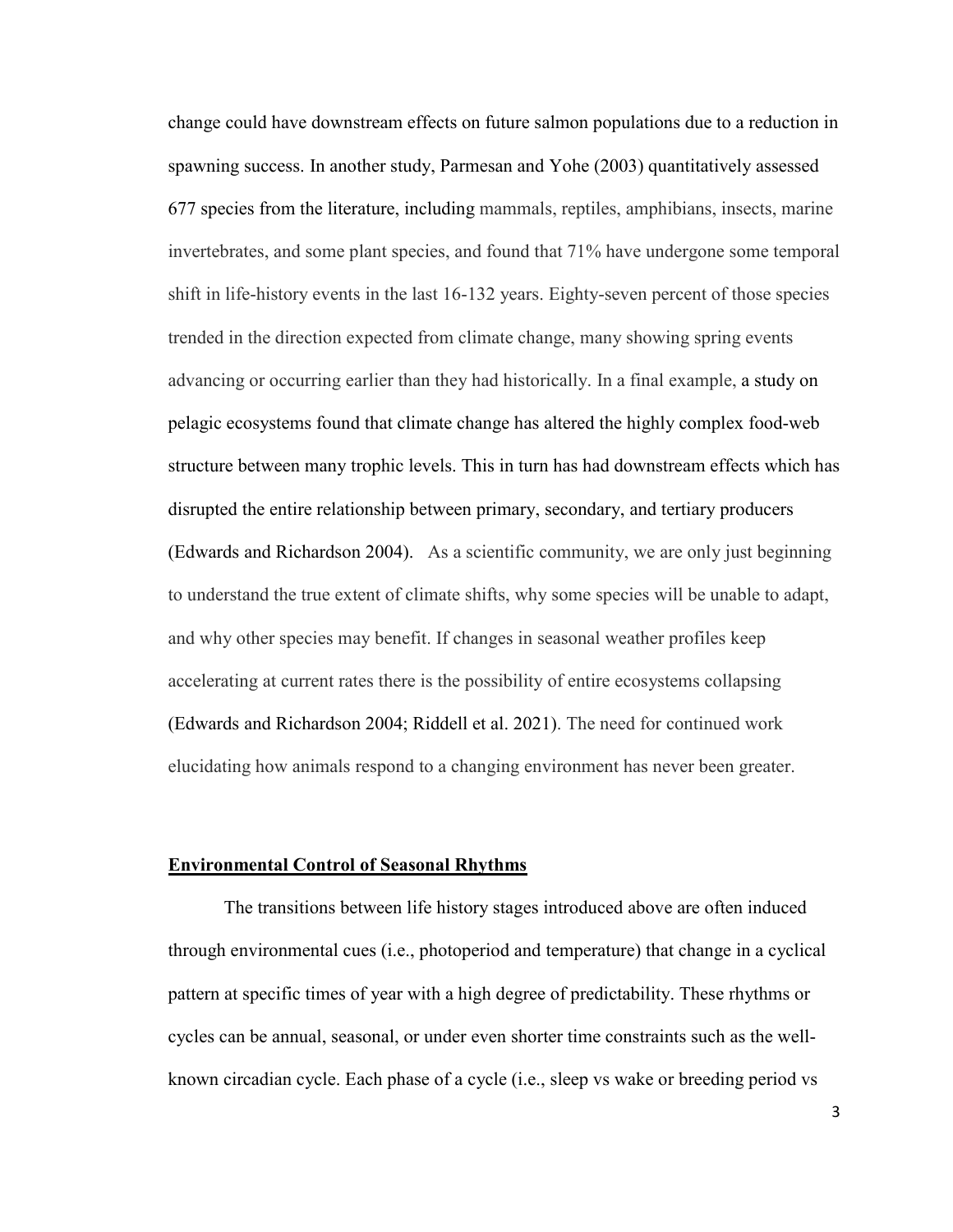non-breeding period) demonstrates a unique set of physiological and behavioral processes, because the specific needs of each event are often distinct from each other. A good example of this is the yearly spring mating season that every deer species in the family *Cervidae* exhibits. Strict neuroendocrine control keeps deer from exhibiting mating behaviors at undesirable times, or from abandoning their young in lieu of other behaviors (Pereira, Duarte, and Negrão 2005; Lincoln 1992). The sreason for this strict behavioral adherence lies in hormonally controlled circuits that are "primed or triggered" through optimal biotic and abiotic conditions or cues.

 Some of the most well-known cues used to time life-history stages include photoperiod, thermoperiod, resource availability and social stimuli (Paul et al. 2007). There is usually a primary cue that serves as the *zeitgeber* which is most responsible for entraining the animal's internal state; supplementary cues are then often used to "finetune" these states (Ball G and Ketterson 2008; Goldman 2001; E. Gwinner 1990; Krohmer and Lutterschmidt 2016). Photoperiod has received the most attention, as it is undeniably the most reliable environmental cue underpinning the environmental control of an animal's seasonal behavior and physiology. One of the first papers to explore this idea was by Rowan (1930) in which he hypothesized that day length was a cue for migration in darkeyed juncos (*Junco hyemalis*). This proved to be fruitful, as there has been a wealth of studies on photoperiodic control of various life-history stages since then (Ball and Ketterson 2008; Dawson and Sharp 2007; Gwinner 1990).

Photoperiodic control of seasonal rhythms has been documented in all vertebrate classes (Bromage et al. 1984; Young 1983). Research on other cues such as temperature is much sparser, even though recent advances have continued to shine light on their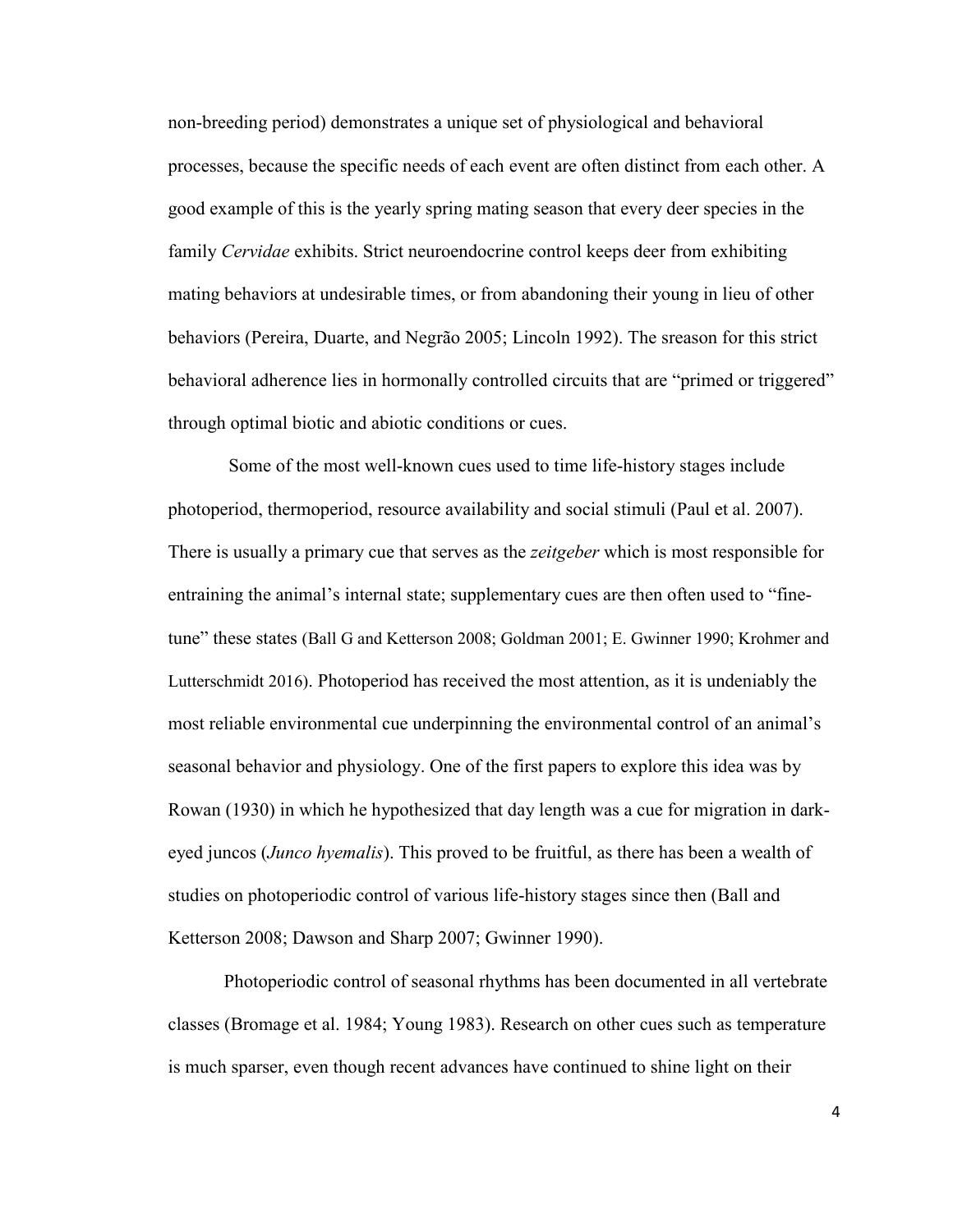importance. For example, most ectothermic vertebrates rely on temperature to regulate many of the processes behind their biological rhythms (Ho, Lance, and Megaloudis 1987; Licht 1972; Lutterschmidt and Mason 2009; Tilden and Hutchison 1993). Well-studied reptilian model systems in particular offer the ability to study the effects of temperature in depth, which may in turn lead to a better understanding of how environmental cues work in concert to "guide" the endogenous state of organisms through different seasonal rhythms.

#### **Endogenous Mechanisms**

The way in which environmental signals modulate behavior is complex and use a wide spectrum of chemical "messenger" molecules that act at all levels of biological communication. Some of the most common examples of these chemical messengers are hormones and neurohormones—commonly peptides or steroids that are released into the bloodstream that induce changes on target cells/tissues. Many of the endogenous hormonal mechanisms/pathways are directly linked to environmental stimuli and act to transduce these cues (i.e., photoperiod and thermoperiod) into hormonal signals that affect animal physiology and behavior.

One of the most widely studied transducers of environmental information is melatonin or *N*-acetyl-5-methoxytryptamine, which is the primary hormone produced by the pineal gland. It is the product of a biosynthetic pathway that begins with the amino acid tryptophan that is enzymatically converted into serotonin and then lastly melatonin (Hardeland, Pandi-Perumal, and Cardinali 2006; R. W. Krohmer and Lutterschmidt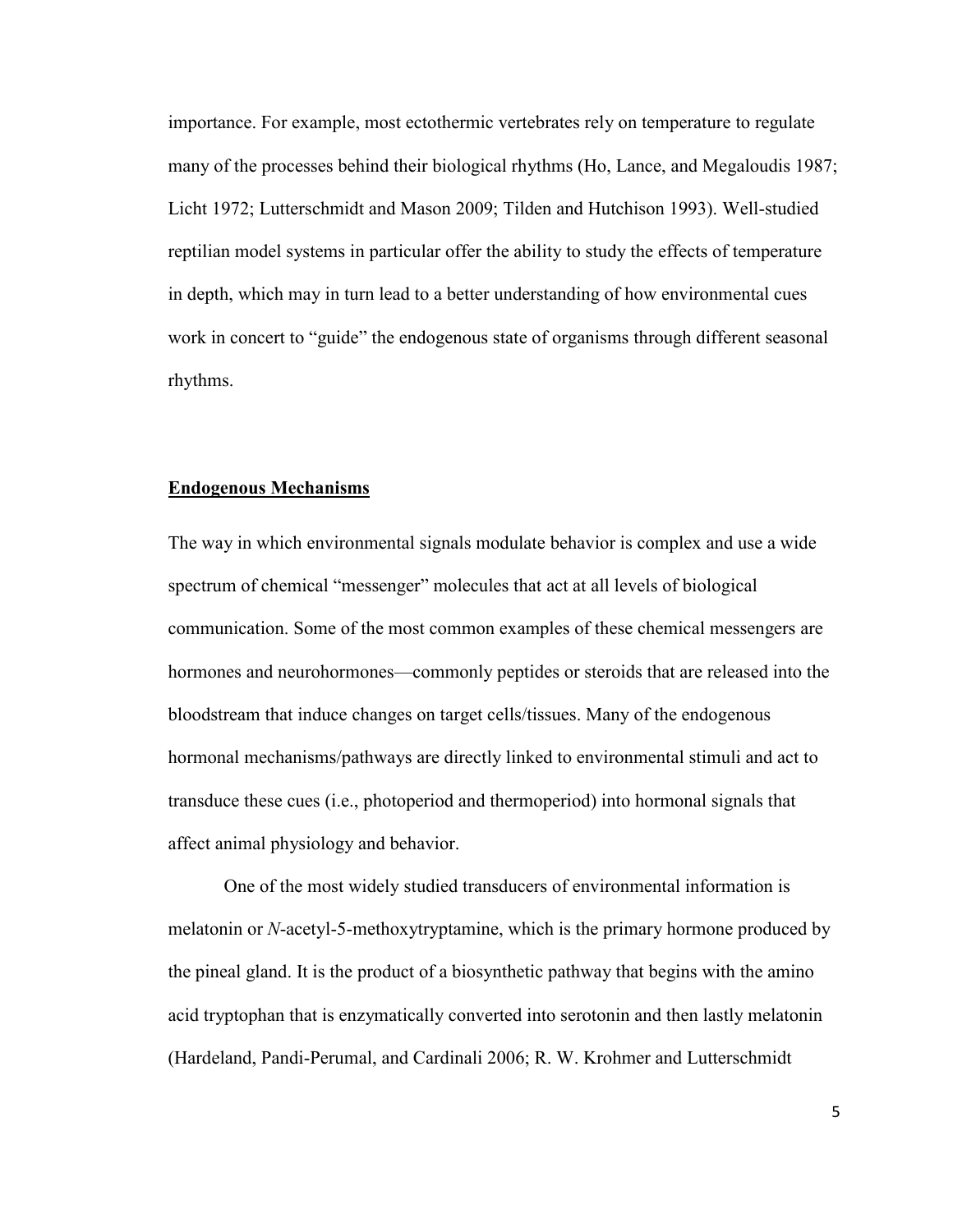2011). All animals, diurnal and nocturnal alike, exhibit an increasing melatonin synthesis pattern in the hours of darkness that then returns to a baseline level in the daylight hours (Dawson and Sharp 2007; Hut and Beersma 2011; Lutterschmidt and Mason 2008, 2009). This 24-hour melatonin cycle becomes a consistent pattern that can be used to interpret time of day and seasonal changes in light availability. Temperature also modulates melatonin levels in diamondback watersnakes (*Nerodia* rhombifer) and red-sided garter snakes (*Thamnophis sirtalis parietalis*); low temperatures decreased the nightly amplitude of melatonin concentrations but had no effect on the phase/duration of melatonin synthesis.(Axelrod 1974; Lutterschmidt, LeMaster, and Mason 2004; Lutterschmidt and Mason 2009; Tilden and Hutchison 1993). Thus, a complete timekeeping mechanism through melatonin signaling is responsible, at least in part, for the photothermal entrainment of the circadian rhythm (García $\Box$ Allegue, Madrid, and Sánchez□Vázquez 2001; Lutterschmidt and Mason 2009; Underwood and Calaban 1987).

Removal of the pineal gland, the source of melatonin, causes physiological and behavioral changes across multiple species that indicate a role for melatonin in regulating seasonal cycles. For example, pinealectomy abolished seasonal circadian rhythms of melatonin and daily activity patterns in ruin lizards (*Podarcis sicula*) (Foa, Janik, and Minutini 1992; Innocenti et al. 1996; McMillan 1972). In red-sided garter snakes pinealectomy in the fall prior to hibernation inhibited male courtship behavior upon spring emergence (Foa, Janik, and Minutini 1992; Innocenti et al. 1996; McMillan 1972; Nelson et al. 1987). In pinealectomized White-throated Sparrows (*Zonotrichia albicollis*), House sparrows (*Passser domesticus*) and European starlings (*Sturnus vulgaris*),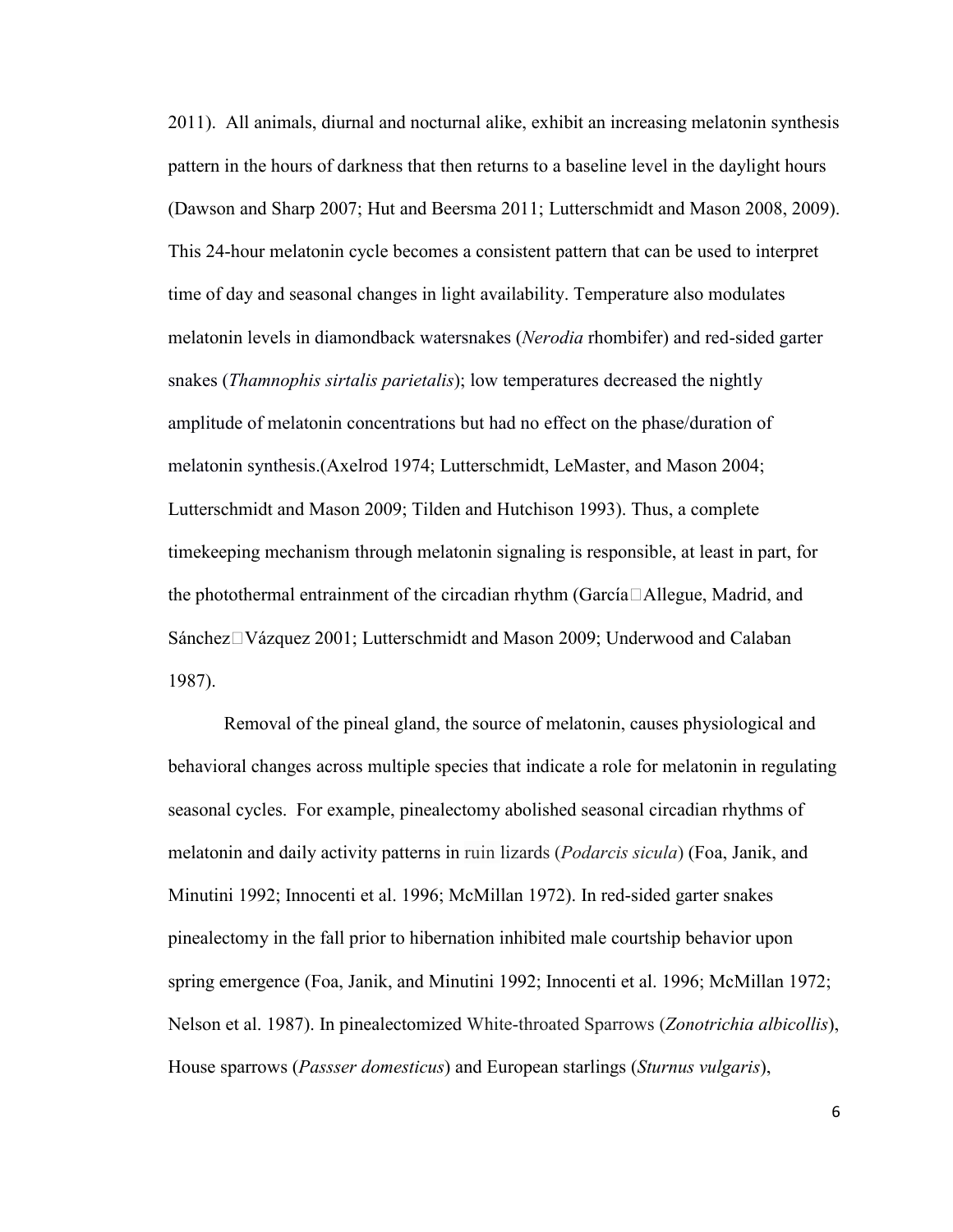migration and activity patterns became arrhythmic post-surgery, but in house sparrows and starlings the effect could be reversed through daily injections of melatonin (E. Gwinner 1990; Eberhard Gwinner and Benzinger 1978; Lu and Cassone 1993; McMillan 1972).

There is a delicate balance that must be maintained in hormonal signaling pathways and this is evident by the extensive controls or feedback systems that act at many different levels of hormonal cascades. Examples of these cascades are the hypothalamic-pituitary-adrenal (HPA) axis and the hypothalamic-pituitary-gonadal (HPG) axis, where three different organs tightly control different parts of a shared hormone pathway. The HPG axis in particular serves as the prime regulatory pathway in reproduction (Figure 1): gonadotropin-releasing hormone (GnRH) from the hypothalamus stimulates the release of luteinizing hormone (LH) and follicle stimulating hormone (FSH) from the pituitary gland, which in turn stimulates the gonads to release sex steroid hormones as well as facilitate other reproductive functions (Hiller-Sturmhöfel and Bartke 1998). At each level of the axis, feedback loops tightly control the pathway's activity, and sex steroid hormones generally have an inhibitory effect on hormone release from the hypothalamus and the pituitary. There are also shorter feedback loop interactions that occur between the pituitary and the hypothalamus. The sensitivity of these feedback loops are plastic and can be affected by the physiological states of other systems, creating a dynamic communication system that is able to fluctuate by various increments in an effort to maintain homeostasis (Hiller-Sturmhöfel and Bartke 1998). This neuroendocrine system facilitates all stages of reproduction; maturation, activation and deactivation of sexual function, along with behavioral responses.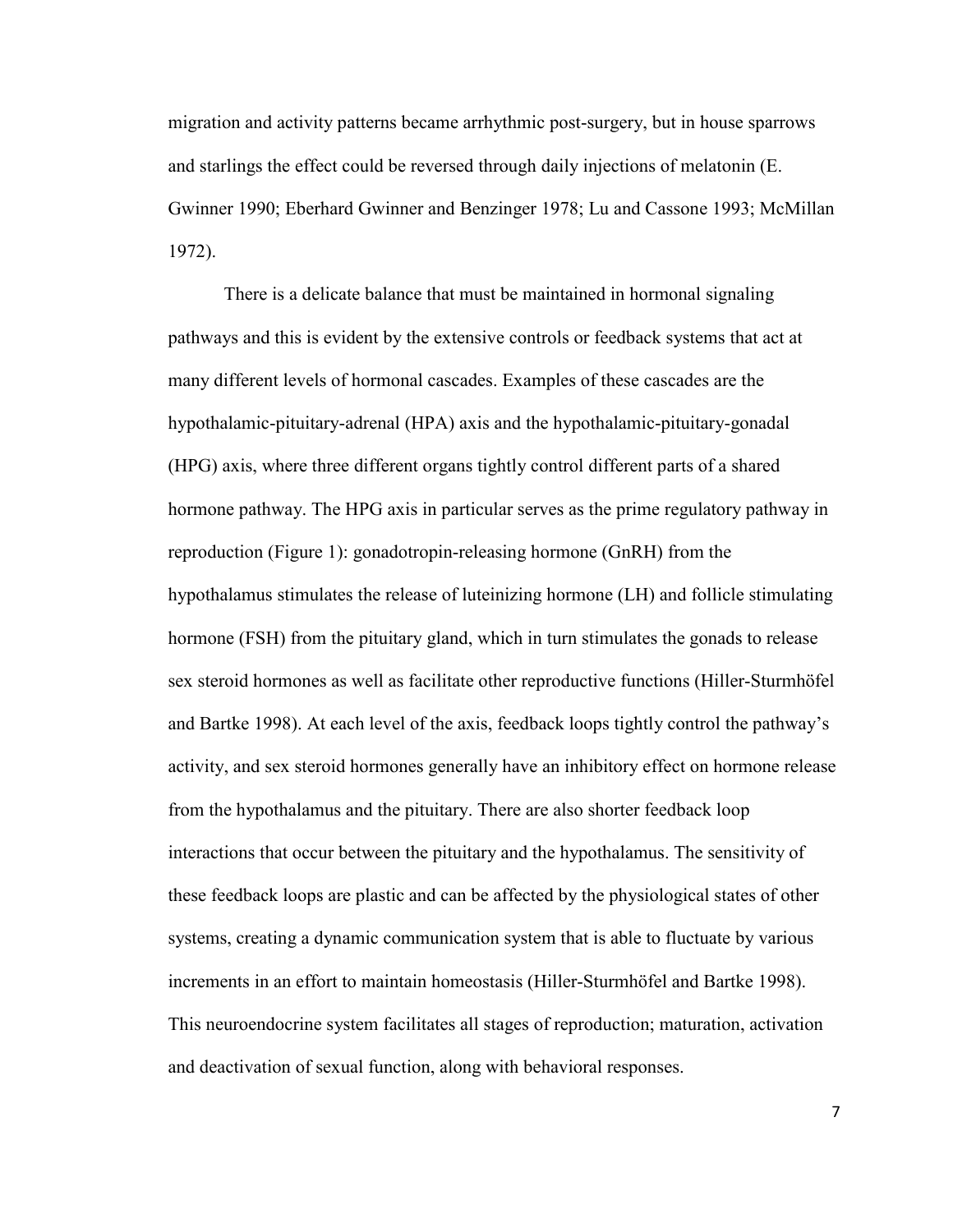Melatonin's influence on the HPG axis has been studied extensively, and it is well known that photoperiodic changes in melatonin are the catalyst for seasonal changes in reproductive states. For example, male green anoles (*Anolis carolinensis*) showed a difference in the seasonal response to melatonin manipulation. In the summer, neither treatment with melatonin nor pinealectomy influenced gonadal measurements, while in the winter pinealectomized males showed increased gonadal growth and the effect was reversed with melatonin treatment (Underwood 1981; Underwood and Calaban 1987). While it is well known that GnRH is sensitive to day length in many species, to date no studies have shown that melatonin directly acts on GnRH, as melatonin receptors have never been found on GnRH neurons or gonadotrophs located in the pituitary gland (Malpaux, Thiéry, and Chemineau 1999). Thus, the exact mechanism controlling the effects of environmental cues on the HPG axis remains unclear.

Questions over the coordination of this system remain and research into a photoperiod-sensitive neural thyroid hormone mechanism in mammals and birds has begun to bridge the gap in our understanding of this system. Japanese quail (*Coturnix japonica*) and Djungarian hamsters (*Phodopus sungorus*), both spring breeders as is common in birds and small mammals, both exhibited increases in the metabolism of hypothalamic thyroid hormones when exposed to long day conditions (Figure 2). These signals have in turn been found to stimulate GnRH expression within the hypothalamus, thus activating the reproductive axis (Nakao et al. 2008; Watanabe et al. 2004). Both mammalian and avian species show accumulation of active thyroid hormone within the hypothalamus when exposed to long-day conditions. The changes in mammals are believed to be initiated through melatonin on melatonin-1a receptors located on the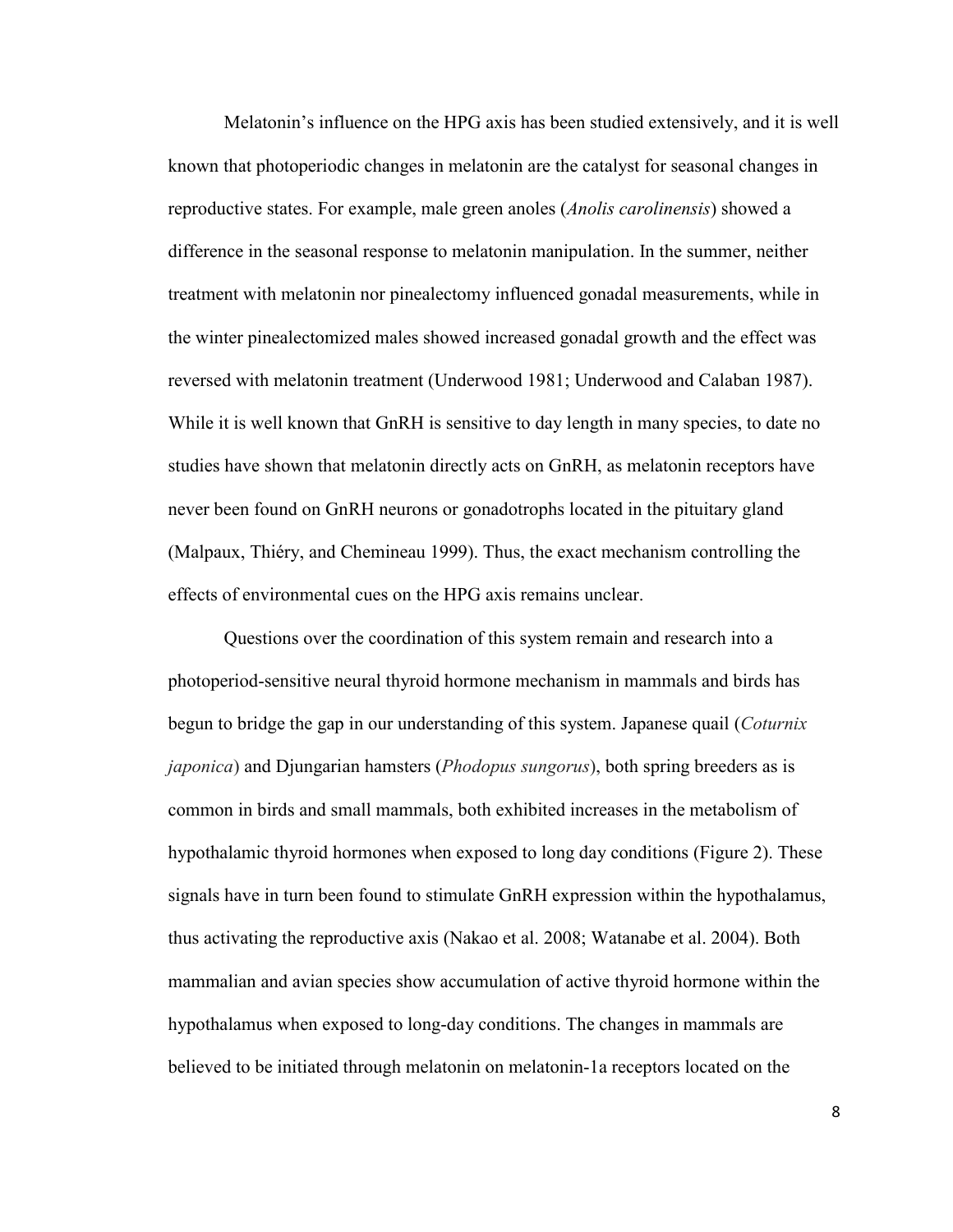pituitary pars tuberalis that influence changes in thyroid stimulating hormone (TSH) and ultimately GnRH. Interestingly, no melatonin receptors have been found on the avian pituitary, suggesting that melatonin does not directly transduce photoperiod signals to the pars tuberalis in these animals (Dawson and Sharp 2007).

Recent data from our lab suggest a similar pathway exists in reptiles (Figure 3). That is, temperature is the primary cue stimulating reproduction and it is transduced through changes in melatonin synthesis (Lutterschmidt and Mason 2008, 2009). In this thesis, we asked whether melatonin directly transduces temperature cues downstream to the same neural thyroid hormone cascade utilized in many photoperiod-sensitive breeders. To address this question, we manipulated the melatonin signal through the use of a biochemical precursor and a melatonin receptor antagonist to disrupt the signal at different levels.



**Fig. 1.** Schematic overview of the male and female Hypothalamic-Pituitary-Gonadal (HPG) Axis. GnRH is released from the hypothalamus and acts upon the anterior pituitary gland. GnRH stimulation upregulates the secretion of luteinizing and follicle stimulating hormones which in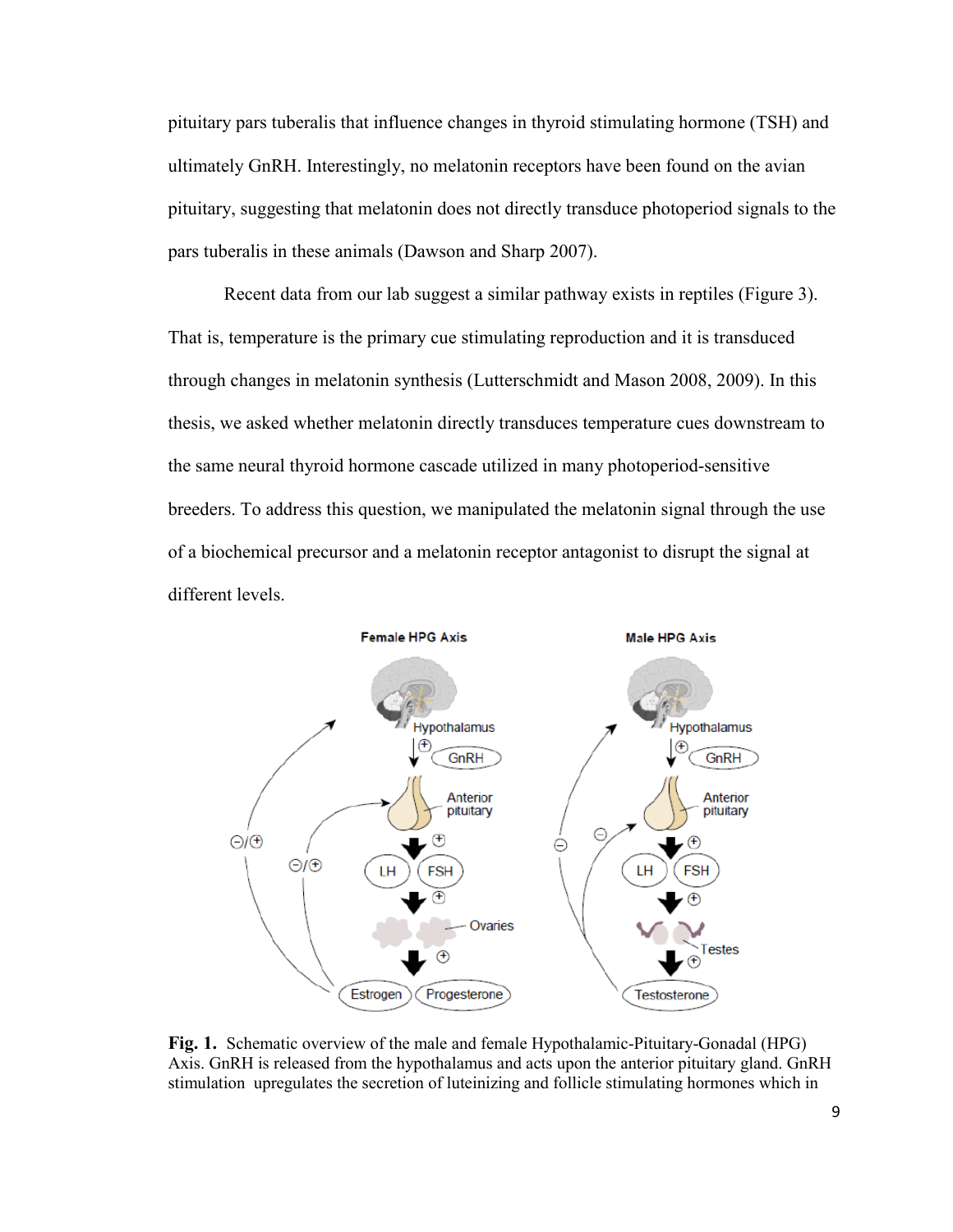turn stimulate the synthesis of sex steroid hormones (e.g., estrogen and testosterone) from the gonads), ultimately controlling reproductive function (Hiller-Sturmhöfel and Bartke 1998).



**Fig. 2.** The neuroendocrine pathway regulating photoperiod-induced reproduction. Changes in light availability are directly measured through the phase and duration of melatonin secretion. Long summer days decrease melatonin concentrations and with it the inhibitory effect of melatonin on reproductive physiological functions. This decrease in melatonin upregulates TSH synthesis in the pituitary pars tuberalis and ultimately upregulates GnRH and reproductive behavior.



**Fig. 3.** Hypothesized neuroendocrine pathway regulating temperature-induced reproduction. Similar to the photoperiod-induced pathway shown in Fig. 2, cold winter days result in a decrease in the amplitude of melatonin synthesis. We hypothesize that this decrease in melatonin upregulates TSH synthesis in the pituitary, alters thyroid hormone metabolism in the hypothalamus, and ultimately upregulates GnRH and reproductive behavior.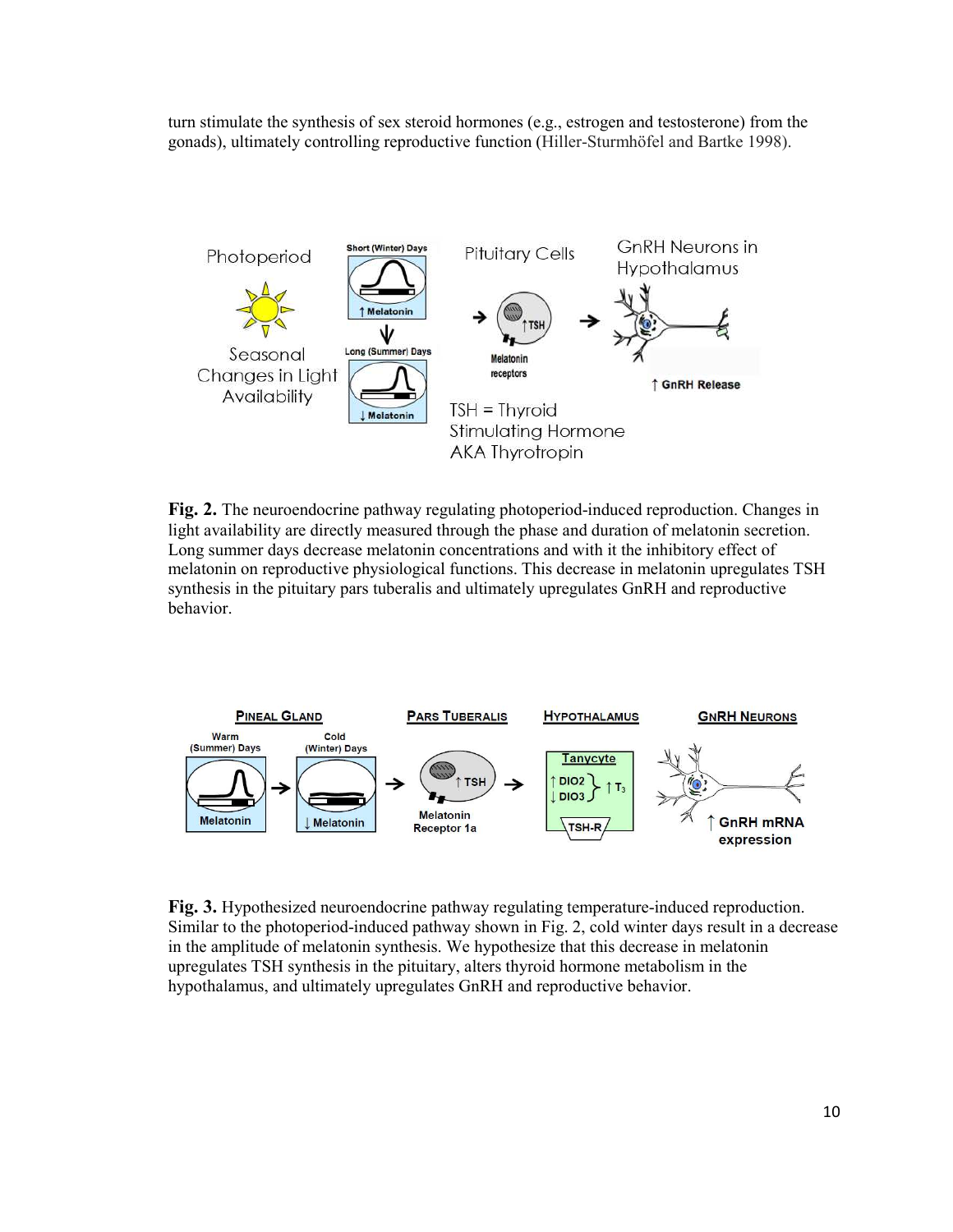#### **Chapter 2: Materials and Methods**

#### **Study System**

We used the well-studied red-sided garter snake system to address our research question: "Does melatonin mediate the influence of hibernation temperature on the synthesis of TSH in the hypothalamus and pituitary and/or reproductive behavior?" This study system is ideal for addressing these questions because, among other reasons, obtaining large sample sizes is feasible. Garter snakes are arguably the most abundant reptile in North America and are the most studied reptile with respect to reproductive behavior and neuroendocrinology (Lutterschmidt 2012). The majority of our knowledge comes from one large population found in south-central Manitoba, Canada, that is extremely resilient to capture stress (Krohmer and Lutterschmidt 2011; Lutterschmidt 2012). At this extreme northern latitude location where winter temperatures are extremely low and the rocky prairie terrain offers few sources of cover from the elements, snakes congregate together during the freezing months in communal underground dens that can contain more than 30,000 snakes (Shine et al. 2004)! Snakes spend up to 8 months each year in underground hibernacula with males first emerging in late April and females typically following by one or two weeks. Thousands of snakes aggregate near the dens and immediately begin breeding in large mating balls that consist of up to 100 males courting a single female. These conditions allow for large sample sizes to be collected with ease and have also allowed for lab conditions to be developed that accurately mimic field environments. Red-sided garter snakes have long been thought to have a reproductive pattern that was completely disassociated from control by sex steroid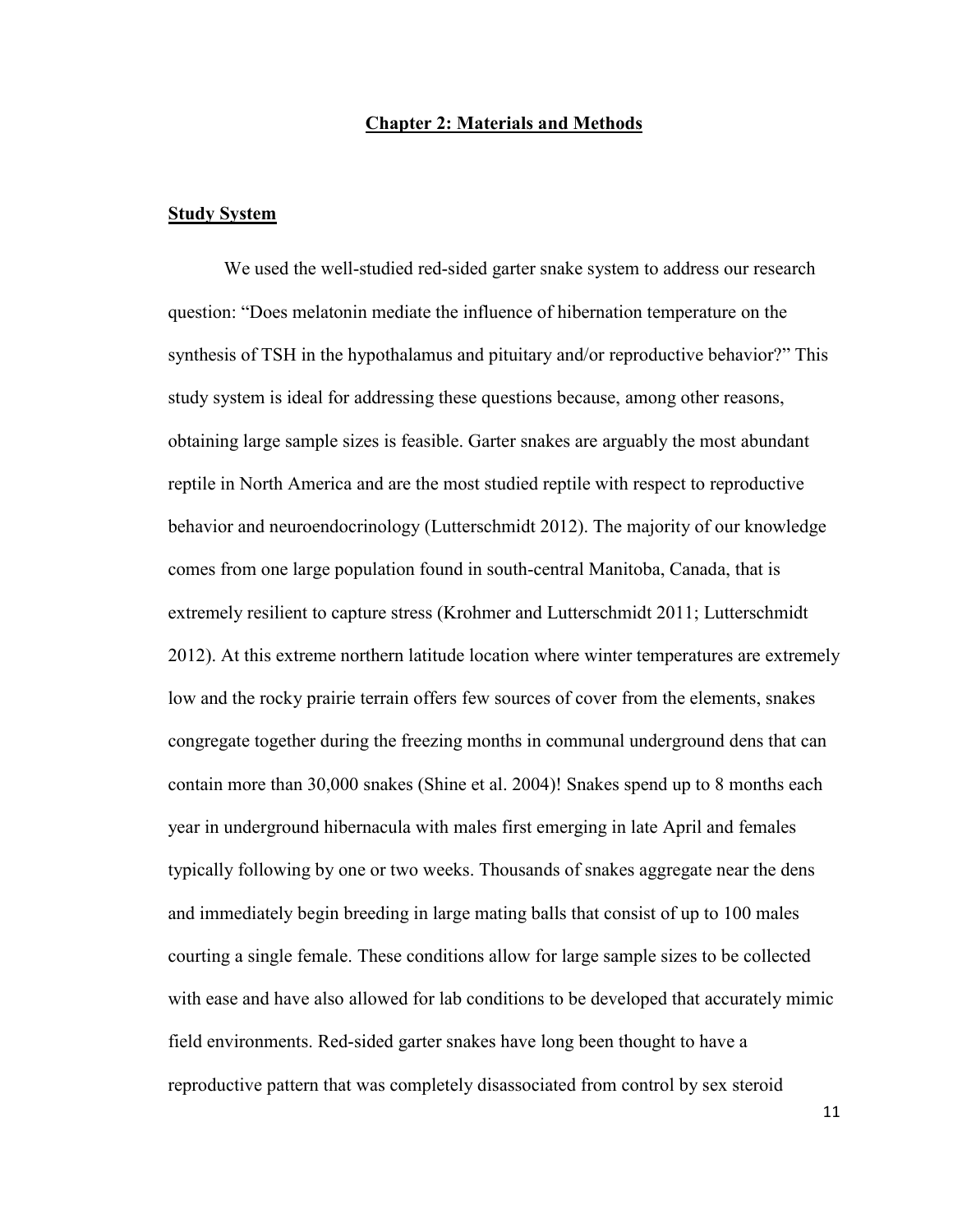hormones due to regressed gonads and a low concentration of sex steroids during the mating season. While this view is now rejected, with sex steroids playing a critical role in reproduction while remaining temporally disassociated from mating behavior, this disassociation allows for neuroendocrine mechanisms to be studied without the confounding effects of sex steroids on behavior. Finally, and most importantly, seasonal reproduction in red-sided garter snakes is regulated exclusively by temperature (Whittier et al. 1987), which creates an ideal condition to answer questions regarding a temperature sensitive pathway possibly under melatonin control.

#### **Experimental Design**

Snakes were collected from the den site in Inwood, Manitoba, Canada, during spring and fall and were transported back to the lab at PSU where they were acclimatized to the photoperiod and temperature conditions as listed in Table 1. Prior to hibernation animals were randomly assigned to one of three groups; a pre-hibernation group that was used to establish a baseline pre-hibernation level of TSH-immunoreactive cells (TSH-ir) prior to manipulating temperature and melatonin ( $n = 12$ ), hibernation at 4<sup>o</sup>C and treatment with vehicle or 5-HTP ( $n = 60$ ), or hibernation at 12 $\degree$ C and treatment with vehicle or luzindole  $(n = 60)$ . Within the two hibernation temperature groups, snakes were further divided into two subgroups to determine the influence of treatment on TSH-ir cell number in the brain  $(n = 12$  per treatment group for a total of 24 animals) and courtship behavior  $(n = 18$  per treatment group for a total of 36 animals).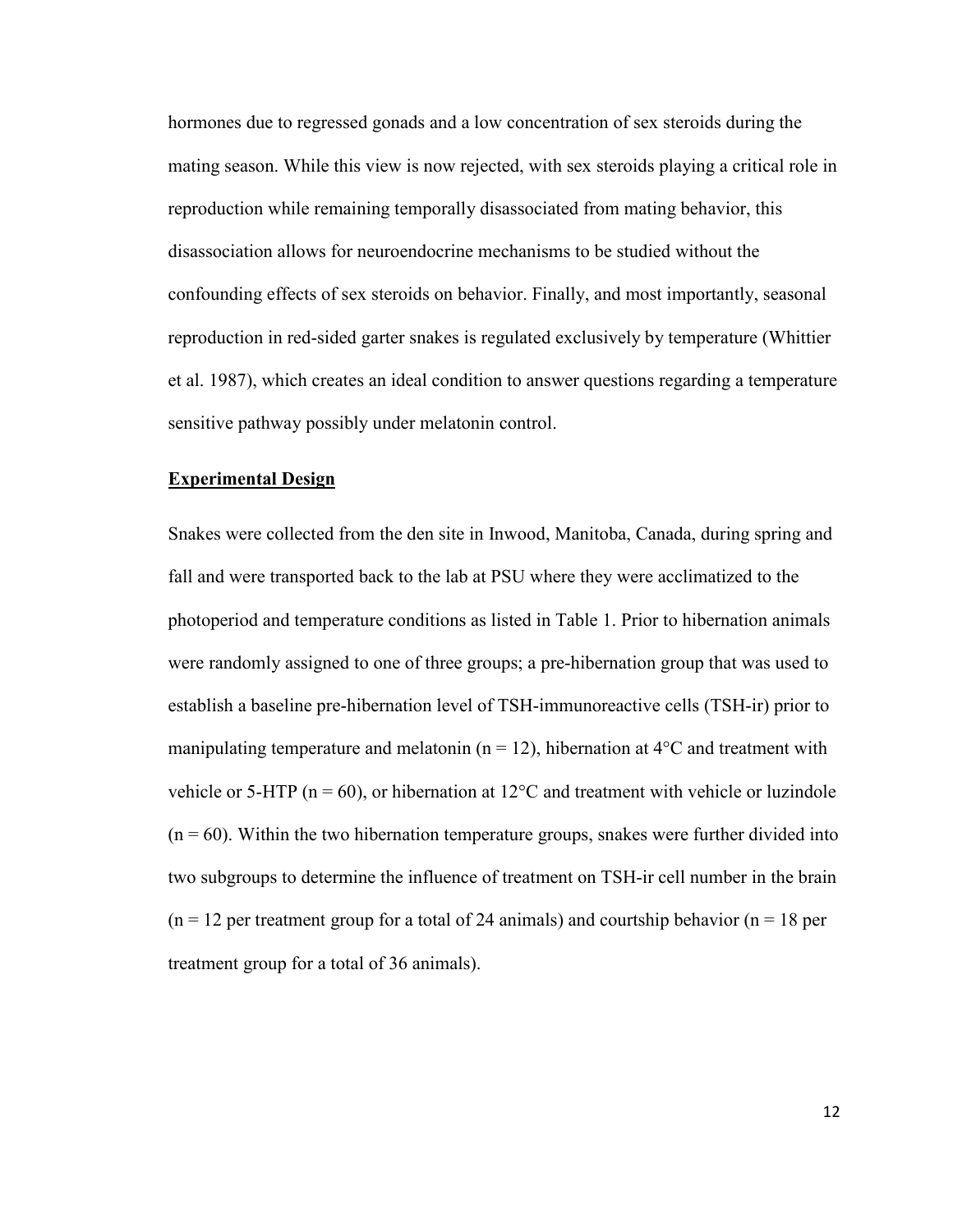| <b>Acclimatization Period</b> |                 | <b>Acclimatization Conditions</b><br>(Photoperiod; Thermoperiod) |                                      |
|-------------------------------|-----------------|------------------------------------------------------------------|--------------------------------------|
|                               |                 | Cold Temperature<br>$4^{\circ}$ C Hibernation                    | Warm Temperature<br>12°C Hibernation |
| <b>Summer Feeding</b>         | 24 May - 2 July | $16L:8D$ ; $23:18^{\circ}C$                                      | 16L:8D; 23:18°C                      |
| <b>Summer Feeding</b>         | 16 Aug - 3 Sep  | $14L:10D$ ; $20:16^{\circ}$ C                                    | 14L:10D; 20:16°C                     |
| <b>Summer Feeding</b>         | 4 Sep - 19 Sep  | 13L:11D; 20:12°C                                                 | 13L:11D; 20:12°C                     |
| Pre-Hibernation               | 20 Sep - 3 Oct  | 12L:12D; 16:12°C                                                 | 12L:12D; 16:12°C                     |
| Pre-Hibernation               | 4 Oct - 17 Oct  | 11L:13D; 14:12°C                                                 | 11L:13D; 14:12°C                     |
| <b>Hibernation</b>            | 18 Oct - 29 Nov | 0L:24D; 4°C                                                      | 0L:24D; 12°C                         |
| Emergence                     | $30$ Nov +      | 16L:8D; 25:15°C                                                  | 16L:8D; 25:15°C                      |

**Table 1.** Acclimatization regimes for investigating the influence of melatonin manipulation on reproductive physiology and behavior in red-sided garter snakes *(Thamnophis sirtalis parietalis*) hibernated at different temperatures.

#### **Hormone Treatments**

Previous studies have shown that low temperature winter dormancy decreases plasma melatonin concentrations in garter snakes e.g., (Lutterschmidt and Mason 2008, 2009). In an attempt to reverse this effect and elevate melatonin synthesis during hibernation, we injected animals hibernated at 4<sup>o</sup>C with 5-Hydroxytryptophan (product number F4150, Bachem Americas, Inc., Torrance, California, USA), a precursor to melatonin synthesis. Similar to Lutterschmidt and Mason (2010) snakes were treated with 1.2 mg of 5-hydroxytryptophan diluted in 100 μl of 10% ETOH in reptilian Ringers solution. Control treatments consisted of the vehicle only (i.e., 100 μl of 10% ethanol in reptilian Ringers solution). Treatments were administered via intraperitoneal injection every 3 days for the entire 6-week hibernation period.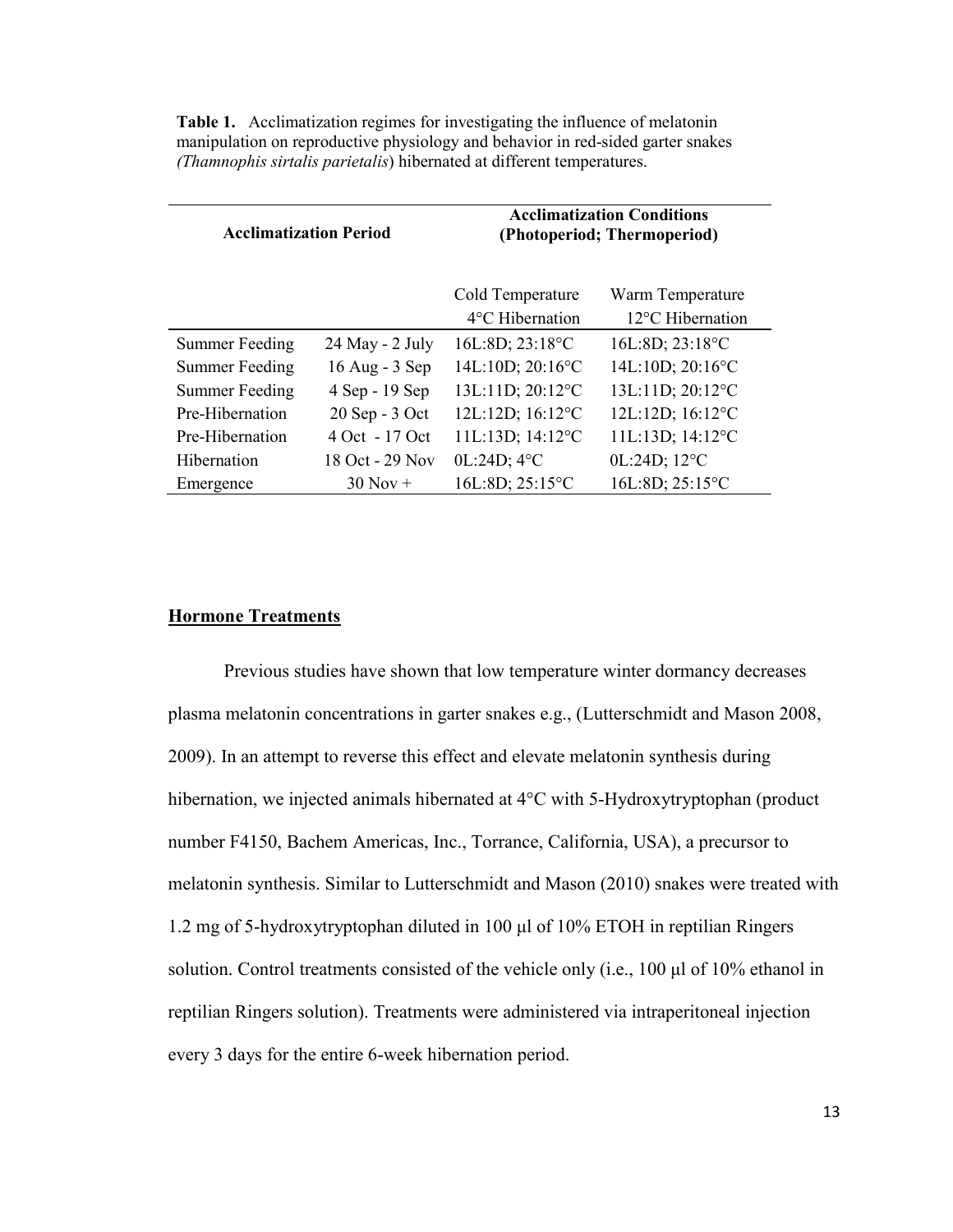Similarly, we attempted to inhibit melatonin signaling during hibernation at an elevated temperature, with the goal of testing the hypothesis that decreased melatonin signaling is sufficient to increase thyrotropin immunoreactivity and courtship behavior to the levels observed in response to low temperature dormancy. We used the melatonin receptor antagonist luzindole to inhibit melatonin signaling; luzindole is a wellcharacterized and widely known non-selective antagonist for vertebrate melatonin type 1a and 1b receptors (M. L. Dubocovich 1988; Margarita L. Dubocovich, Mogilnicka, and Areso 1990). Animals hibernated at 12°C were treated with 2.0 mg of luzindole (N-Acetyl-2benzyl-tryptamine, product number Q1885, Bachem Americas, Inc.) diluted in 50 μl of 10% DMSO in 80% ethanol. Control treatments consisted of the vehicle only (i.e., 50 μl of 10% DMSO in 80% ethanol). Treatments were administered via intraperitoneal injection every 3 days for the entire 6-week hibernation period.

Unfortunately, and despite several pilot studies conducted in our lab to validate the luzindole treatments, snakes in this experiment had an unexpected and negative response to prolonged, repeated injections of luzindole during winter dormancy. We observed a higher than normal mortality rate after approximately 5 weeks of luzindole treatments. The mortality rate typically observed during hibernation of garter snakes for 16-24 weeks in our lab is less than 1%. Prior to week 5, the mortality rate of all snakes was also < 1%. During week 5, however, the mortality rate in the luzindole treatment group increased to 30% while the mortality rate in the respective control group was 3.3%. Luzindole is not known to be cytotoxic in organismal studies, and therefore the cause of the increased mortality remains unknown. Although we had planned to retain snakes in hibernation for 8 weeks prior to measuring the treatment effects on TSH and courtship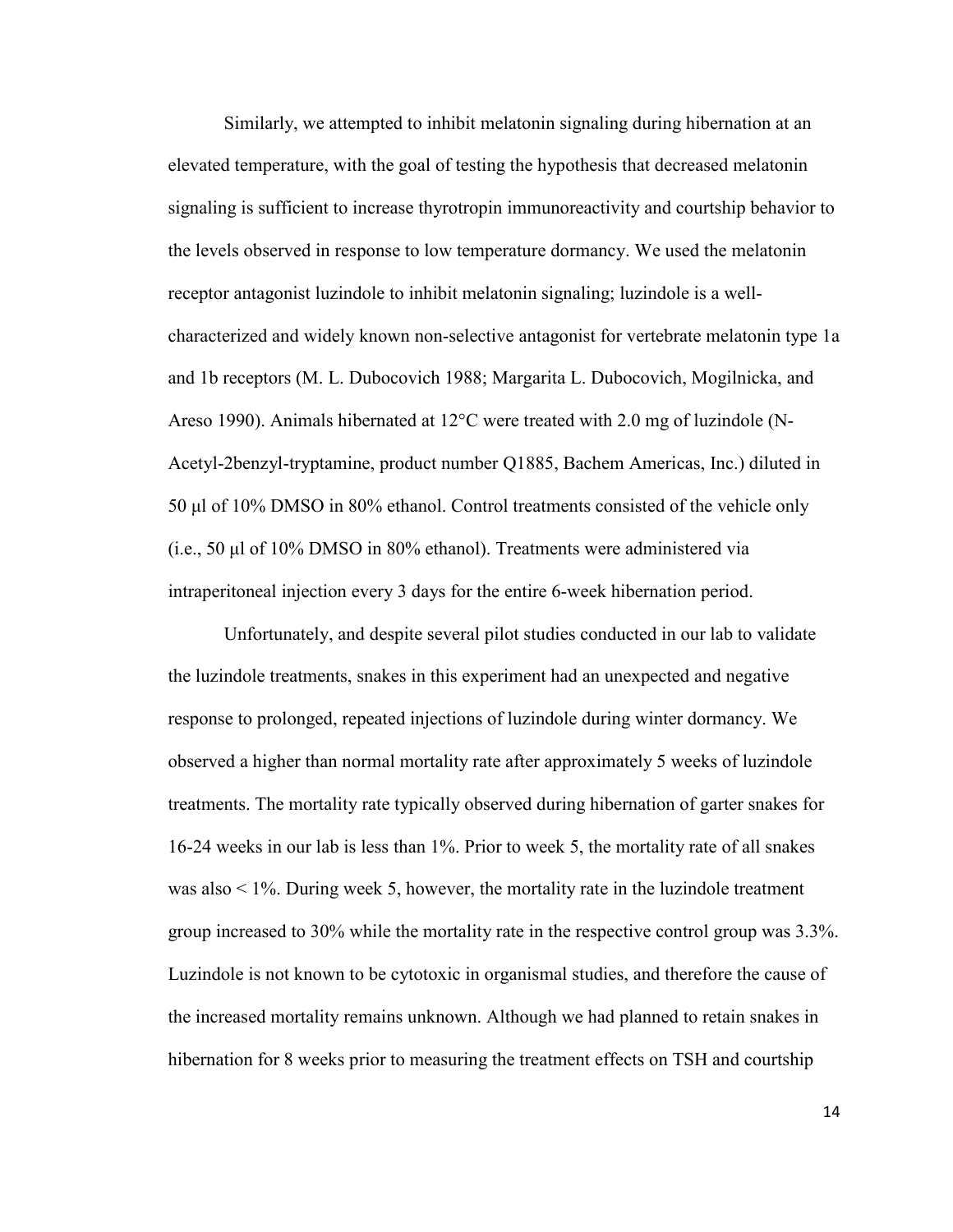behavior, once we observed the increased mortality rate during week 5 we immediately ceased all treatments and ended the experiment after 6 weeks of hibernation. We redistributed the remaining luzindole-treated animals to optimize sample sizes for brain immunohistochemistry versus behavior. Final sample sizes for all treatment groups are shown in the figures.

#### **Tissue Processing and Collection**

Snakes were euthanized via injection with 250 μl of sodium Brevital near the heart and decapitated. Brains were fixed by immersion in 4% paraformaldehyde in 0.1 M phosphate buffer (pH 7.2) for 16 h at 4°C and then rinsed and stored in 0.1 M phosphate buffer (pH 7.2). Brains were dissected with the ventral skull left intact and then decalcified by incubating tissues in 10% Ethylenediaminetetraacetic acid (EDTA) diluted in 0.1 M phosphate-buffer (pH 7.2) solution for three days; tissues were transferred to fresh solution each day. The brain and decalcified ventral skull were then cryoprotected in 30% sucrose in 0.1 M phosphate buffer. Brains with ventral skull still intact were sectioned on a cryostat (Leica 3050S) into four series of 25-μm sagittal sections that were thaw-mounted onto subbed slides (Superfrost Plus, Thermo Fisher Scientific, Inc., Pittsburgh, PA., USA). Slides were stored at -20°C prior to immunohistochemical staining.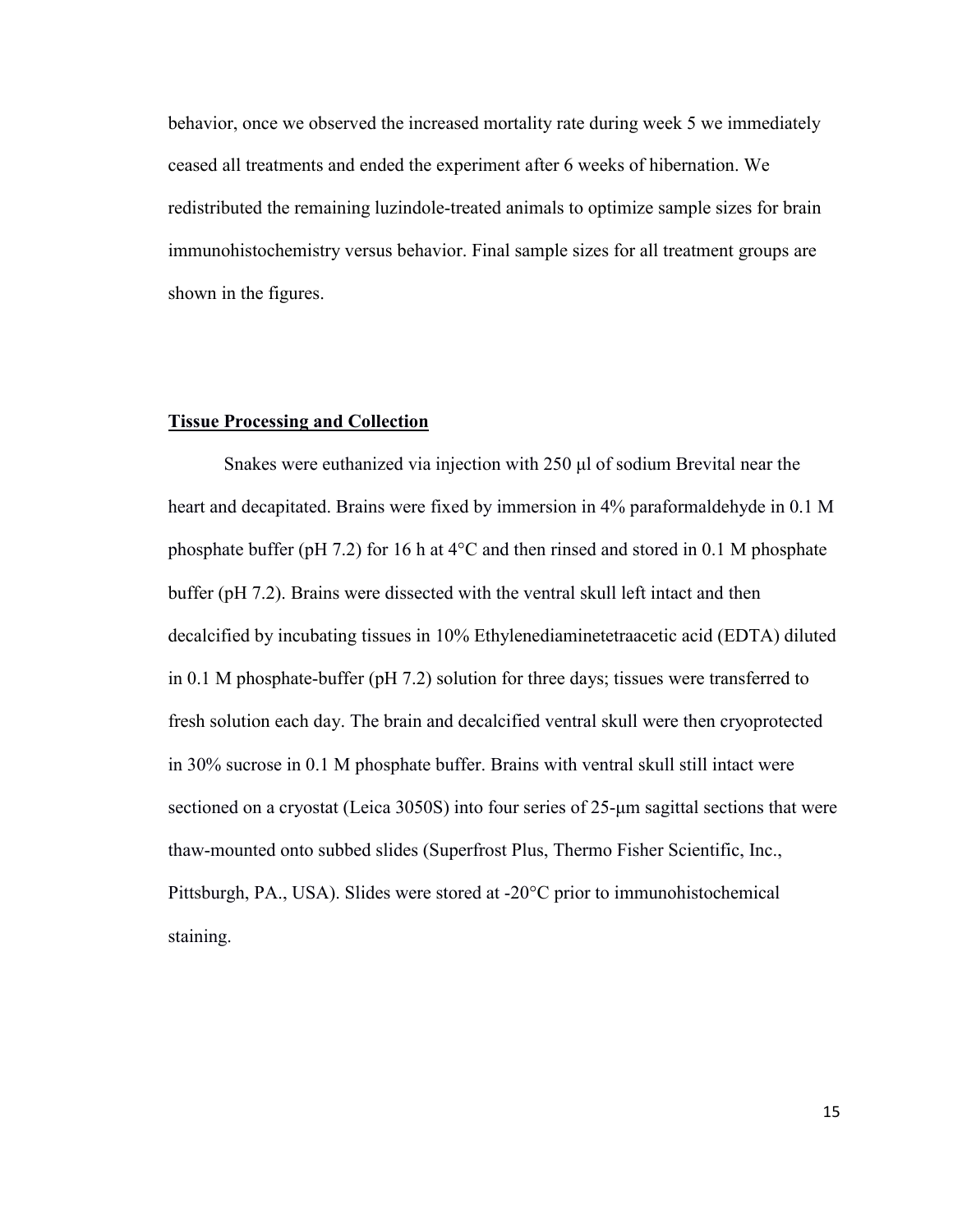#### **Immunohistochemistry**

We examined potential differences in TSH within the hypothalamus and pituitary gland among treatment groups using immunohistochemistry . All slides were processed in a single assay using the methods detailed in Lutterschmidt and Maine (2014). Slides that contained the hypothalamic region and the pituitary were defrosted and dried on a slide warmer at 50 °C for 60 minutes and outlined with a hydrophobic barrier (Liquid Blocker – Super Pap Pen; Electron Microscopy Sciences, Hatfield, Pa., USA). Slides were then incubated for 5 minutes in a 4% paraformaldehyde solution in 0.1 M phosphate-buffered saline (PBS; pH 7.4). We washed the slide-mounted tissues 3 times for 5 minutes each with 0.1 M PBS; this was completed after every step of the assay to reduce potential background staining. The paraformaldehyde fixative was neutralized with a 0.1% sodium borohydride solution (pH 8.5) for 20 minutes and endogenous peroxidase activity quenched with 3% hydrogen peroxide  $(H_2O_2)$  in methanol for 30 minutes. This last step was to reduce Horseradish Peroxidase (HRP) substrates which can lead to background staining later in the assay when the tissues undergo a chromogenic reaction. Slides were washed twice for 5 min each with 0.1 M PBS followed by a single 5 min wash in 0.3% Triton X solution in 0.1 M PBS (PBS-T). We incubated the slides for 60 minutes with a blocking solution of 10% horse serum (item H1270, Sigma-Aldrich Co.) and 10% Avidin (item SP-2001, Vector Labs, Burlingame, CA 94010, USA) to reduce nonspecific binding. TSH immunoreactivity was examined using an anti-garter snake TSH antiserum made in a rabbit. This antibody was custom generated by Pacific Immunology, Inc. against the predicted amino acid sequence for TSHβ using the cDNA sequence we previously isolated from garter snake brain. Tissues were incubated with the TSH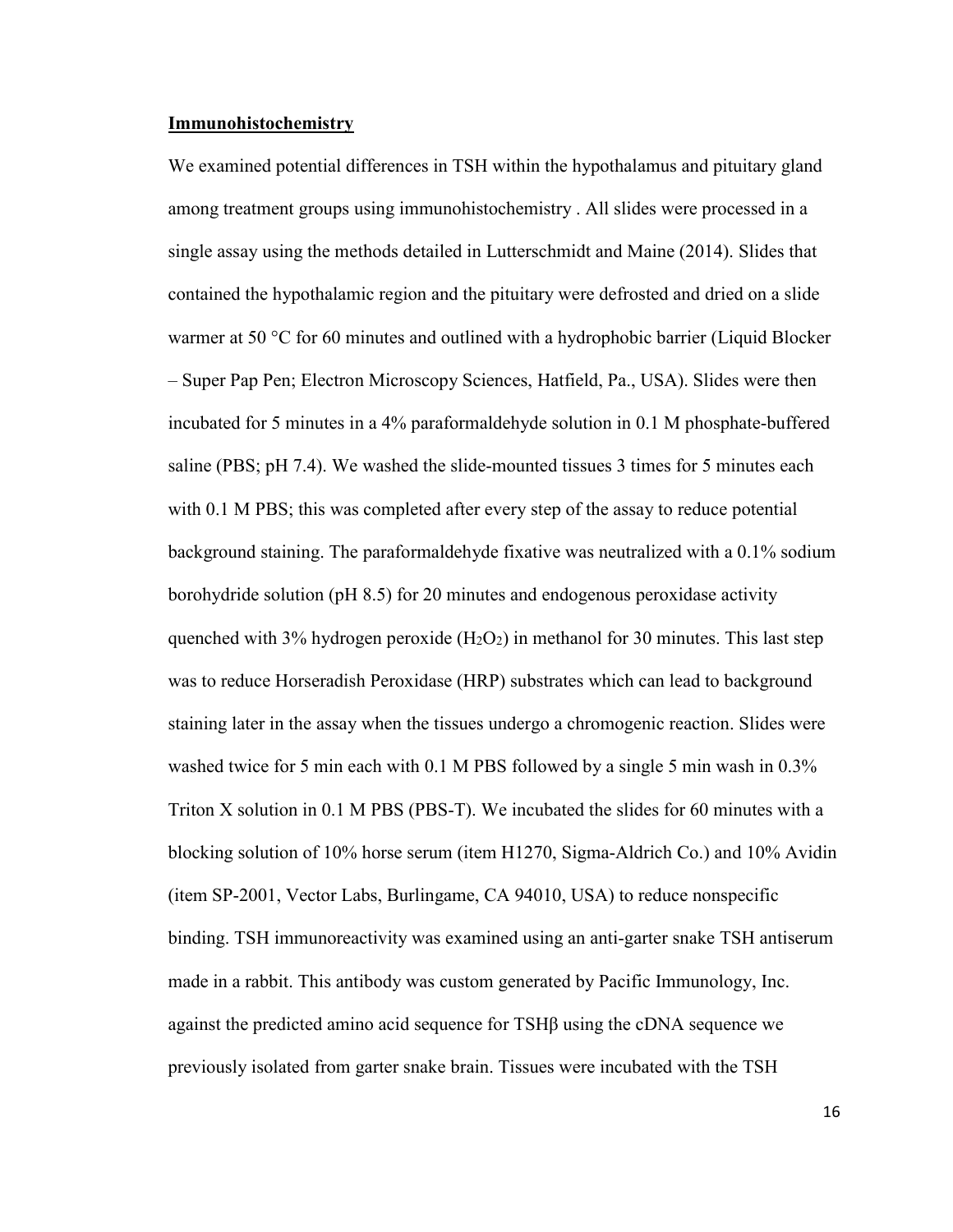antibody at a dilution of 1:1000 in 10% horse serum and 10% biotin (item SP-2001, Vector Labs) solution in PBS-T. Sections were coverslipped with parafilm and allowed to incubate with the primary TSH antibody for 48 hours at  $4^{\circ}$ C in a humid chamber. The primary antibody signal was amplified with a 60 min incubation with a biotinylated horse-anti rabbit secondary antibody (Vector Labs/BA-1100) diluted 1:400 in PBS-T. Tissues were then incubated with avidin conjugated to horseradish peroxidase (Elite ABC peroxidase kit; Vector Labs). Primary antibody binding was visualized with a chromogenic reaction carried out with a 0.25 mg/mL solution of diaminobenzidine (item 0430-5G; BioExpress, Kaysville, Utah, USA) diluted in 0.2% H2O2 in 0.05 M Tris-HCL buffer (pH 7.2). The reaction was terminated by immersion of the slides in 3 washes of nanopure H2O for 5 min each. Tissues were dehydrated using a series of graded ethanol washes (70, 85, 95, 100%) for 2 min each and then cleared with Citrasolv (Fisher Scientific) and covered with Permount and coverslips.

To validate the specificity of the primary antibody for TSH in our assay, we first performed a series of immunohistochemistry controls using preadsorption tests. Prior to immunohistochemistry, rabbit anti-TSH antiserum diluted 1:1000 in 10% horse serum and 10% biotin solution in PBS-T was incubated overnight at 4°C with 1 mg of TSH Peptide used as the inoculating antigen (Pacific Immunology) per mL of antibody solution. We used two series of tissue from three individual males; one series was incubated with the preadsorbed antibody and the other series was incubated with the regular, non-adsorbed antibody. Both series were tissue from the same animals. All tissue used in the preadsorption tests were independent from the animals used in the hibernation experiments, and all tissue was processed in the same assay.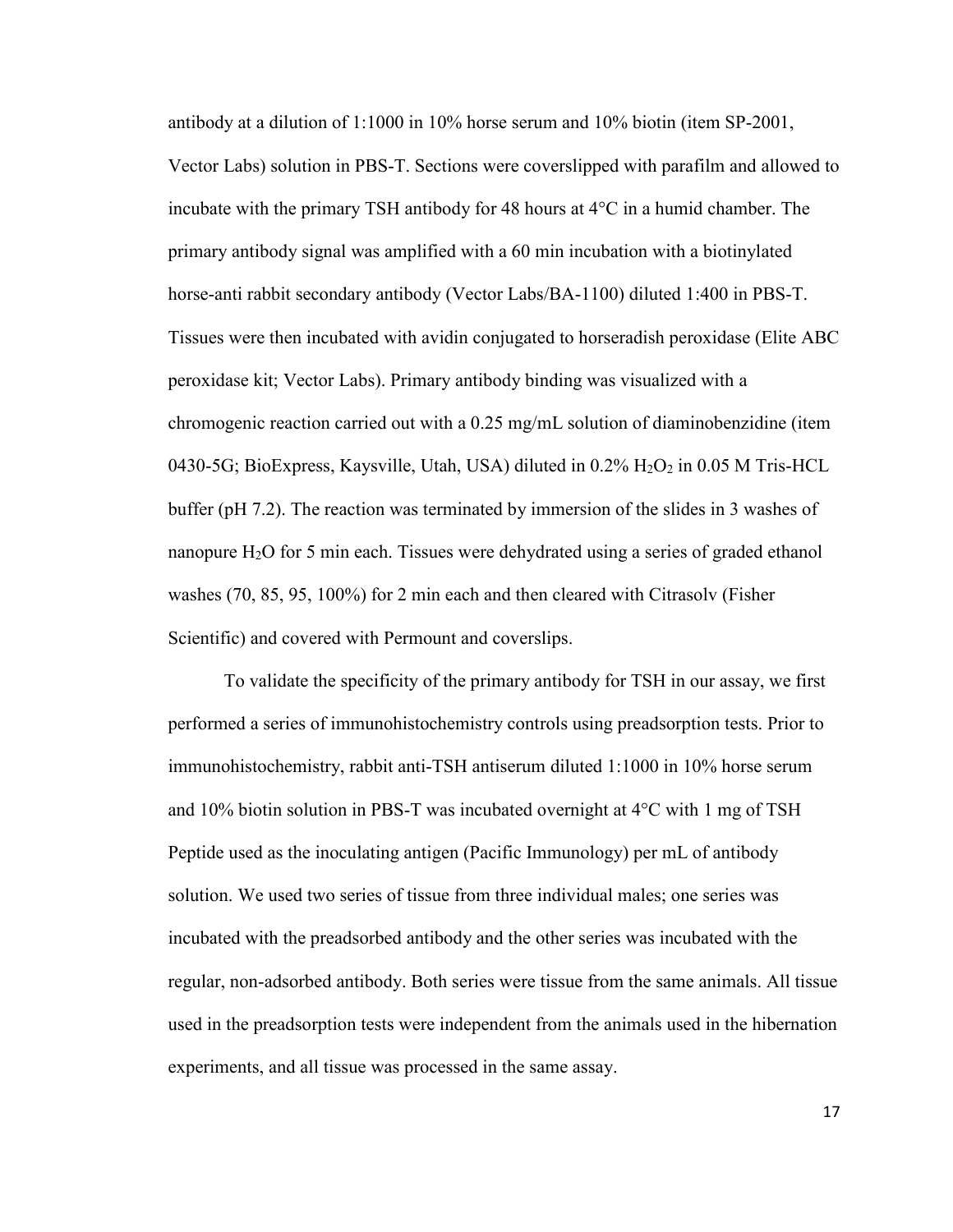#### **Immunoreactive Cell Counting**

Immunoreactive cell counting of stained tissue was performed using an Olympus BX40 microscope with a QIClick digital camera and QImaging software (QImaging; Surrey, B.C., Canada). The locations of TSH immunoreactive (TSH-ir) cells were mapped onto sagittal sections using anatomical brain sections adapted from Krohmer et al. [2010]. We observed one distinct TSH-ir cell population located in the median eminence region of the hypothalamus and infundibulum of the pituitary gland; staining in the anterior pituitary region was also observed as expected. Animals were coded so that the observer was blind to the treatment group of individuals. Immunoreactive cells were counted and quantified manually in sections through the entirety of the hypothalamic/pituitary region under x200 magnification and again at x400 magnification. If the counts were not identical the section was recounted under x400 magnification as a verification and quality control measure. We followed counting methods and criteria described by (Lutterschmidt and Wilczynski 2012). The number of TSH-ir cells was quantified in one tissue series and then totaled for each individual. Missing and/or severely damaged sections were designated as the mean cell count of TSH-ir cells in the previous and subsequent tissue section. If two or more consecutive sections were unusable the animal was excluded from the statistical analysis. Because tissue was divided into 4 different 25-μm sections, approximately 100μm separated each section within a series, thereby eliminating the possibility that counts of TSH-ir cells were were inflated due to double counting.

#### **Courtship behavior**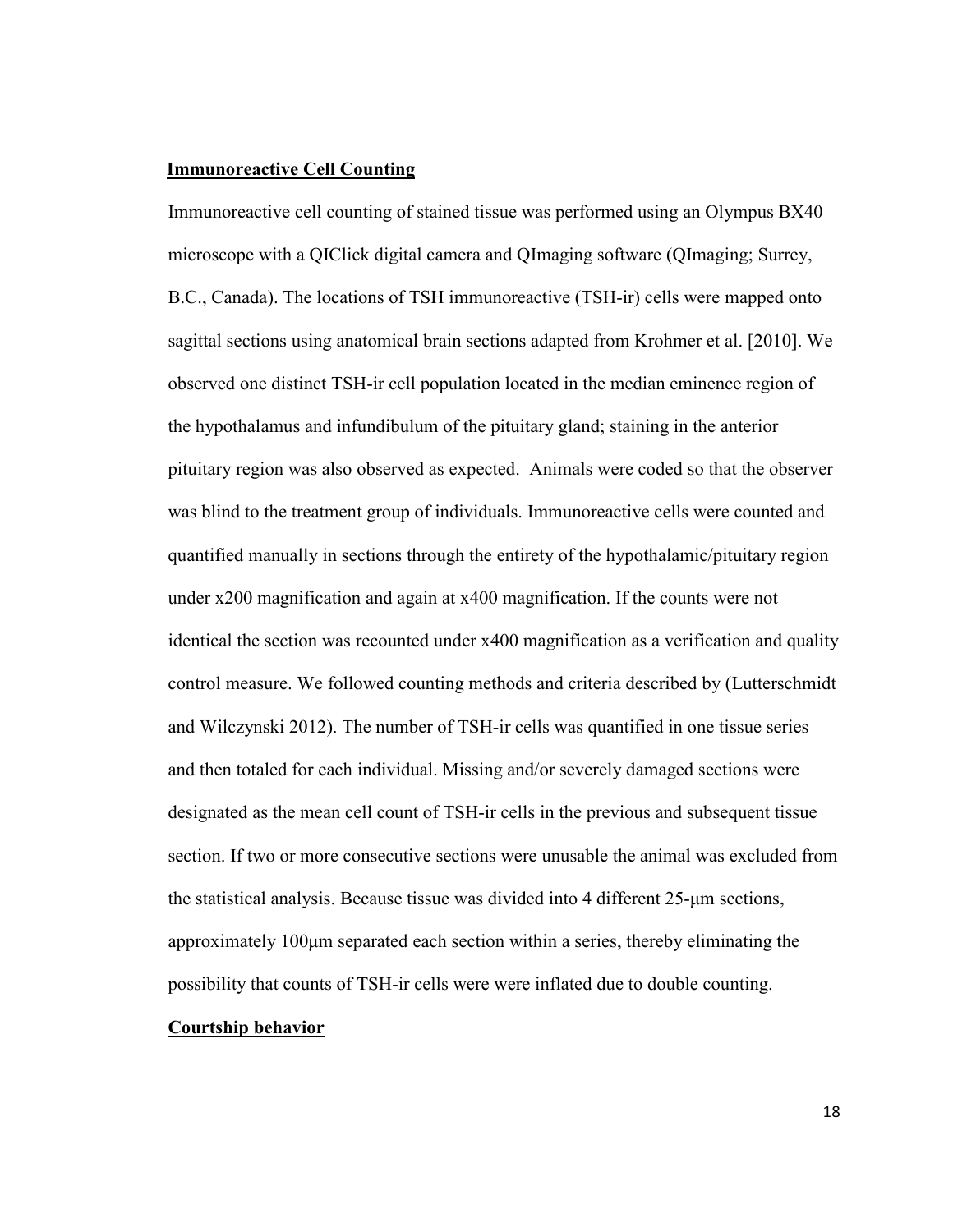Following hibernation and treatment for 6 weeks, animals were subjected to simulated spring emergence and housed under spring-like environmental conditions (Table 1). Using an ethogram of male courtship behavior (Table 2), we measured the courtship behavior of each male on days 1, 3, 7, 10, 14, and 21 post-emergence. During each courtship trial, we scored the behavior of each male 10, 30 and 60 min following the introduction of a sexually attractive stimulus female into each arena. Males were tested in groups of 8 to simulate natural mating conditions, where mating balls rarely contain fewer than five males courting a single female (Joy and Crews 1985). Males from each treatment group were equally distributed across all behavior arenas. Because female redsided garter snakes become unattractive and unreceptive after mating, we covered each female's cloaca with medical adhesive tape to prevent mating during the courtship trial e.g.,(Lutterschmidt, LeMaster, and Mason 2004). Thus, the highest courtship score each male could achieve was 4.0. We used these data to calculate a mean and maximum courtship score for each male on each day post-emergence.

| <b>Table 2.</b> Ethogram of courtship behavior for the male red-sided garter snake     |
|----------------------------------------------------------------------------------------|
| (Thamnophis sirtalis parietalis). Behaviors equal to and above 3 are exhibited in a    |
| reproductive context only (modified from Lutterschmidt 2006, Moore <i>et al.</i> 2000) |
| and Crews <i>et al.</i> 1984).                                                         |
|                                                                                        |

| Courtship    |                                                                                 |
|--------------|---------------------------------------------------------------------------------|
| <b>Score</b> | <b>Description of Behavior</b>                                                  |
| 0.0          | No reproductive behavior                                                        |
| 1.0          | Male investigates female, increased tongue-flick rate                           |
| 2.0          | Male chin-rubs female with rapid tongue-flicks                                  |
| 3.0          | Male aligns body with female                                                    |
|              | Male actively tail searches and attempts cloacal apposition and copulation with |
| 4.0          | female; possible caudocephalic waves                                            |
| 5.0          | Male copulates with female                                                      |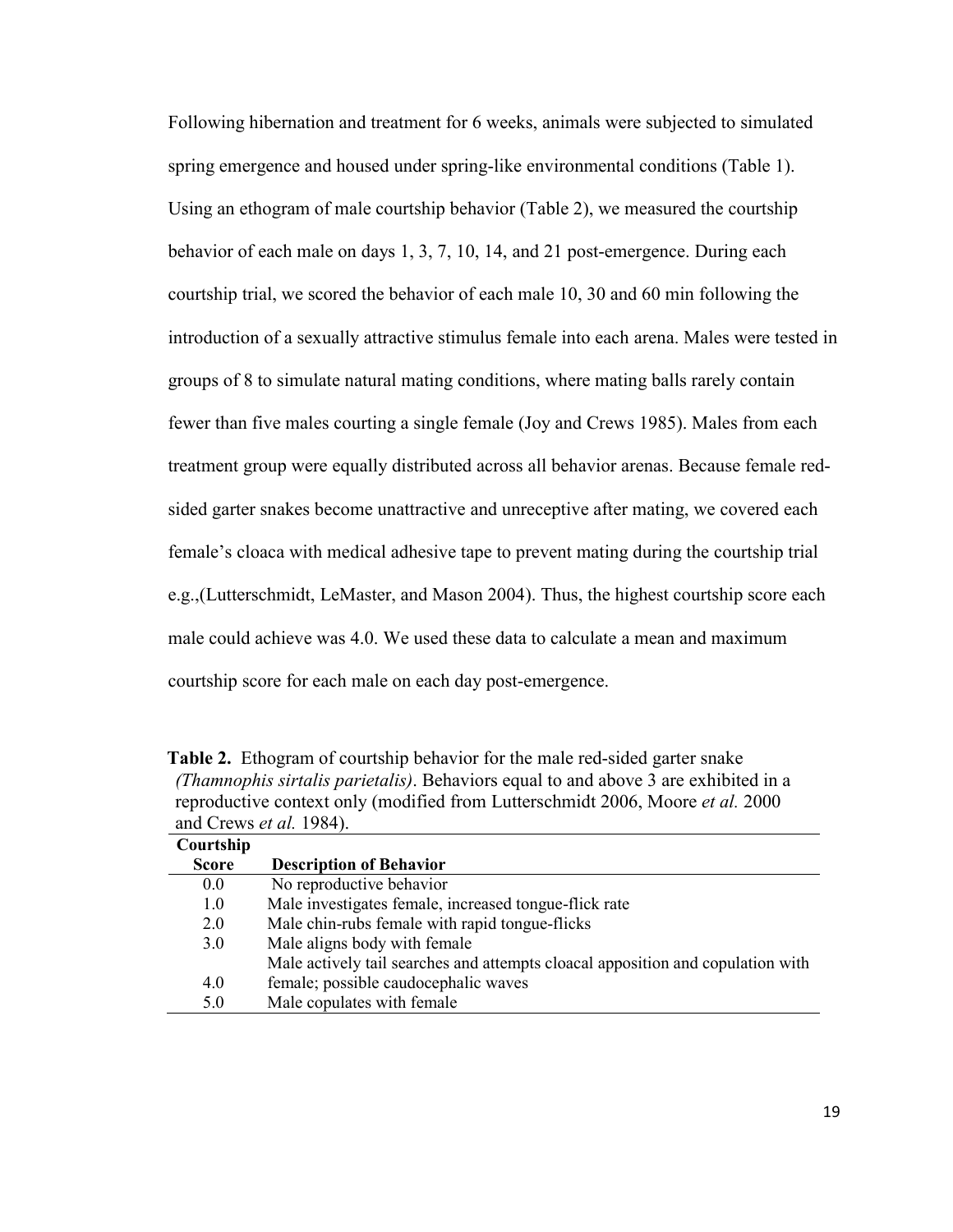#### **Statistics**

We used SigmaPlot 12.0 (Systat Software 2010, Systat systems, Inc., Port Richmond, CA, USA) to perform all statistical analyses. Statistical comparisons were considered significant at  $p \le 0.05$ . Except where noted, all data met the assumptions of normality and equal variance required for parametric tests. We first used a one-way ANOVA within each temperature group to confirm that neither body mass nor snout-vent length differed significantly between treatment groups. T-tests were used to determine if there was a significant difference in TSH-immunoreactive cell number of animals between week 0 and week 6 with and without hormone manipulation. We used a twoway repeated measures analysis of variance (ANOVA) followed by a Holm-Sidak multiple comparisons test to detect possible differences in both average and maximum courtship scores between treatment groups; days post-emergence was used as the withinsubjects factor and each day was compared against the first day (day 1) of emergence in the multiple comparisons test. Separate analyses were performed for each hibernation temperature, and all pairwise comparisons were not performed to maintain statistical power.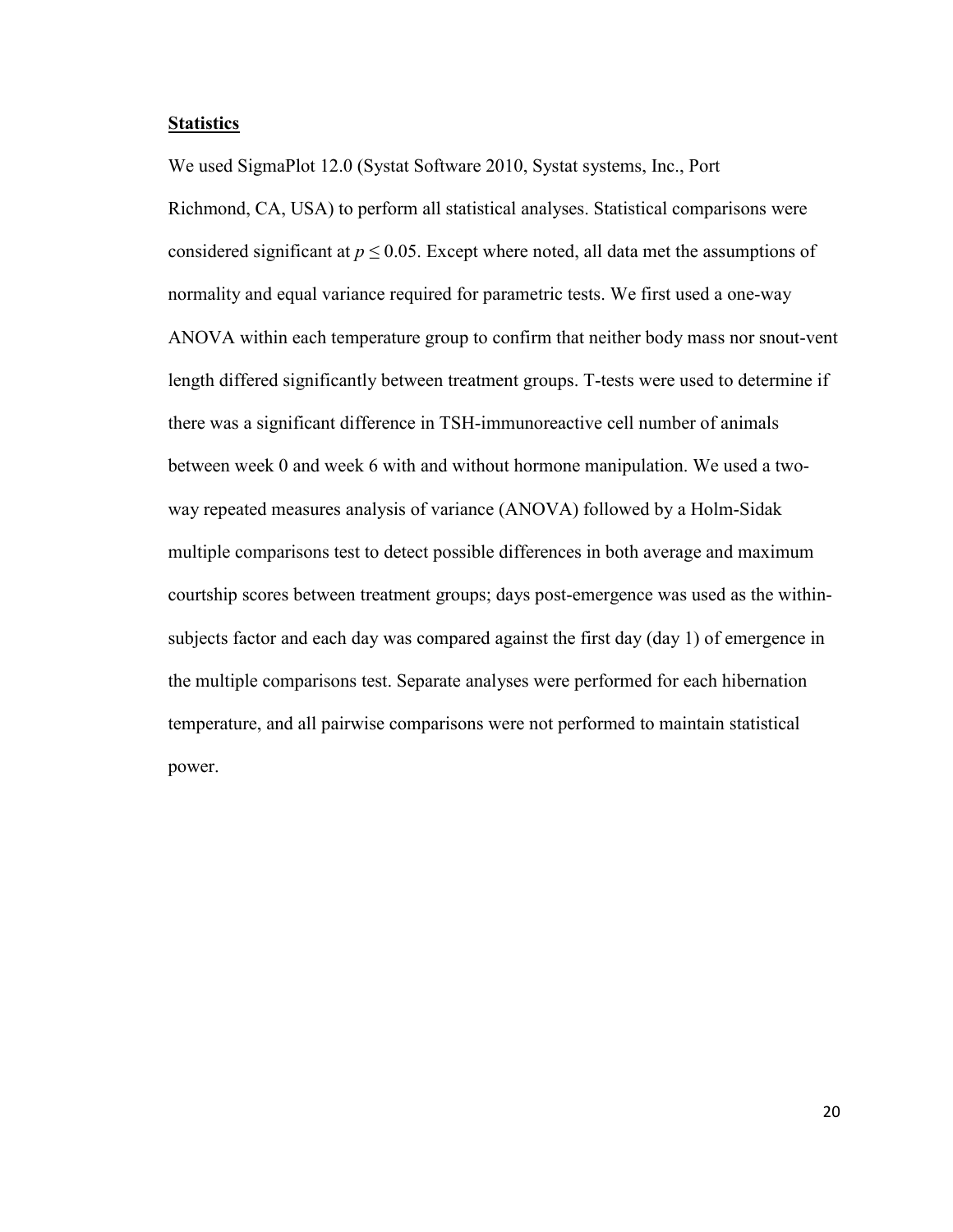#### **Chapter 3: Results**

#### **Experiment 1: Influence of Melatonin Signaling on Thyrotropin Immunoreactivity**

Prior to hibernation (i.e., time 0), males had a mean of  $134.73 \pm 16.497$  SE) TSH-labeled cells in the brain. Following 6 weeks of low temperature dormancy at 4°C, in combination with intraperitoneal vehicle treatment, we detected a significant decrease in the number of TSH-labeled cells in the brains of male snakes  $(83.67 \pm 17.940 \text{ SE}; t =$ 2.091,  $df = 18$ ,  $P = 0.050$ ; Figure 4). By contrast, treatment of snakes with the melatonin precursor 5-HTP eliminated the decrease in TSH-labeled cells in response to 6 weeks of hibernation at  $4^{\circ}$ C (t = 0.0746, df = 21, P = 0.941; Figure 4). The mean number of TSHimmunoreactive cells in the brain of 5-HTP-treated males was  $132.333 \pm 26.72$  SE).

There was no significant change in the number of TSH-labeled cells in the brain of male snakes after 6 weeks of high temperature dormancy at  $12^{\circ}$ C (t = -0.875, df = 19,  $P = 0.393$ ; Figure 5). Following 6 weeks of high temperature dormancy at 12<sup>o</sup>C, in combination with intraperitoneal vehicle treatment, males had a mean of  $162.100 (\pm 1)$ 27.398 SE) TSH-labeled cells in the brain, which did not differ from pre-hibernation values (see above). Treatment of snakes with the melatonin receptor antagonist luzindole elicited no significant changes in the number of TSH-labeled cells in males that underwent 6 weeks of hibernation at  $12^{\circ}$ C (t = -0.860, df = 16, P = 0.402; Figure 5). The mean number of TSH-immunoreactive cells in the brain of luzindole-treated males was  $162.143 \ (\pm 30.711 \ \text{SE})$ .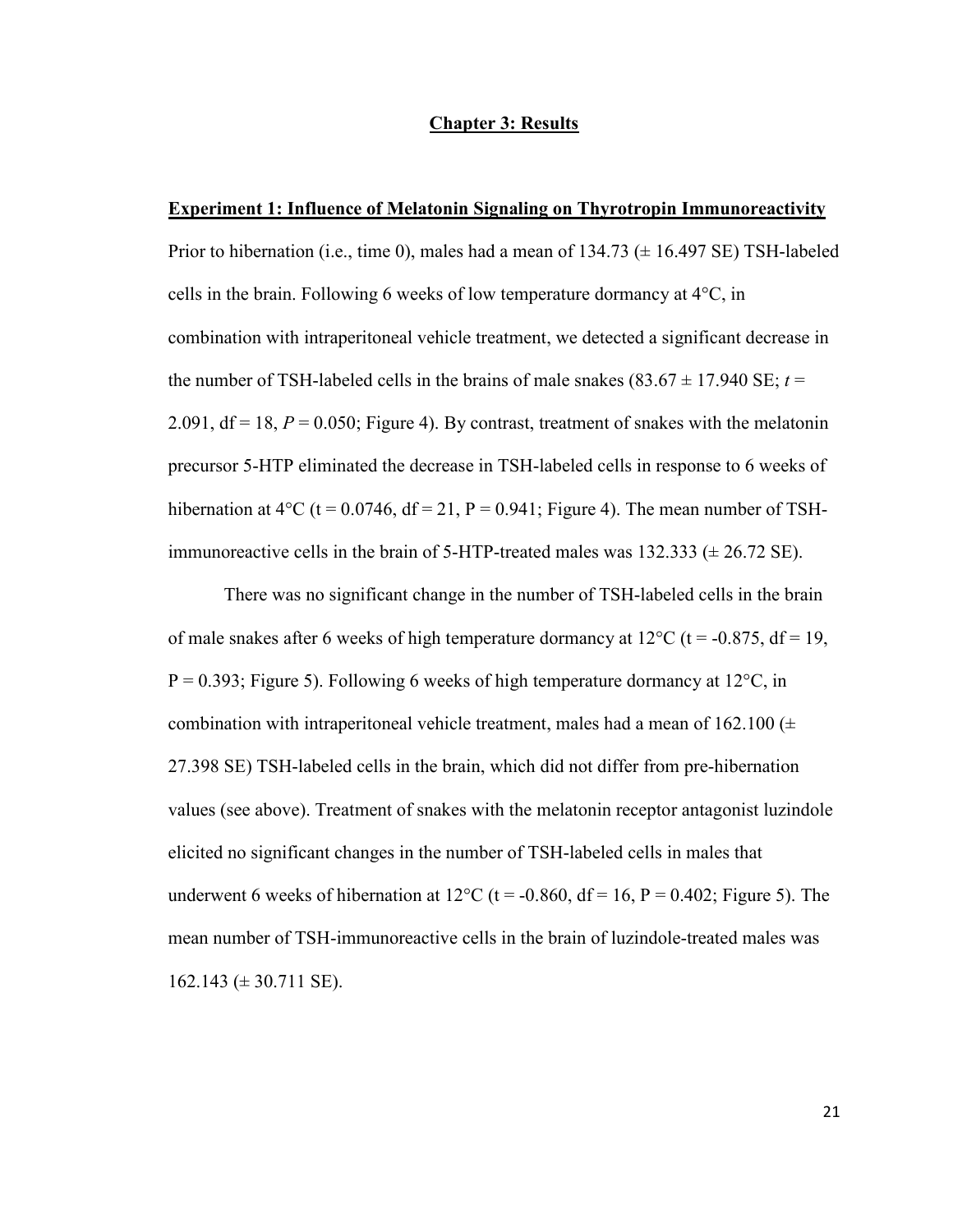

**Figure 4.** Effect of low temperature winter dormancy on the number of cells labeled for thyroid stimulating hormone (TSH) in the region of the median eminence of male red-sided garter snakes (*Thamnophis sirtalis parietalis*). Samples collected at time 0 occurred prior to snakes being subjected to any temperature or hormone manipulation and serve as a pre-hibernation baseline. The number of TSH-immunoreactive (ir) cells decreased significantly after snakes were hibernated at 4°C for 6 weeks and treated with control (vehicle) solution. Treatment of snakes with the melatonin precursor 5-hydroxytryptophan (5-HTP), which is known to increase plasma melatonin

concentrations in this species, prevented the temperature-induced changes in TSH-ir cell number.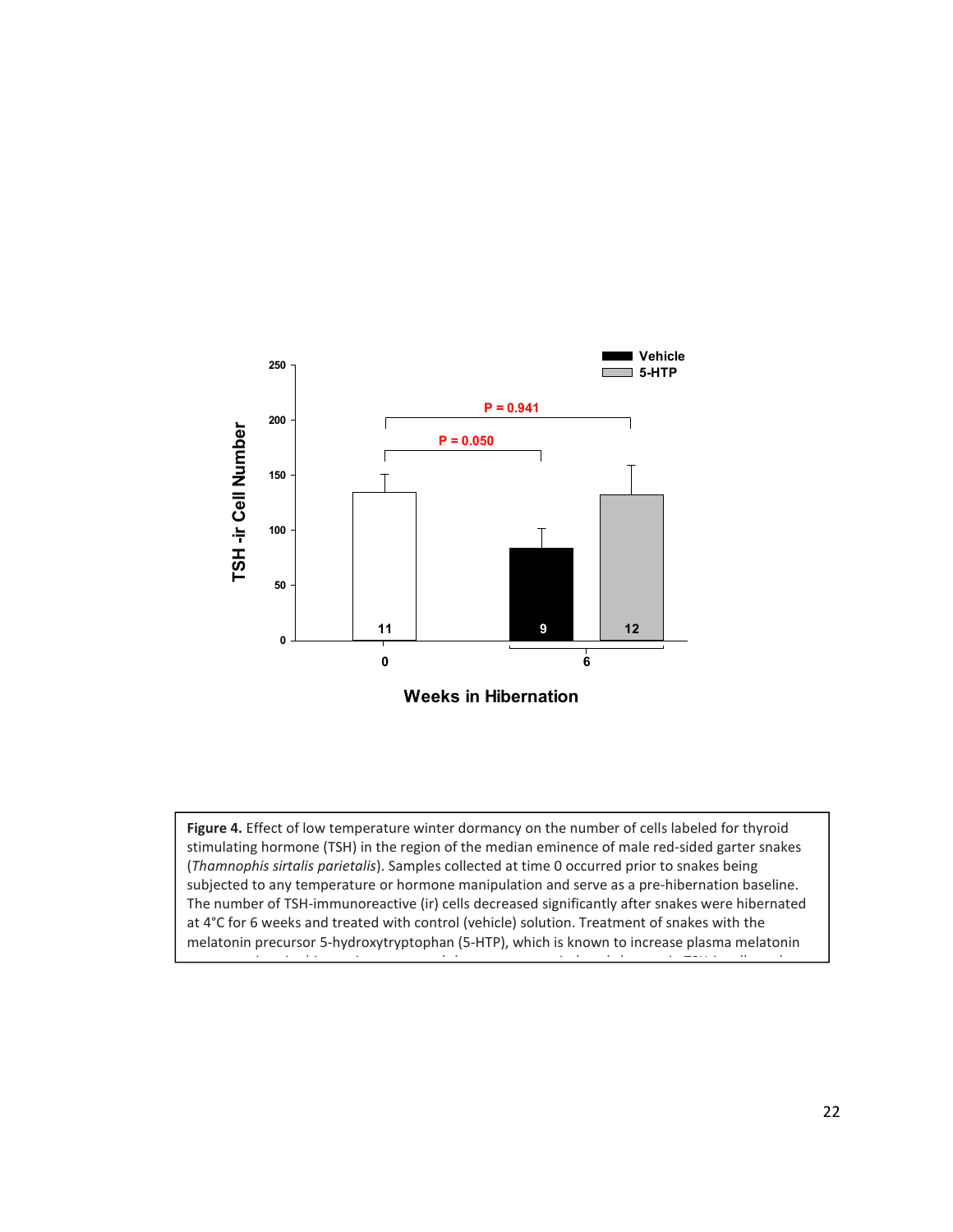

**Figure 5.** Effect of elevated hibernation temperature (12°C) on the number of cells labeled for thyroid stimulating hormone (TSH) in the region of the median eminence of male red-sided garter snakes (*Thamnophis sirtalis parietalis*). Samples collected at time 0 occurred prior to snakes being subjected to any temperature or hormone manipulation and serve as a pre-hibernation baseline. The number of TSH-immunoreactive (ir) cells did not change significantly in response to hibernation at 12°C for 6 weeks and treatment with control (vehicle) solution. Treatment of snakes with the melatonin receptor antagonist luzindole did not influence TSH-ir cell number. Data are the

#### **Experiment 2: Influence of Melatonin Signaling on Courtship Behavior**

means + 1 SE. Sample sizes are listed along the x-axis. The x-axis. The x-axis. The x-axis. The x-axis. The x-

For males hibernated at 4°C for 6 weeks, the main effects of 5-HTP versus vehicle treatment on mean courtship score were not significant ( $F_{1,198} = 2.019$ ,  $P = 0.165$ , two-way repeated measures ANOVA; Figure 6A). However, mean courtship score varied significantly with days post-emergence  $(F_{6,198} = 9.010, P = 0.001$ ; Figure 6A). The interaction between treatment and days post-emergence was not significant ( $F_{6,198}$  = 1.605,  $P = 0.147$ ).

To assess the effects of 5-HTP treatment on courtship intensity, we investigated possible differences in the maximum courtship score achieved by males between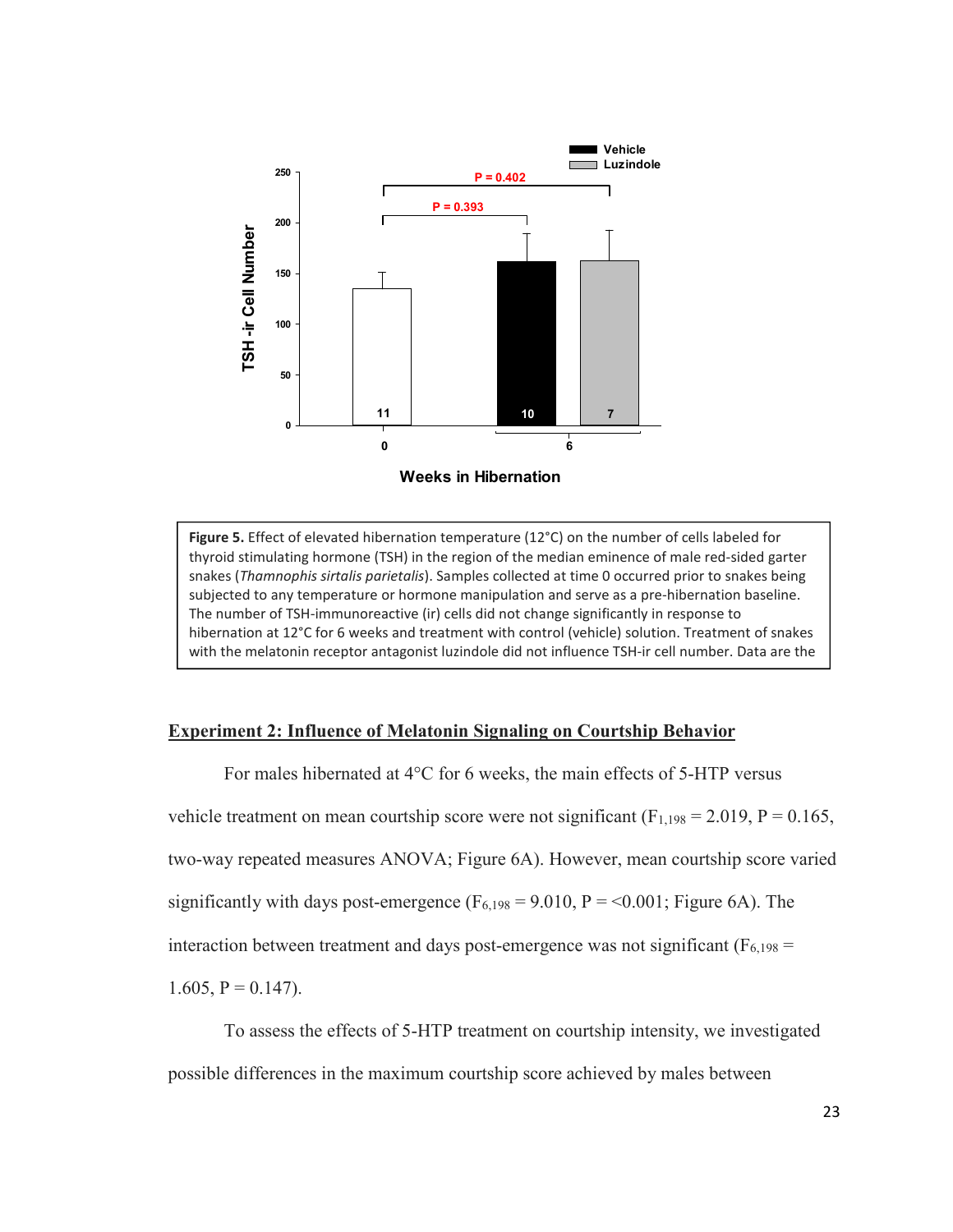treatments and across days post-emergence. While the main effects of treatment on maximum courtship score were not significant ( $F_{1,198} = 1.456$ ,  $P = 0.236$ ), we observed a significant change in maximum courtship score over days post-emergence ( $F<sub>6,198</sub> = 5.989$ ,  $P = 0.001$ ; Figure 6B). In addition, the interaction between treatment and days postemergence was significant ( $F_{6,198} = 2.898$ ,  $P = 0.010$ ), indicating that the change in courtship intensity over time depended on treatment condition (Figure 6B).

For males hibernated at 12°C for 6 weeks, the main effects of luzindole versus vehicle treatment on mean courtship score were not significant ( $F_{1,150} = 0.0166$ ,  $P =$ 0.899, two-way repeated measures ANOVA; Figure 7A). However, mean courtship score varied with days post-emergence ( $F_{6,150} = 8.048$ ,  $P = 0.001$ ; Figure 7A). The interaction between treatment and days post-emergence was not significant ( $F_{6,150} = 0.702$ ,  $P =$ 0.648).

Similarly, while the main effects of luzindole treatment on courtship intensity (i.e., maximum courtship score) were not significant  $(F_{1,150} = 0.059, P = 0.809;$  Figure 7B), we observed a significant change in maximum courtship score over days post-emergence  $(F_{6,150} = 9.337, P = 0.001$ ; Figure 7B). The interaction between treatment and days postemergence was not significant ( $F_{6,150} = 1.510$ ,  $P = 0.179$ ).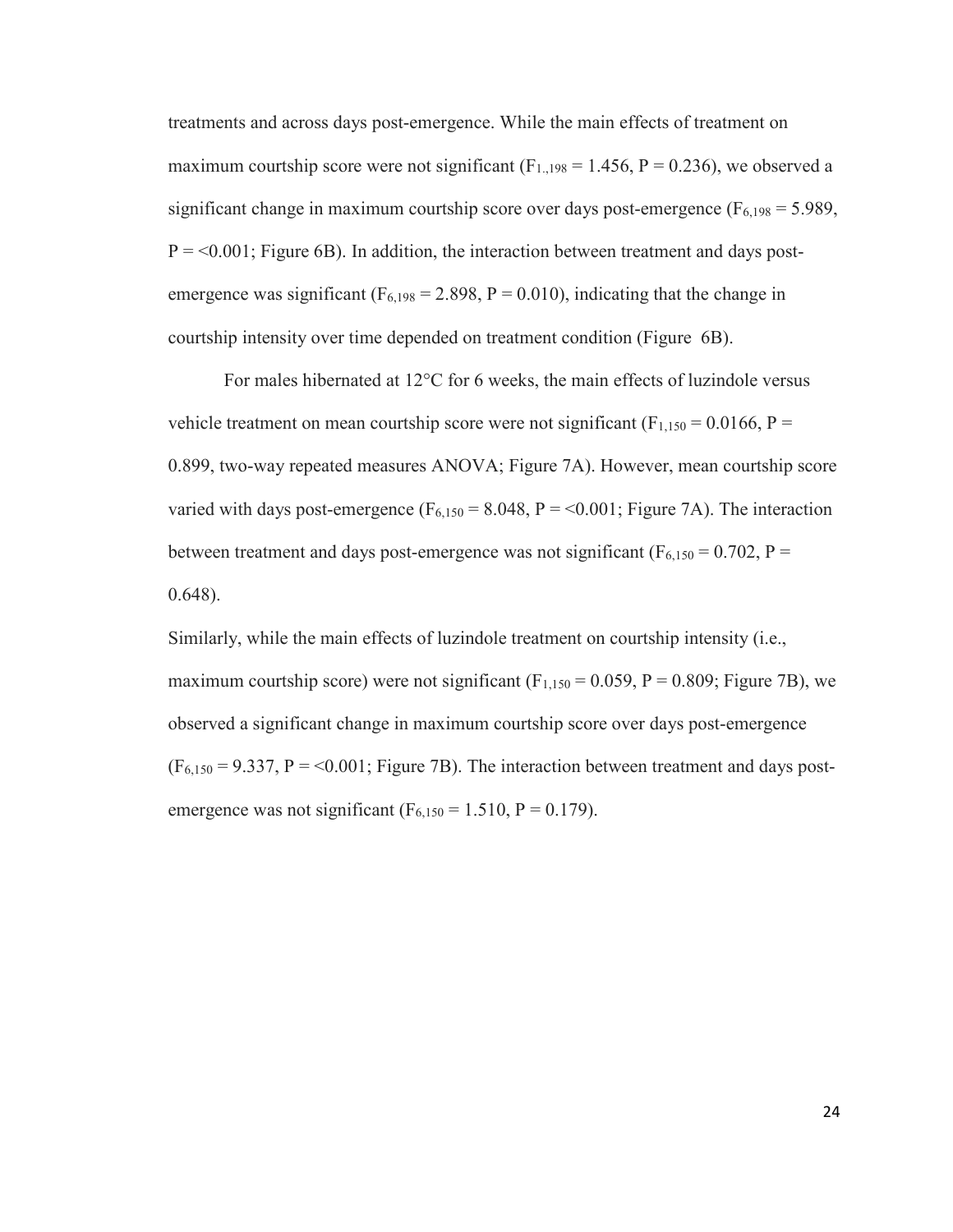

Figure 6. Effect of vehicle (n = 17) and 5-hydroxytryptophan (5-HTP, n = 18) treatment on the (A) mean and (B) maximum courtship scores achieved by male red-sided garter snakes (*Thamnophis sirtalis parietalis*) following emergence from simulated winter dormancy at 4°C for 6 weeks. Treatment of snakes with the melatonin precursor 5-HTP is known to increase plasma melatonin concentrations in this species. Capital letters indicate significant differences between days postemergence within the vehicle treatment group; lower case letters indicate significant differences between days within the 5-HTP group. For both analyses, multiple comparisons tests were performed by comparing each day post-emergence to day 1 (i.e., all pairwise comparisons were not performed to maintain statistical power). The asterisks indicate a significant difference between treatment groups on day 14 post-emergence. Data are the means  $\pm$  1 SE.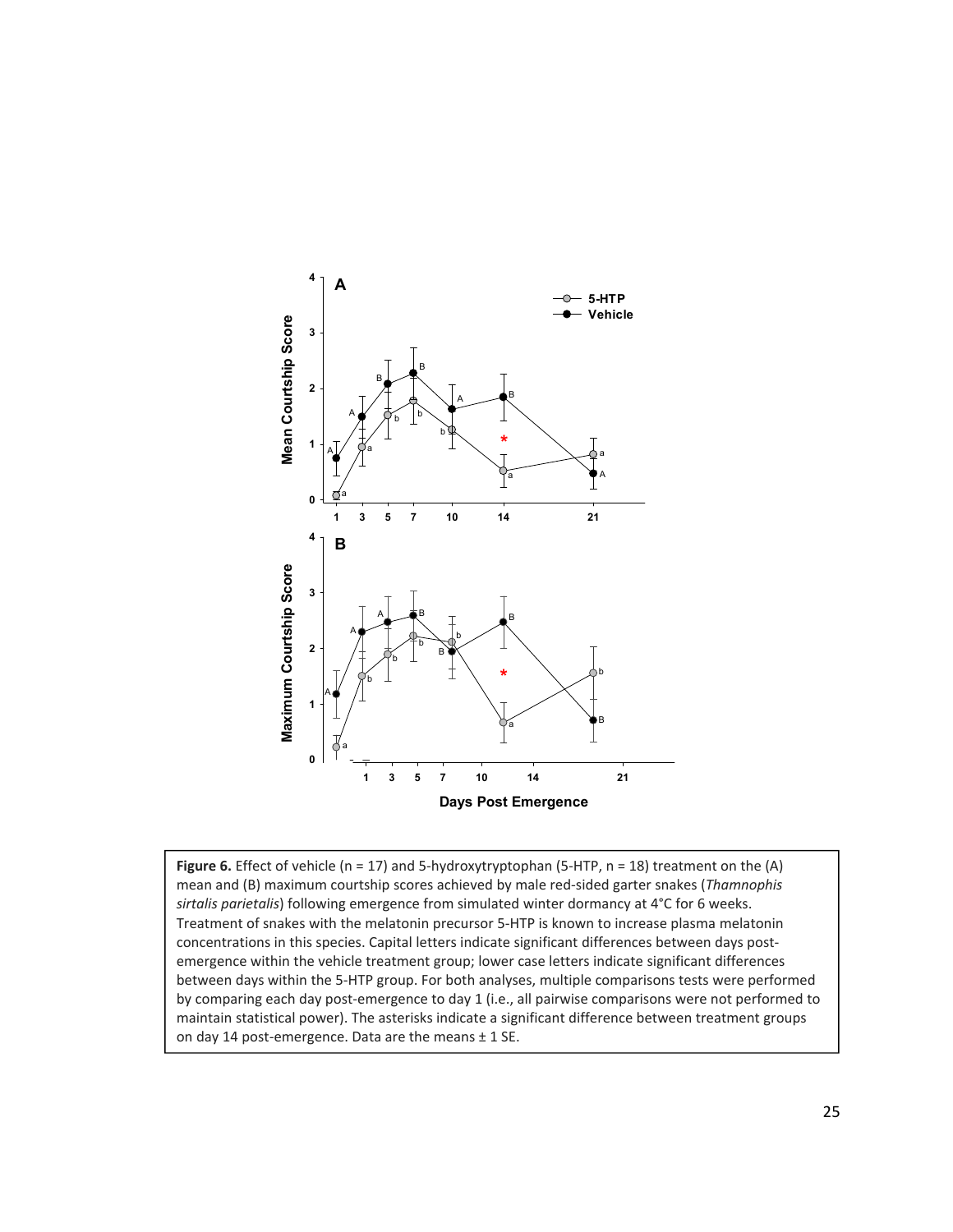

**Figure 7.** Effect of treatment with vehicle (n = 18) or the melatonin receptor antagonist luzindole (n = 9) on the (A) mean and (B) maximum courtship scores achieved by male red-sided garter snakes (*Thamnophis sirtalis parietalis*) following emergence from simulated winter dormancy at 12°C for 6 weeks. Capital letters indicate significant differences between days post-emergence within the vehicle treatment group; lower case letters indicate significant differences between days within the luzindole group. For both analyses, multiple comparisons tests were performed by comparing each day post-emergence to day 1 (i.e., all pairwise comparisons were not performed to maintain statistical power). Data are the means  $\pm$  1 SE.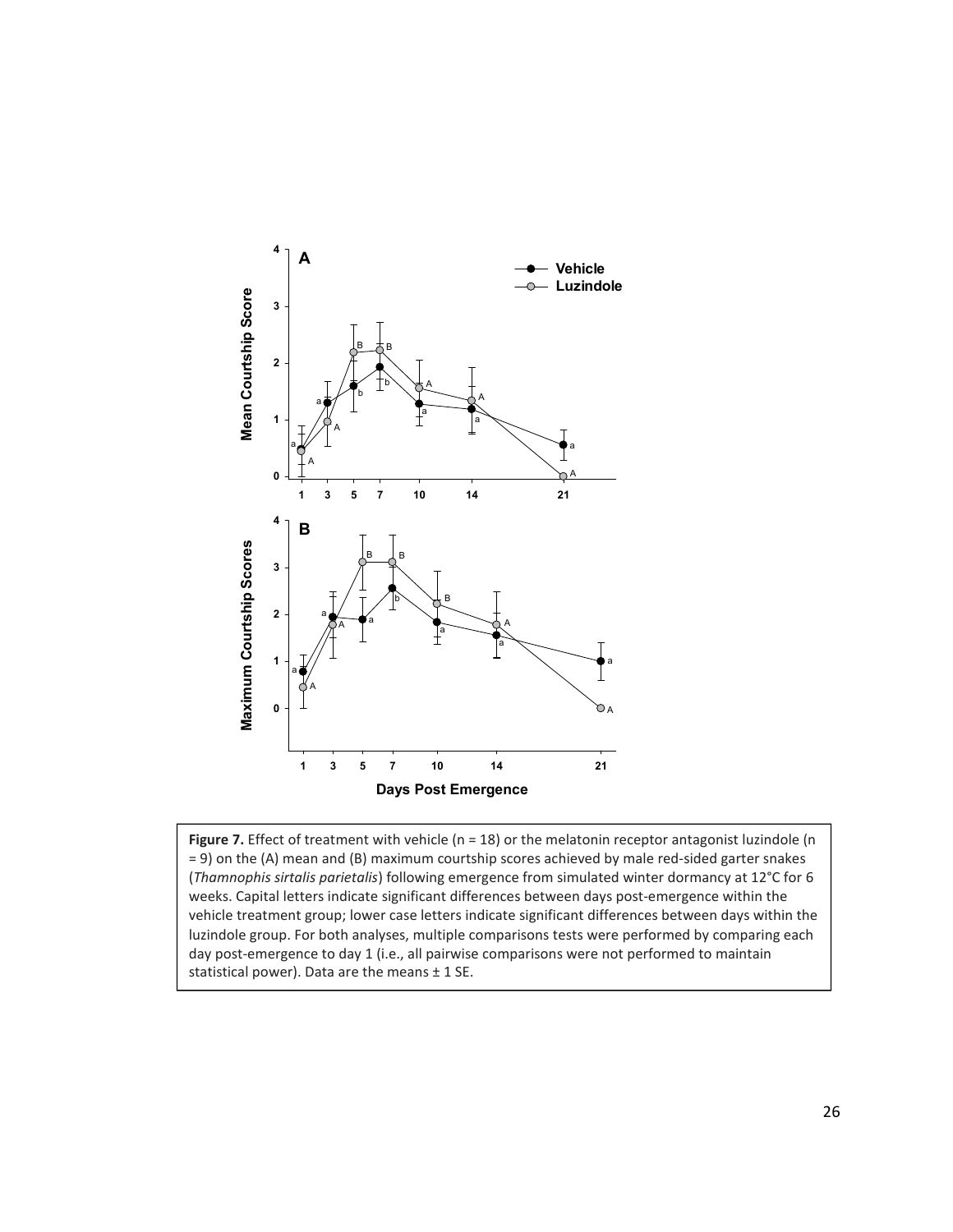#### **Chapter 4: Discussion and Conclusions**

This is the first study to address whether low temperature winter dormancy, which activates seasonal cycles of reproductive behavior in many ectotherms, alters the metabolism of thyroid hormones within the hypothalamus of the brain. Similar to the effects of long days in spring on breeding birds and mammals, our data indicate that low temperature winter dormancy also influences neural thyroid hormone metabolism. Furthermore, our data suggest that these changes are sensitive to the hormone melatonin.

In our study male snakes that received vehicle injections showed a significant decrease in TSH immunoreactivity within the median eminence after 6 weeks of hibernation at  $4^{\circ}$ C; this effect was lost in males that were instead given intraperitoneal (IP) injections of the melatonin precursor 5-HTP. Previous research has shown that increasing 5-HTP leads to an increase in melatonin synthesis and circulating melatonin concentrations (Lutterschmidt and Mason 2010). These results indicate that TSHimmunoreactive cell number within the median eminence is sensitive to low temperature winter dormancy, and additionally suggest that temperature induced changes in TSH are mediated by decreased melatonin concentrations. Conversely, male snakes hibernated at an elevated 12°C for six weeks while receiving vehicle or luzindole injections showed no change in TSH-immunoreactive cell number. Luzindole is a competitive melatonin receptor antagonist that has been shown to inhibit the effects of melatonin across a variety of species ( Dubocovich 1988; Dubocovich et al. 1990).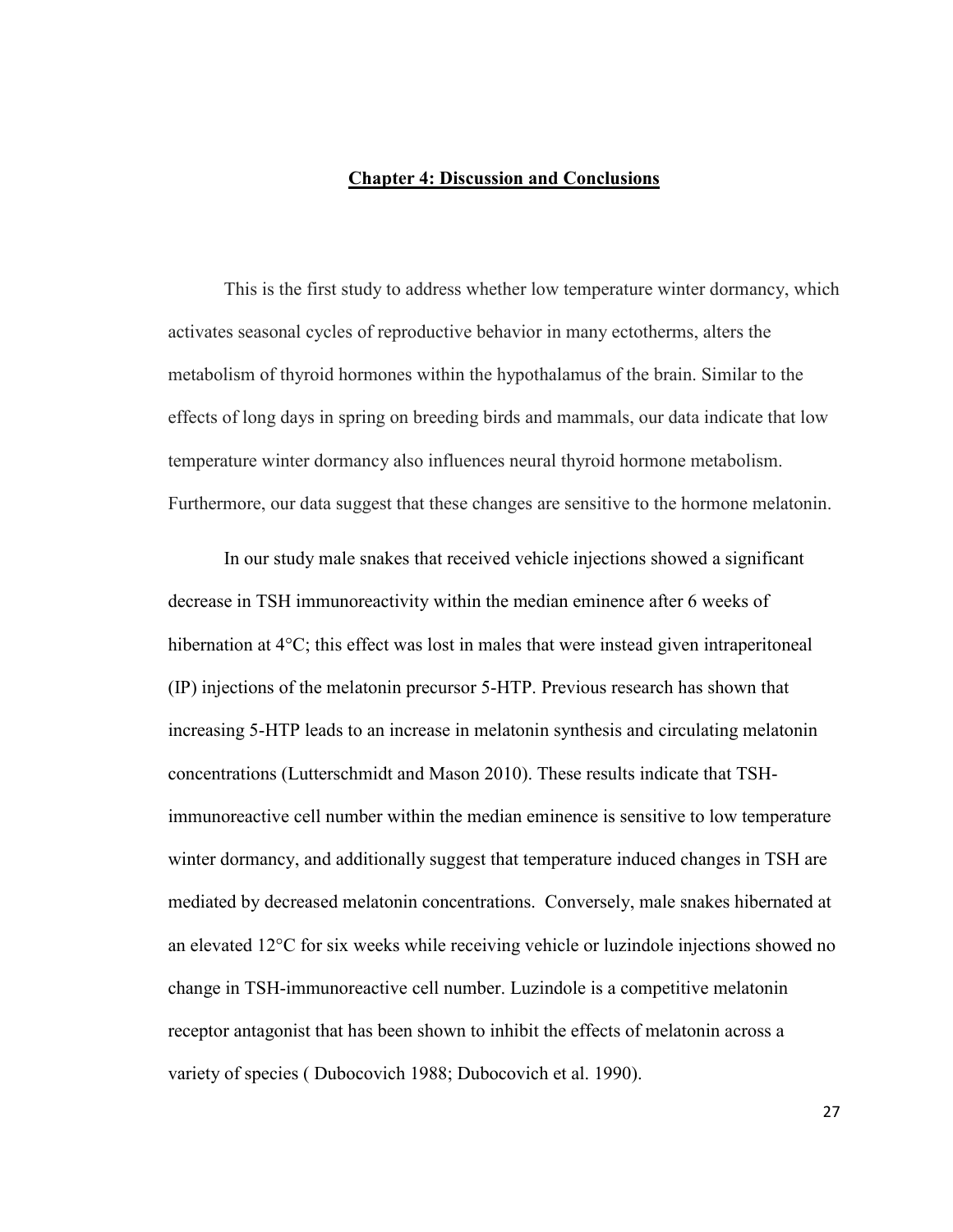Together, these results suggest that at elevated hibernation temperatures, blocking melatonin signaling is not sufficient in itself to mimic the effects of low-temperature winter dormancy. Red-sided garter snakes must undergo a period of low-temperature exposure before they initiate courtship behavior et al. 1982), and it is likely that blocking melatonin signaling with luzindole is not sufficient to mimic the exposure to low temperature winter dormancy. It is also possible that melatonin levels are being significantly affected but the pathway remains refractory to these changes without a "reset" of the system induced by low temperatures. This hypothesis is supported as we see this same phenomenon in hamsters; male and female hamsters with intact pineal glands showed no regression of their reproductive systems if kept in constant darkness at the start of the spring breeding season (Reiter 1973). The effect on TSH immunoreactivity may, in general, be masked or confounded by other factors that are present at this elevated hibernation temperature. Lastly, there is the possibility that luzindole did not serve as a suitable melatonin antagonist in this study. Thirty percent of the animals treated with luzindole in this experiment died, suggesting that chronic exposure to luzindole at 12°C is toxic. Incorrect dose and delivery methods are unlikely as the dose was on the low-end and in line with previous studies in this and other species ( Dubocovich et al. 1990; Pinillos et al. 2001).

The second part of this study examined the effects of melatonin manipulation on courtship behavior in male red-sided garter snakes hibernated at low (4°C) or elevated  $(12^{\circ}C)$  temperatures. Specifically, we examined changes in the mean and maximum courtship scores, which are measures of courtship endurance and intensity, respectively. Both are important because they give a more complete look into understanding sex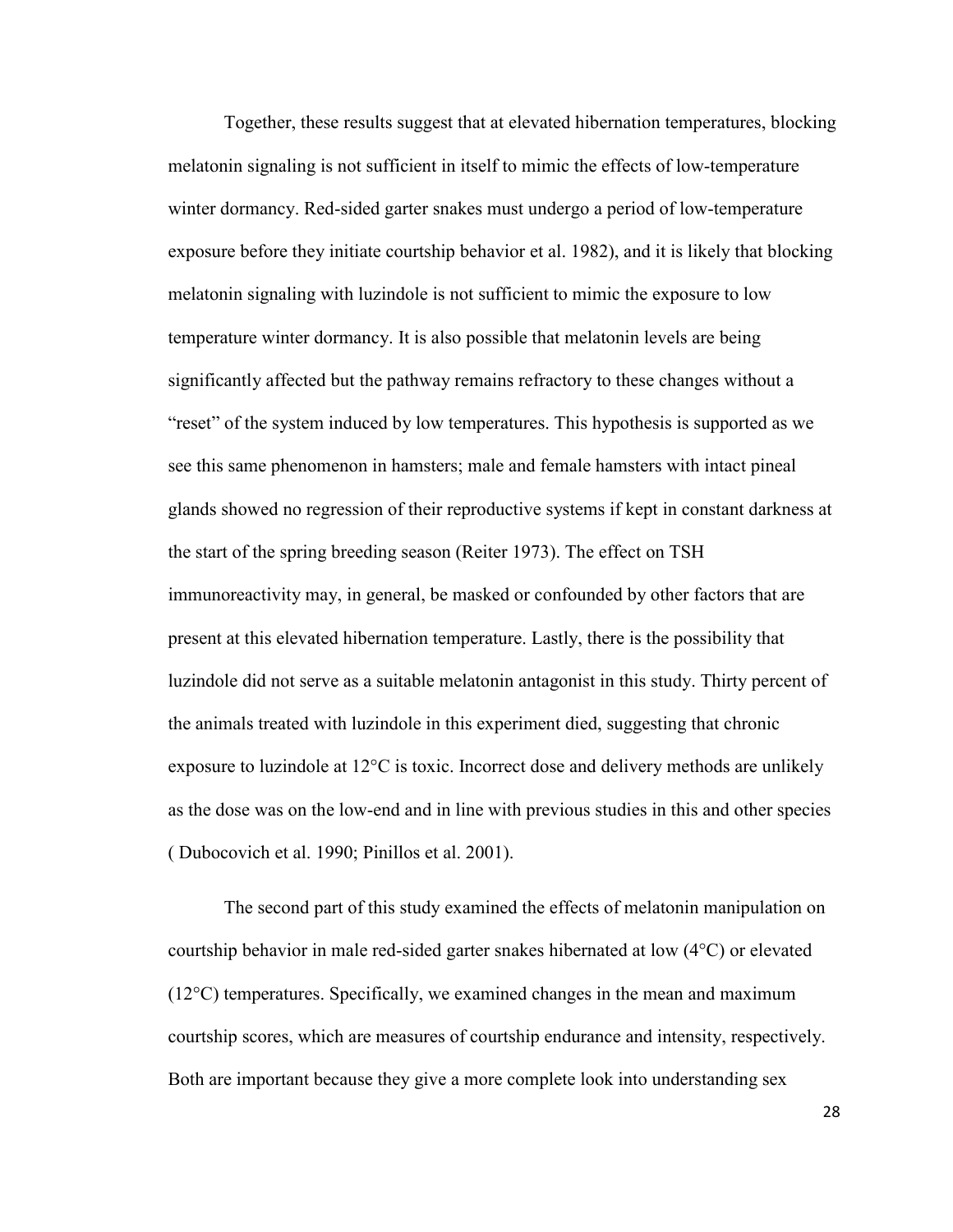drive—the motivating force responsible for passing genes to one's progeny. We observed that both the mean and maximum courtship scores of snakes hibernated at 4°C and treated with vehicle stayed elevated after emergence significantly longer than animals that had been given 5-HTP injections. In contrast, males that were hibernated at 12°C and treated with vehicle or luzindole showed no significant differences in mean or maximum courtship scores upon emergence. We know from past research that red-sided garter snakes needs a period of cold during hibernation to show maximum courtship upon emergence (Garstka, Camazine, and Crews 1982, 1982). Thus, the fact that blocking melatonin did little to courtship behavior suggests that the process is more complex and cold temperatures are likely affecting other physiological systems responsible for mating behavior. Alternatively, it is possible that decreasing melatonin concentrations, which are observed in response to low temperature dormancy, are not sufficient to override the effects of elevated winter dormancy temperatures on reproductive behavior.

Male reproductive behavior in this model system is very stereotyped and has been consistently incorporated into past research; a number of these studies have documented the inhibitory effects of elevated melatonin on male courtship (Lutterschmidt et al. 2004; Lutterschmidt and Mason 2009; Whittier et al. 1987b; Whittier and Crews 1987). Specifically, Lutterschmidt and Mason (2009) observed that male red-sided garter snakes hibernated at elevated temperatures had significantly higher diel melatonin concentrations during hibernation and these elevated levels persisted through spring emergence. They also showed a significant delay in the onset of courtship behavior in males that were hibernated at elevated temperatures. Our results corroborate these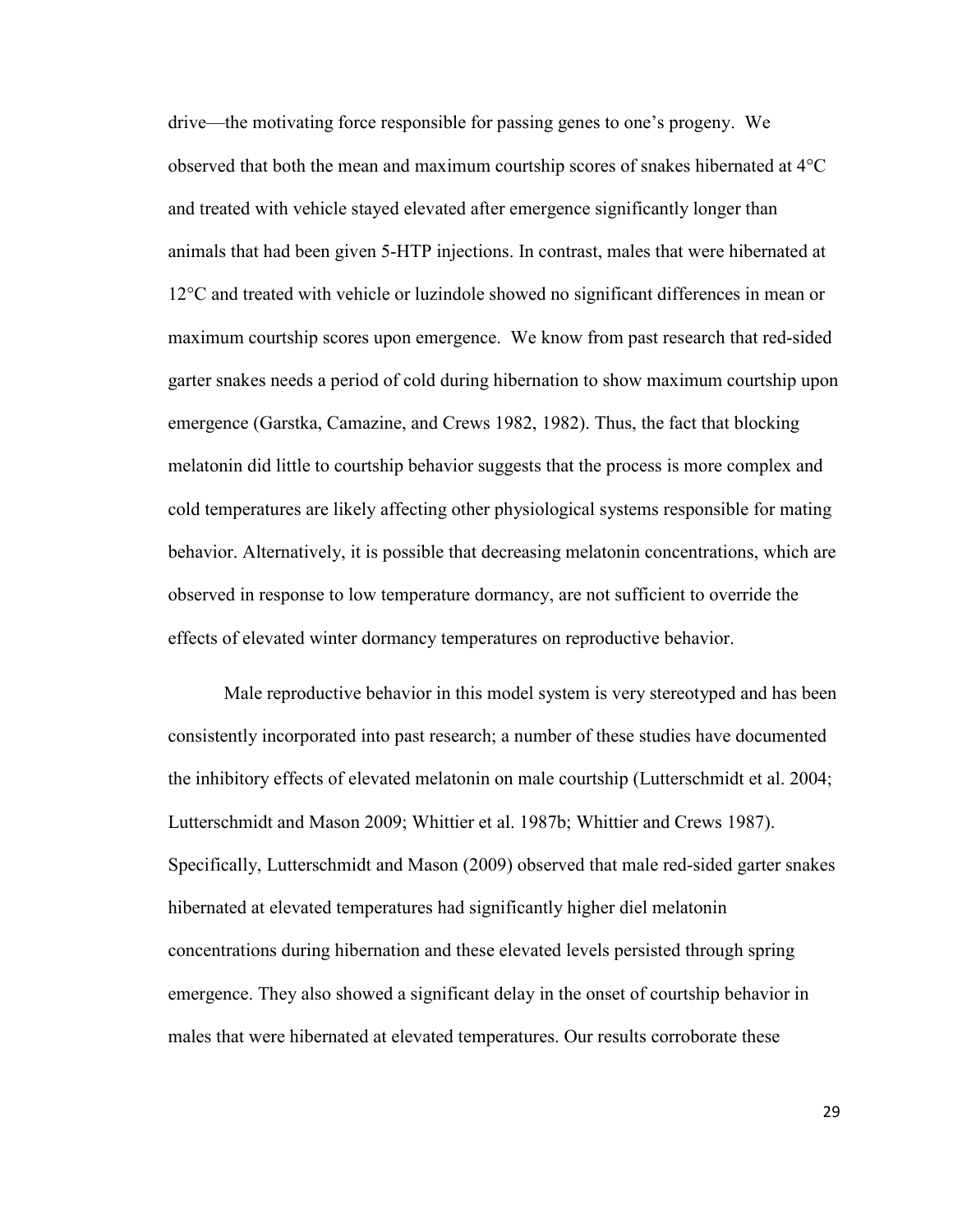findings and provide further insight into the mechanisms that mediate the effects of temperature on reproduction.

We observed that treatment with 5-HTP significantly decreased or delayed appetitive courtship behaviors in male red-sided garter snakes hibernated at 4°C. Courtship intensity showed a more pronounced change with melatonin manipulation overall. This is interesting because up to this point studies of courtship behavior in garter snakes have primarily focused on mean mating behavior scores. By expanding the way in which we look at these behaviors we gained the insight that changes in melatonin (and its downstream effects) may act upon certain aspects of courtship behavior preferentially. Both groups of male red-sided garter snakes hibernated at 4<sup>o</sup>C reached their highest mean courtship scores by day 7 post-emergence; similarly, courtship intensity in both the 5- HTP- and vehicle-treated snakes plateaued at days 7-10 post-emergence. However, on day 14 post-emergence, both mean and maximum courtship scores of vehicle- treated males were significantly higher than males treated with 5-HTP. This is important because most females only mate once before dispersing from the den within 24 hours of emerging (Whittier et al. 1985). Because of the very brief and intense mating behavior of red-sided garter snakes after emergence, a delay of even a few days could have large repercussions on reproductive fitness.

Male garter snakes hibernated at 12°C were treated with either vehicle or the melatonin receptor antagonist luzindole to test the hypothesis that decreasing melatonin signaling would rescue courtship behavior. This hypothesis was based on the results of Lutterschmidt and Mason (2009), in which males hibernated at elevated temperatures had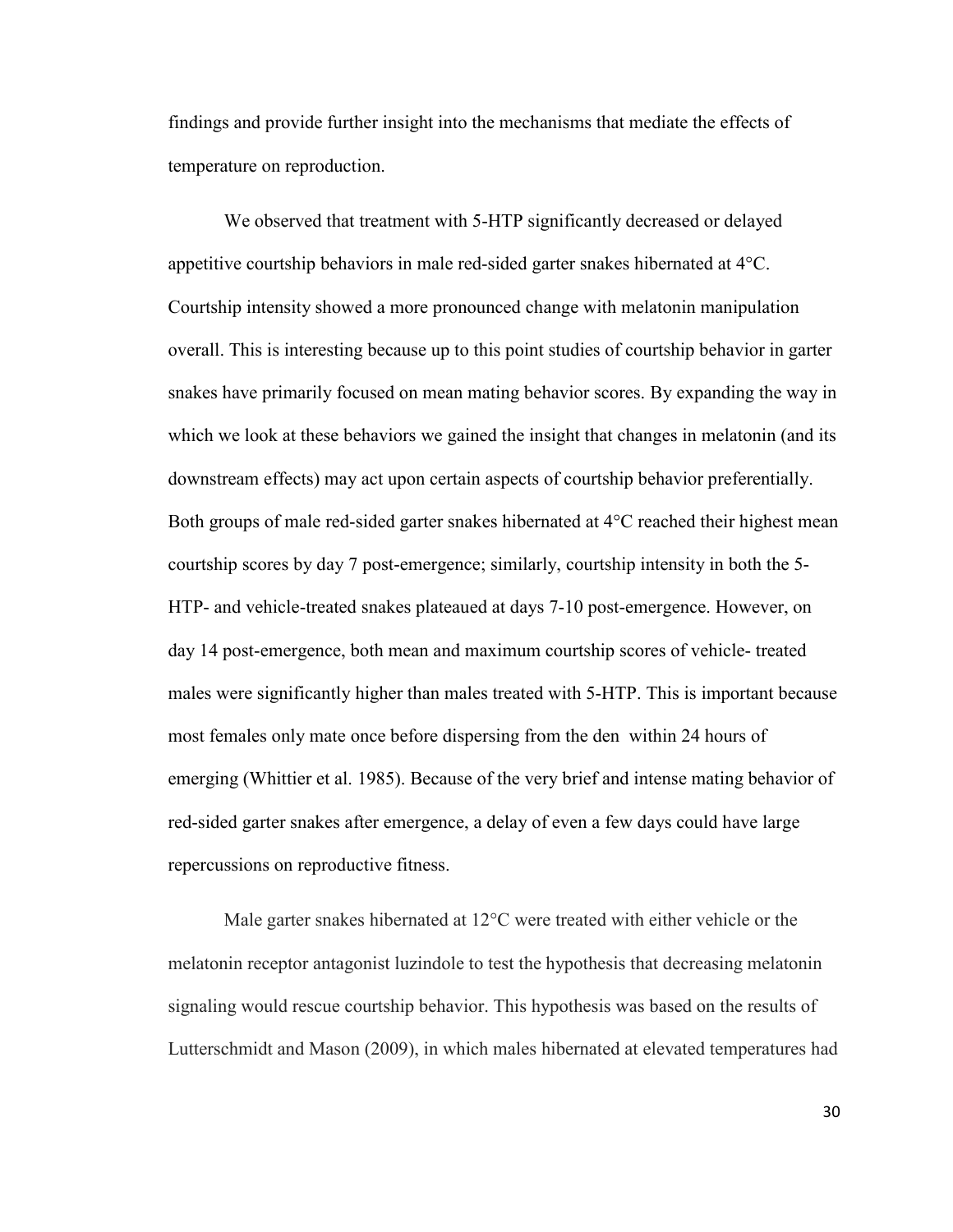elevated melatonin levels and a delayed onset of courtship behavior. Overall our results suggest that decreasing melatonin signaling is not sufficient in itself to override the effects of elevated winter dormancy temperatures on reproductive behavior. The fact that blocking melatonin did little may suggest that the process is more complex and cold temperatures are likely affecting other physiological systems responsible for mating behavior.

#### **Conclusion**

One question we aimed to answer was whether low-temperature changes in TSH immunoreactivity in the brain—specifically the median eminence of the hypothalamus was connected to a temperature mediated melatonin signaling pathway, a pathway that may ultimately direct sexual behavior. We found that there is a link between melatonin and TSH immunoreactivity in the brain of male red-sided garter snakes hibernated at 4°C. Our results suggest that temperature-induced changes in TSH within the median eminence may be mediated, at least in part, by temperature-induced changes in melatonin signaling. We also found that changes in melatonin affect appetitive reproductive behaviors of male garter snakes hibernated at 4°C. The results of this study are important because they demonstrate that the neuroendocrine factors regulating the reproductive axis and reproductive behavior are sensitive to hibernation temperature and are mediated by a conserved cascade of hormonal control.

In conclusion, an animal's ability to synchronize life-history events or stages with optimal environmental conditions is paramount to successfully reproducing and thus maximizing its fitness. These life-stages are intrinsically tied to particular environmental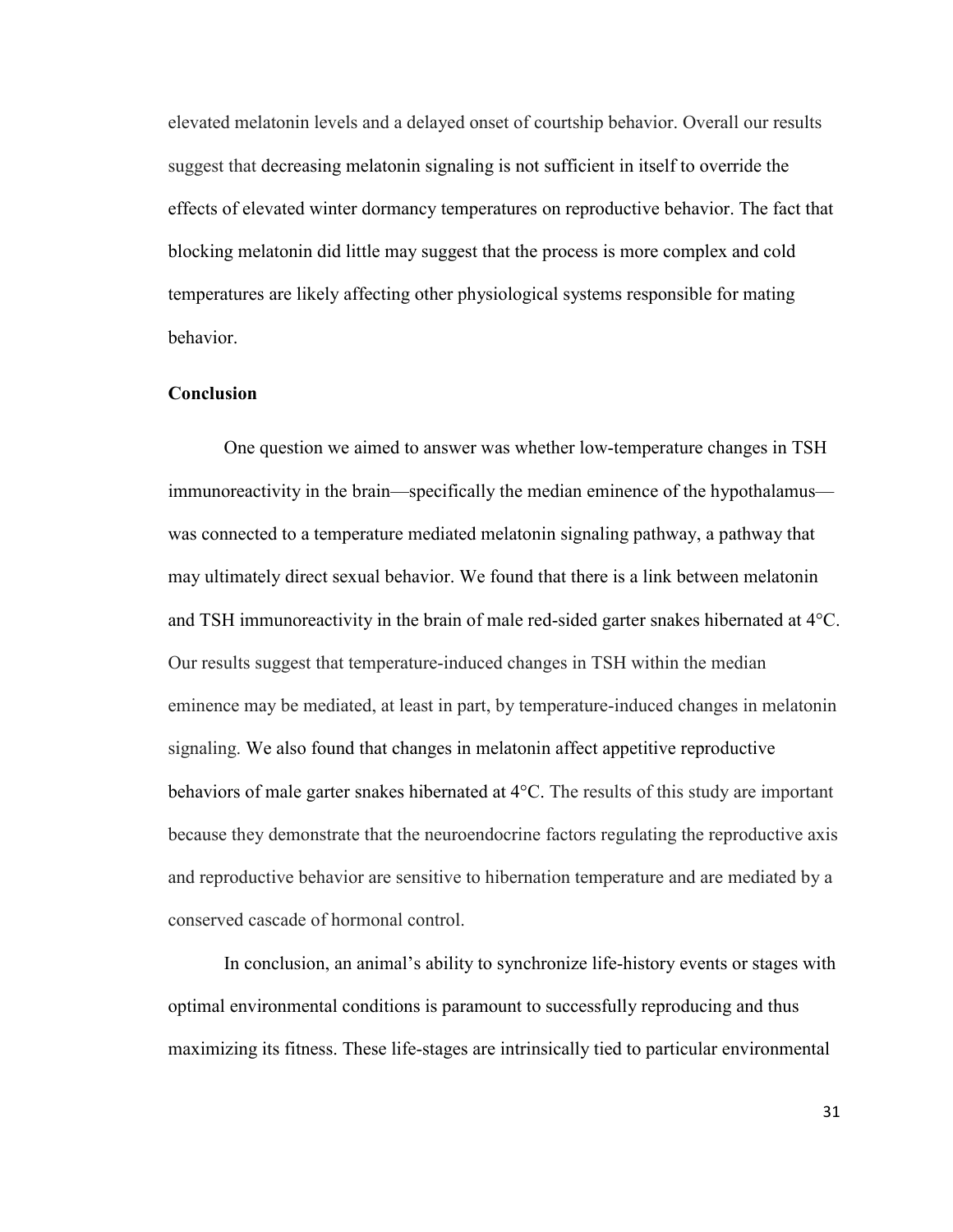conditions that allow them to be optimally timed. Through a wide and continued study of comparative physiology we can better understand what outcomes are probable and gain a deeper understanding of ecological changes on a grander scale. This will allow specificity of research to intimately tailor itself to the needs of the changing planet.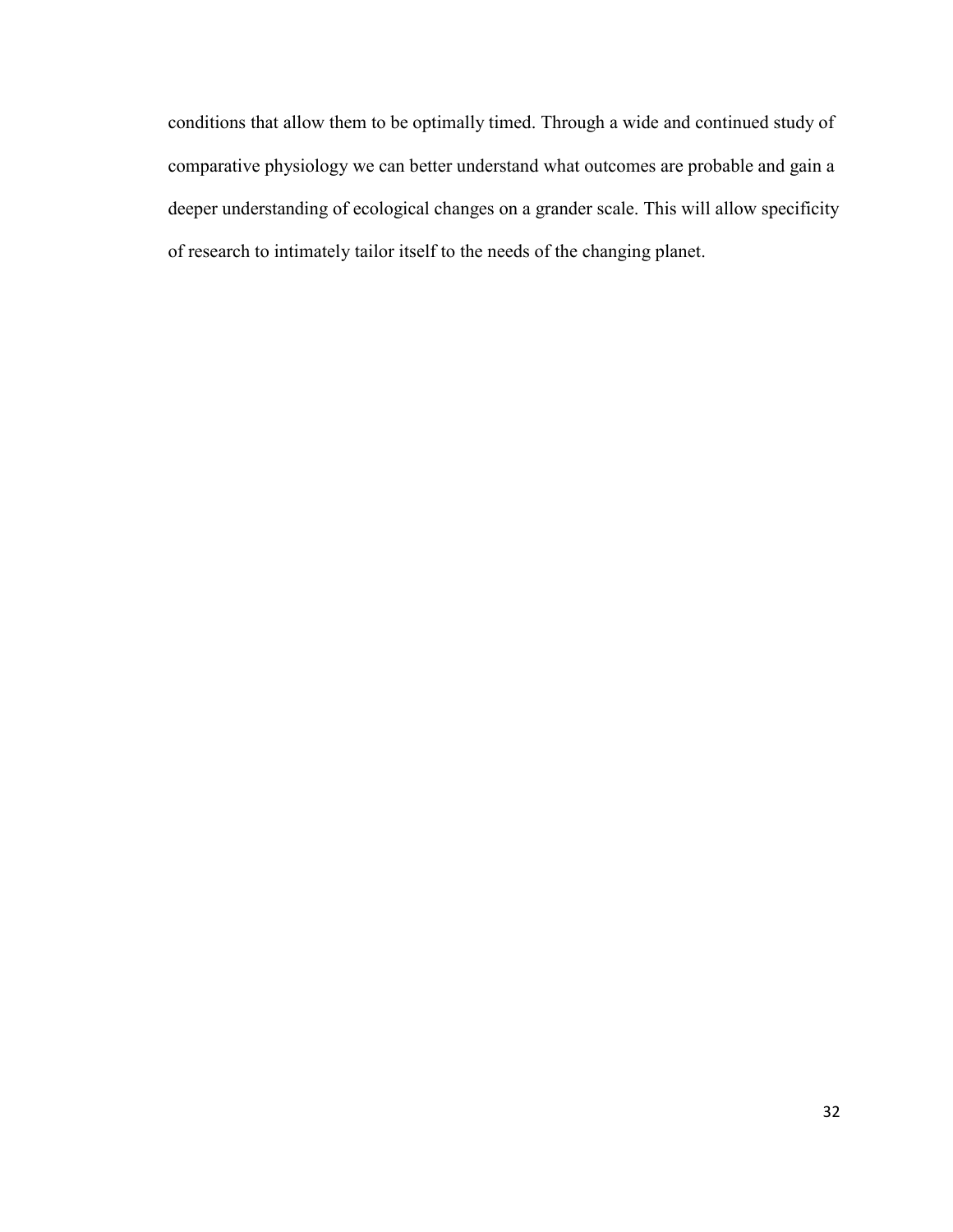#### **Bibliography**

- Axelrod, Julius. 1974. "The Pineal Gland: A Neurochemical Transducer." *Science* 184(4144): 1341–48.
- Ball Gregory F and Ketterson Ellen D. 2008. "Sex Differences in the Response to Environmental Cues Regulating Seasonal Reproduction in Birds." *Philosophical Transactions of the Royal Society B: Biological Sciences* 363(1490): 231–46.
- Bona-Gallo, Antonella, and Paul Licht. 1983. "Effects of Temperature on Sexual Receptivity and Ovarian Recrudescence in the Garter Snake, Thamnophis Sirtalis Parietalis." *Herpetologica* 39(2): 173–82.
- Bromage, N. R., J. A. K. Elliott, J. R. C. Springate, and C. Whitehead. 1984. "The Effects of Constant Photoperiods on the Timing of Spawning in the Rainbow Trout." *Aquaculture* 43(1): 213–23.
- Cease, Arianne J., Deborah I. Lutterschmidt, and Robert T. Mason. 2007. "Corticosterone and the Transition from Courtship Behavior to Dispersal in Male Red-Sided Garter Snakes (Thamnophis Sirtalis Parietalis)." *General and Comparative Endocrinology* 150(1): 124–31.
- Crespi, Erica J., Tony D. Williams, Tim S. Jessop, and Brendan Delehanty. 2013. "Life History and the Ecology of Stress: How Do Glucocorticoid Hormones Influence Life-History Variation in Animals?" *Functional Ecology* 27(1): 93–106.
- Dawson, Alistair, and Peter J. Sharp. 2007. "Photorefractoriness in Birds--Photoperiodic and Non-Photoperiodic Control." *General and Comparative Endocrinology* 153(1–3): 378–84.
- Dubocovich, M. L. 1988. "Luzindole (N-0774): A Novel Melatonin Receptor Antagonist." *Journal of Pharmacology and Experimental Therapeutics* 246(3): 902–10.
- Dubocovich, Margarita L., Ewa Mogilnicka, and Pilar M. Areso. 1990. "Antidepressantlike Activity of the Melatonin Receptor Antagonist, Luzindole (N-0774), in the Mouse Behavioral Despair Test." *European Journal of Pharmacology* 182(2): 313–25.
- Edwards, Martin, and Anthony J. Richardson. 2004. "Impact of Climate Change on Marine Pelagic Phenology and Trophic Mismatch." *Nature* 430(7002): 881–84.
- Foa, Augusto, Daniel Janik, and Lucia Minutini. 1992. "Circadian Rhythms of Plasma Melatonin in the Ruin Lizard Podarcis Sicula: Effects of Pinealectomy." *Journal of Pineal Research* 12(3): 109–13.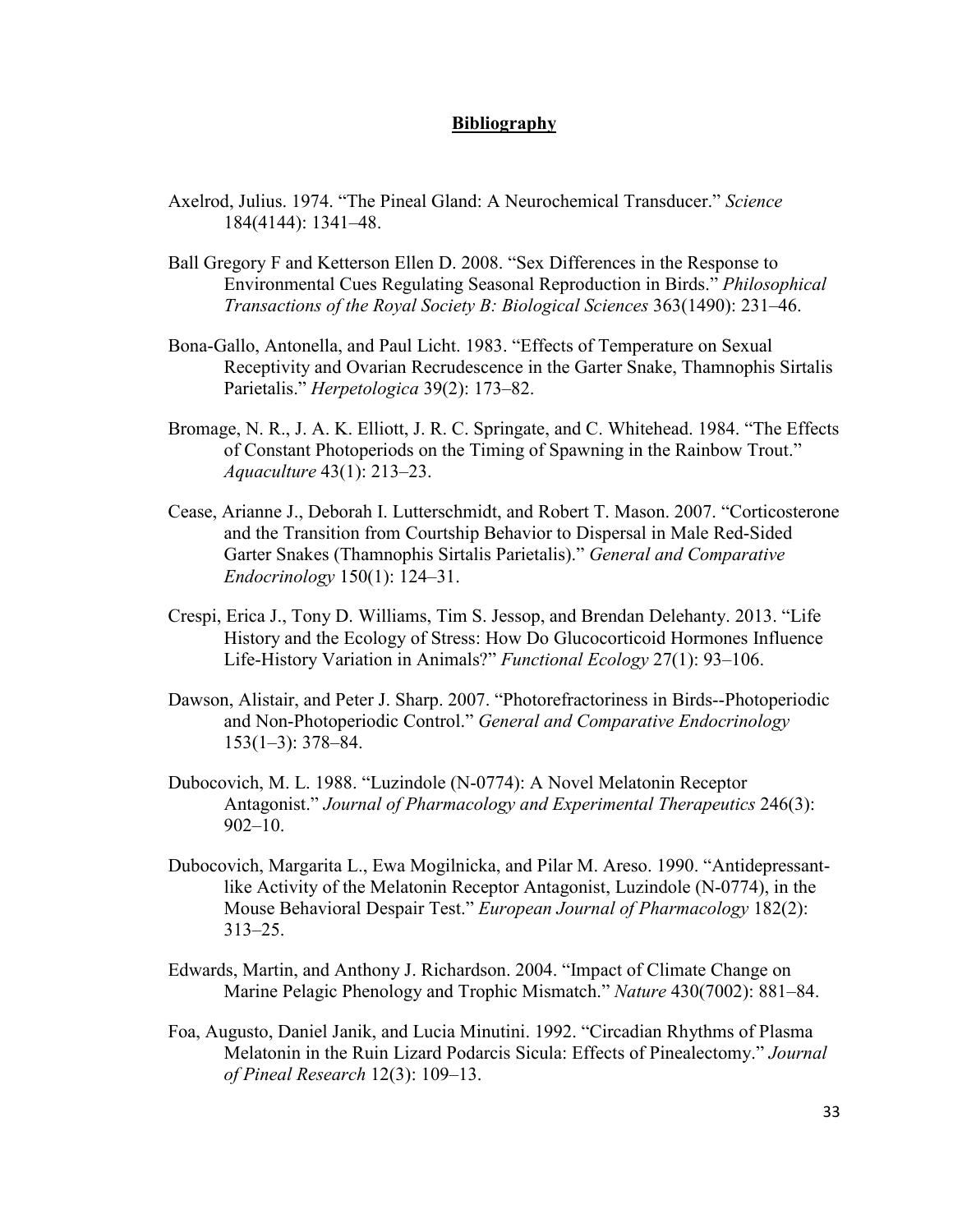- García  $\Box$  Allegue, R., J. A. Madrid, and F. j Sánchez $\Box$ Vázquez. 2001. "Melatonin Rhythms in European Sea Bass Plasma and Eye: Influence of Seasonal Photoperiod and Water Temperature." *Journal of Pineal Research* 31(1): 68–75.
- Garstka, William R., Brian Camazine, and David Crews. 1982. "Interactions of Behavior and Physiology during the Annual Reproductive Cycle of the Red-Sided Garter Snake (Thamnophis Sirtalis Parietalis)." *Herpetologica* 38(1): 104–23.
- Goldman, Bruce D. 2001. "Mammalian Photoperiodic System: Formal Properties and Neuroendocrine Mechanisms of Photoperiodic Time Measurement." *Journal of Biological Rhythms* 16(4): 283–301.
- Gwinner, E. 1990. "Circannual Rhythms in Bird Migration: Control of Temporal Patterns and Interactions with Photoperiod." In *Bird Migration*, ed. Eberhard Gwinner. Springer Berlin Heidelberg, 257–68.
- Gwinner, Eberhard, and Ingrid Benzinger. 1978. "Synchronization of a Circadian Rhythm in Pinealectomized European Starlings by Daily Injections of Melatonin." *Journal of comparative physiology* 127(3): 209–13.
- Hardeland, Rüdiger, S. R. Pandi-Perumal, and Daniel P. Cardinali. 2006. "Melatonin." *The International Journal of Biochemistry & Cell Biology* 38(3): 313–16.
- Hiller-Sturmhöfel, Susanne, and Andrzej Bartke. 1998. "The Endocrine System." *Alcohol Health and Research World* 22(3): 153–64.
- Ho, S. -M., V. Lance, and M. Megaloudis. 1987. "Plasma Sex-Steroid Binding Protein in a Seasonally Breeding Reptile, Alligator Mississippiensis." *General and Comparative Endocrinology* 65(1): 121–32.
- Hut R. A. and Beersma D. G. M. 2011. "Evolution of Time-Keeping Mechanisms: Early Emergence and Adaptation to Photoperiod." *Philosophical Transactions of the Royal Society B: Biological Sciences* 366(1574): 2141–54.
- Innocenti, A., C. Bertolucci, L. Minutini, and A. Foà. 1996. "Seasonal Variations of Pineal Involvement in the Circadian Organization of the Ruin Lizard Podarcis Sicula." *Journal of Experimental Biology* 199(5): 1189–94.
- Krohmer, R. W., and D. I. Lutterschmidt. 2016. "Environmental and Neuroendorcrine Control of Reproduction in Snakes." *Reproductive Biology and Phylogeny of Snakes*.
- Krohmer, Randolph W., Michael H. Boyle, Deborah I. Lutterschmidt, and Robert T. Mason. 2010. "Seasonal Aromatase Activity in the Brain of the Male Red-Sided Garter Snake." *Hormones and Behavior* 58(3): 485–92.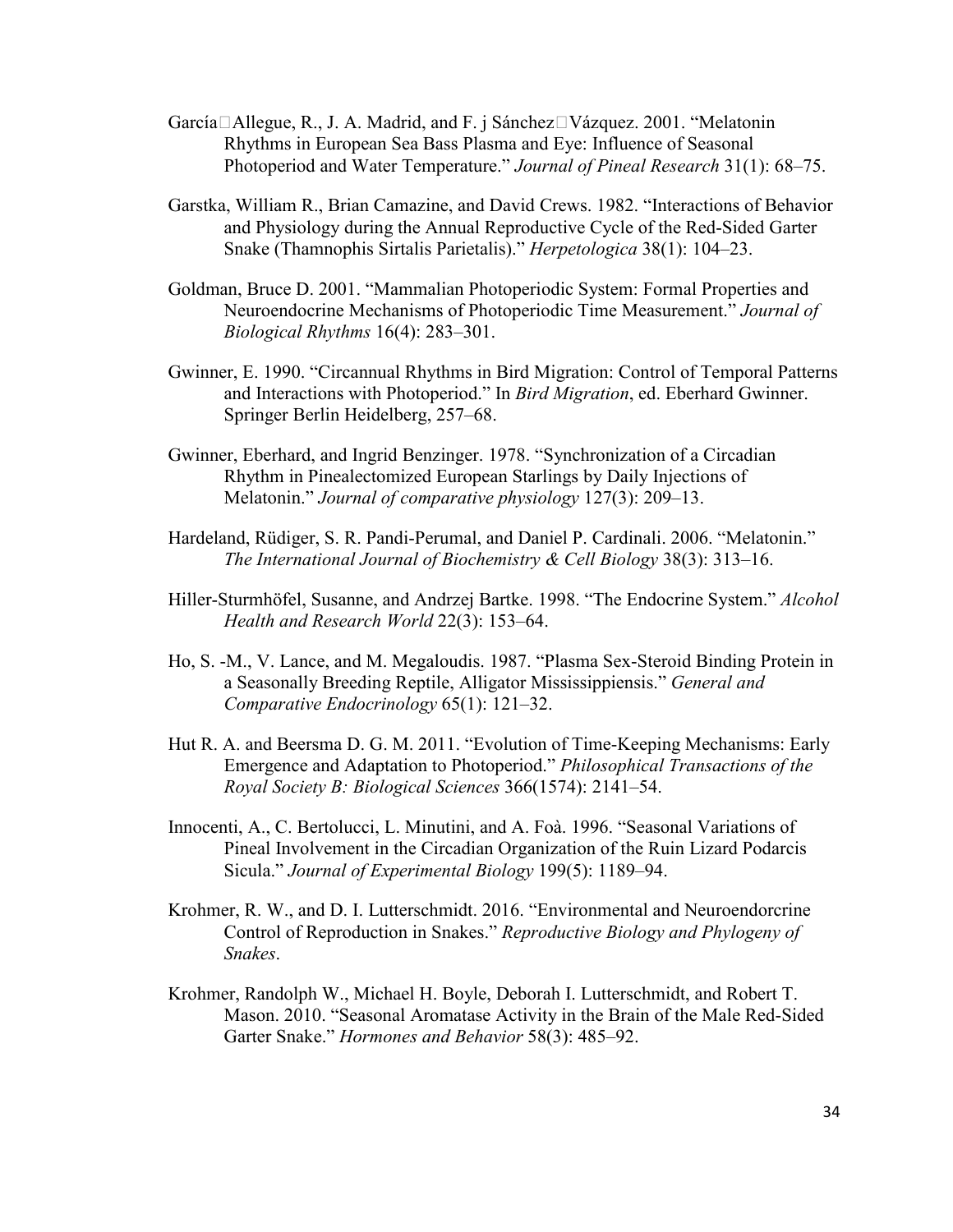- Licht, Paul. 1971. "Regulation of the Annual Testis Cycle by Photoperiod and Temperature in the Lizard Anolis Carolinensis." *Ecology* 52(2): 240–52.
- Licht, Paul. 1972. "Environmental Physiology of Reptilian Breeding Cycles: Role of Temperature." *General and Comparative Endocrinology* 3: 477–88.
- Lu, J., and V. M. Cassone. 1993. "Daily Melatonin Administration Synchronizes Circadian Patterns of Brain Metabolism and Behavior in Pinealectomized House Sparrows,Passer Domesticus." *Journal of Comparative Physiology A* 173(6): 775–82.
- Lutterschmidt, Deborah I. 2012. "Chronobiology of Reproduction in Garter Snakes: Neuroendocrine Mechanisms and Geographic Variation." *General and Comparative Endocrinology* 176(3): 448–55.
- Lutterschmidt, Deborah I., Michael P. LeMaster, and Robert T. Mason. 2004. "Effects of Melatonin on the Behavioral and Hormonal Responses of Red-Sided Garter Snakes (Thamnophis Sirtalis Parietalis) to Exogenous Corticosterone." *Hormones and Behavior* 46(5): 692–702.
- Lutterschmidt, Deborah I, William I Lutterschmidt, Neil B Ford, and Victor H Hutchison. 2002. "Behavioral Thermoregulation and the Role of Melatonin in a Nocturnal Snake." *Hormones and Behavior* 41(1): 41–50.
- Lutterschmidt, Deborah I., and Robert T. Mason. 2009. "Endocrine Mechanisms Mediating Temperature-Induced Reproductive Behavior in Red-Sided Garter Snakes (Thamnophis Sirtalis Parietalis)." *Journal of Experimental Biology* 212(19): 3108–18.
- Lutterschmidt, Deborah I., and Robert T. Mason. 2010. "Temporally Distinct Effects of Stress and Corticosterone on Diel Melatonin Rhythms of Red-Sided Garter Snakes (Thamnophis Sirtalis)." *General and Comparative Endocrinology* 169(1): 11–17.
- Lutterschmidt, Deborah I., and Walter Wilczynski. 2012. "Sexually Dimorphic Effects of Melatonin on Brain Arginine Vasotocin Immunoreactivity in Green Treefrogs (Hyla Cinerea)." *Brain, Behavior and Evolution* 80(3): 222–32.
- Lutterschmidt, Deborah I., and Robert T. Mason. 2008. "Geographic Variation in Timekeeping Systems among Three Populations of Garter Snakes (Thamnophis Sirtalis) in a Common Garden." *Physiological and Biochemical Zoology* 81(6): 810–25.
- Malpaux, B., J. C. Thiéry, and P. Chemineau. 1999. "Melatonin and the Seasonal Control of Reproduction." *Reproduction, Nutrition, Development* 39(3): 355–66.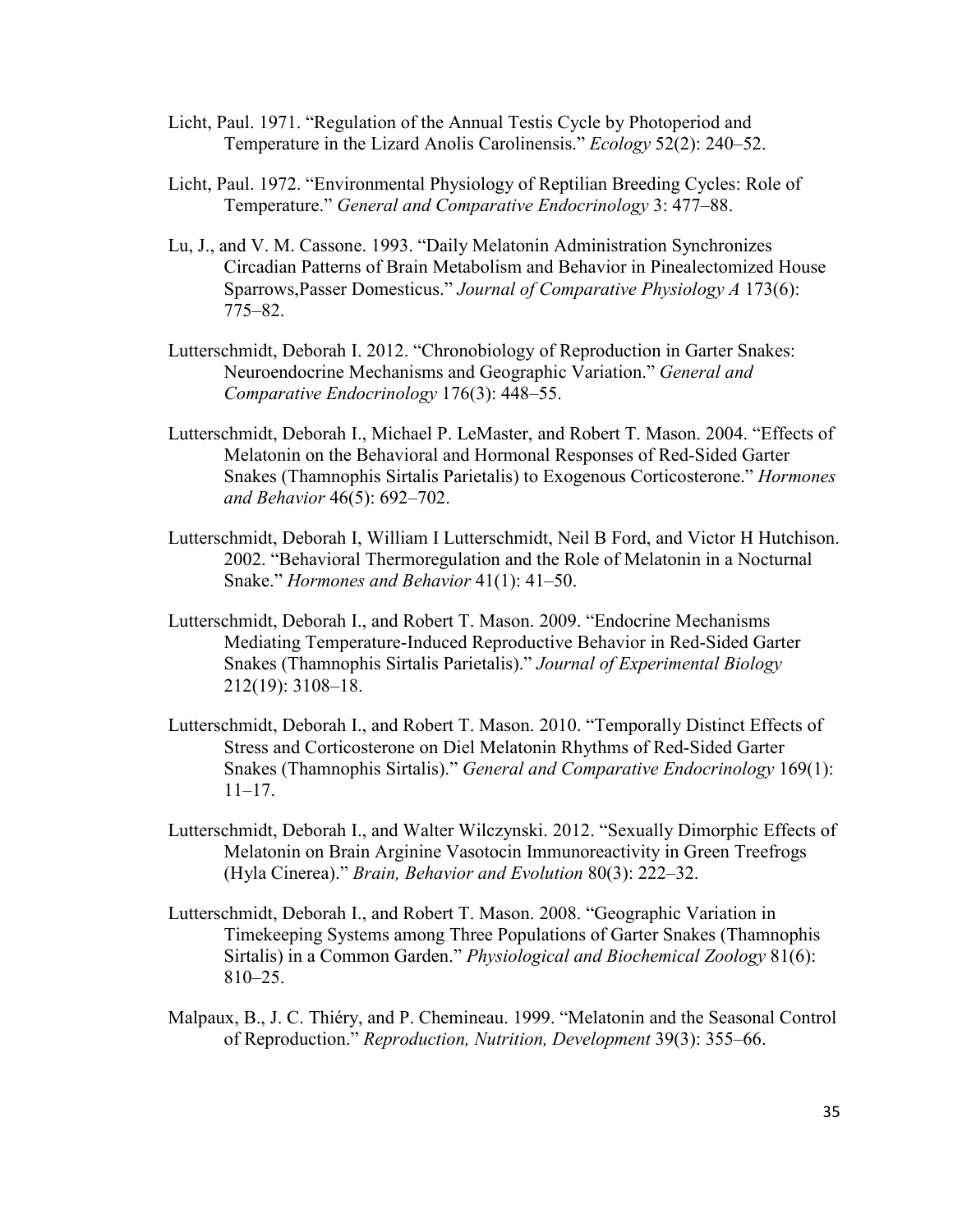- McClintock, Martha K. 1981. "Social Control of the Ovarian Cycle." *BioScience* 31(2): 138–39.
- McCormick, Stephen D. et al. 2019. "The Evolutionary Consequences for Seawater Performance and Its Hormonal Control When Anadromous Atlantic Salmon Become Landlocked." *Scientific Reports* 9(1): 968.
- McCormick, Stephen D., Anthony Peter Farrell, and Colin J. Brauner. 2013. *Fish Physiology: Euryhaline Fishes*. Academic Press.
- McMillan, J. P. 1972. "Pinealectomy Abolishes the Circadian Rhythm of Migratory Restlessness." *Journal of comparative physiology* 79(2): 105–12.
- Moore, Ignacio T., Michael P. Lemaster, and Robert T. Mason. 2000. "Behavioural and Hormonal Responses to Capture Stress in the Male Red-Sided Garter Snake, Thamnophis Sirtalis Parietalis." *Animal Behaviour* 59(3): 529–34.
- Nakao, Nobuhiro et al. 2008. "Thyrotrophin in the Pars Tuberalis Triggers Photoperiodic Response." *Nature* 452(7185): 317–22.
- Nelson, Randy J., Robert T. Mason, Randolph W. Krohmer, and David Crews. 1987. "Pinealectomy Blocks Vernal Courtship Behavior in Red-Sided Garter Snakes." *Physiology & Behavior* 39(2): 231–33.
- Nilsson, Jan-Åke. 1994. "Energetic Bottle-Necks During Breeding and the Reproductive Cost of Being Too Early." *Journal of Animal Ecology* 63(1): 200–208.
- Pankhurst, Ned W., and Philip L. Munday. 2011. "Effects of Climate Change on Fish Reproduction and Early Life History Stages." *Marine and Freshwater Research* 62(9): 1015–26.
- Paul, Matthew J., Irving Zucker, and William J. Schwartz. 2007. "Tracking the Seasons: The Internal Calendars of Vertebrates." *Philosophical Transactions of the Royal Society B: Biological Sciences*. https://royalsocietypublishing.org/doi/abs/10.1098/rstb.2007.2143 (July 18, 2019).
- Pereira, Ricardo José Garcia, José Maurício Barbanti Duarte, and João Alberto Negrão. 2005. "Seasonal Changes in Fecal Testosterone Concentrations and Their Relationship to the Reproductive Behavior, Antler Cycle and Grouping Patterns in Free-Ranging Male Pampas Deer (Ozotoceros Bezoarticus Bezoarticus)." *Theriogenology* 63(8): 2113–25.
- Pinillos, M. L et al. 2001. "Food Intake Inhibition by Melatonin in Goldfish (Carassius Auratus)." *Physiology & Behavior* 72(5): 629–34.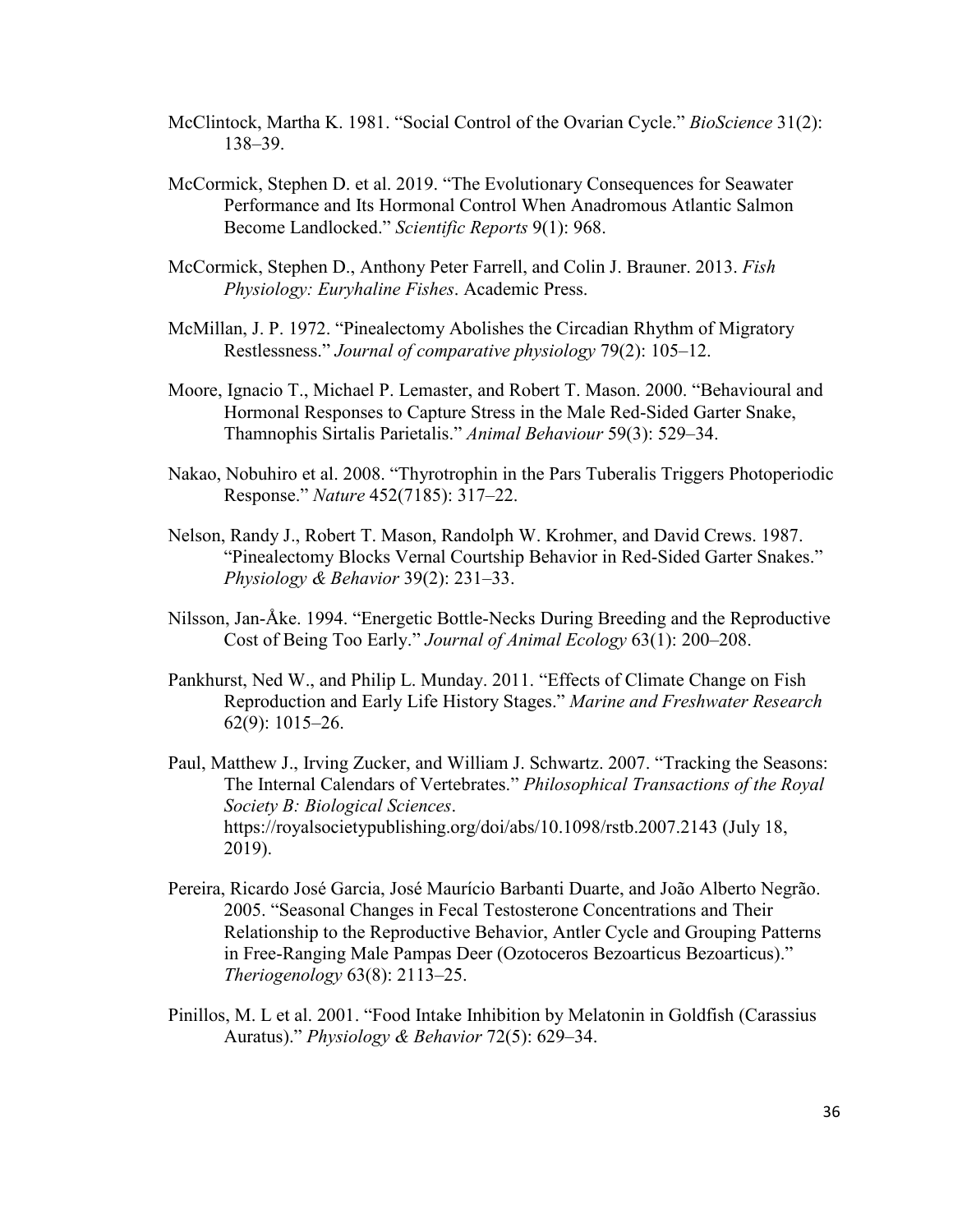- Reiter, Russel J. 1973. "Pineal Control of a Seasonal Reproductive Rhythm in Male Golden Hamsters Exposed to Natural Daylight and Temperature." *Endocrinology* 92(2): 423–30.
- Riddell, E. A. et al. 2021. "Exposure to Climate Change Drives Stability or Collapse of Desert Mammal and Bird Communities." *Science* 371(6529): 633–36.
- Sharp, Peter J. 2005. "Photoperiodic Regulation of Seasonal Breeding in Birds." *Annals of the New York Academy of Sciences* 1040(1): 189–99.
- Shine, Richard et al. 2004. "Why Did the Snake Cross the Road? Effects of Roads on Movement and Location of Mates by Garter Snakes (Thamnophis Sirtalis Parietalis)." *Ecology and Society* 9(1).
- Shinomiya, Ai, Tsuyoshi Shimmura, Taeko Nishiwaki-Ohkawa, and Takashi Yoshimura. 2014. "Regulation of Seasonal Reproduction by Hypothalamic Activation of Thyroid Hormone." *Frontiers in Endocrinology* 5.
- Lincoln, Gerald. 1992*The Biology of Deer*. New York: Springer-Verlag.
- Tilden, Andrea R., and Victor H. Hutchison. 1993. "Influence of Photoperiod and Temperature on Serum Melatonin in the Diamondback Water Snake, Nerodia Rhombifera." *General and Comparative Endocrinology* 92(3): 347–54.
- Underwood, Herbert. 1981. "Effects of Pinealectomy and Melatonin on the Photoperiodic Gonadal Response of the Male Lizard Anolis Carolinensis." *Journal of Experimental Zoology* 217(3): 417–22.
- Underwood, Herbert, and Michael Calaban. 1987. "Pineal Melatonin Rhythms in the Lizard Anolis Carolinensis: I. Response to Light and Temperature Cycles." *Journal of Biological Rhythms* 2(3): 179–93.
- Watanabe, Miwa et al. 2004. "Photoperiodic Regulation of Type 2 Deiodinase Gene in Djungarian Hamster: Possible Homologies between Avian and Mammalian Photoperiodic Regulation of Reproduction." *Endocrinology* 145(4): 1546–49.
- Whittier, Joan M., and David Crews. 1987. "Seasonal Reproduction: Patterns and Control." In *Hormones and Reproduction in Fishes, Amphibians, and Reptiles*, eds. David O. Norris and Richard E. Jones. Boston, MA: Springer US, 385–409.
- Whittier, Joan M., Robert T. Mason, and David Crews. 1985. "Mating in the Red-Sided Garter Snake, Thamnophis Sirtalis Parietalis: Differential Effects on Male and Female Sexual Behavior." *Behavioral Ecology and Sociobiology* 16(3): 257–61.
- Whittier, Joan M., Robert T. Mason, David Crews, and Paul Licht. 1987. "Role of Light and Temperature in the Regulation of Reproduction in the Red-Sided Garter